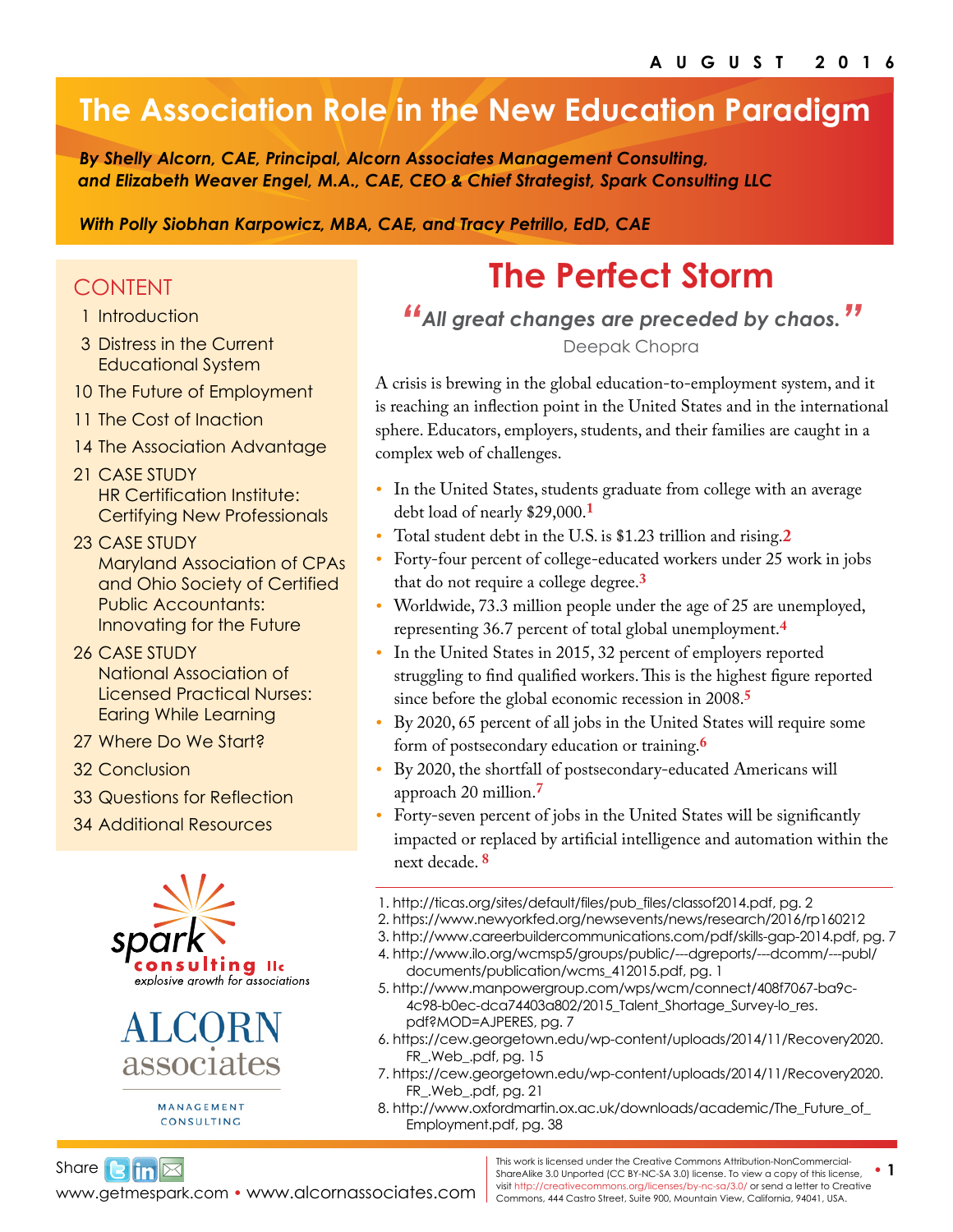This data tells a complex and contradictory story. Students and recent graduates are drowning in debt and questioning the value of the degree. Worldwide, there are millions of unemployed youth alongside millions of jobs that can't be filled. Employers are frustrated because they can't find skilled workers. The "Fourth Industrial Revolution" is driving demand for highly educated workers,**[9](http://www3.weforum.org/docs/WEF_Future_of_Jobs.pdf)** and our economic and societal stability, both at home and in the larger global community, is threatened by the challenges we face producing them.

This meets the classic definition of a "wicked problem." Coined by Horst W.J. Rittel and Melvin M. Webber (University of California at Berkeley) in their 1973 paper, *Dilemmas in a General Theory of Planning,***[10](http://www.uctc.net/mwebber/Rittel+Webber+Dilemmas+General_Theory_of_Planning.pdf)** what makes a problem "wicked" is that it's so complex as to defy easy solutions. As John C. Camillus wrote in a May 2008 *Harvard Business Review* article, "Strategy as a Wicked Problem":

"Wicked problems often crop up when organizations have to face constant change or unprecedented challenges. They occur in a social context; the greater the disagreement among stakeholders, the more wicked the problem. In fact, **it's the social complexity of wicked problems as much as their technical difficulties that make them tough to manage.** (emphasis added)"**[11](https://hbr.org/2008/05/strategy-as-a-wicked-problem)**

You would be hard-pressed to find a topic more infused with social complexity than the education-to-employment system. Obviously, we won't completely solve this wicked problem in the next 38 pages. However, we believe we've identified a critical element missing in most of the current debates: the necessity of a collective, collaborative response from the association community. Our thesis is that the association community has a vital role to fill in addressing the needs of both workers and employers in the coming decades, in helping to bridge the gap from education to employment.

This whitepaper will describe the current state of affairs in both education and employment, make a moral case for association involvement, detail our profession's particular advantages in addressing this issue, share the stories of some associations that are innovating in this mission, and challenge you to see associations as powerful change agents uniquely positioned to contribute to solving this wicked problem.  $\frac{1}{2}$ 

9. [http://www3.weforum.org/docs/WEF\\_Future\\_of\\_Jobs.pdf](http://www3.weforum.org/docs/WEF_Future_of_Jobs.pdf)

10. [http://www.uctc.net/mwebber/Rittel+Webber+Dilemmas+General\\_Theory\\_of\\_Planning.pdf](http://www.uctc.net/mwebber/Rittel+Webber+Dilemmas+General_Theory_of_Planning.pdf)

11. <https://hbr.org/2008/05/strategy-as-a-wicked-problem>

Share $\mathbf{G}$  in  $\mathbb{Z}$ [www.getmespark.com](http://www.getmespark.com) • [www.alcornassociates.com](http://www.alcornassociates.com)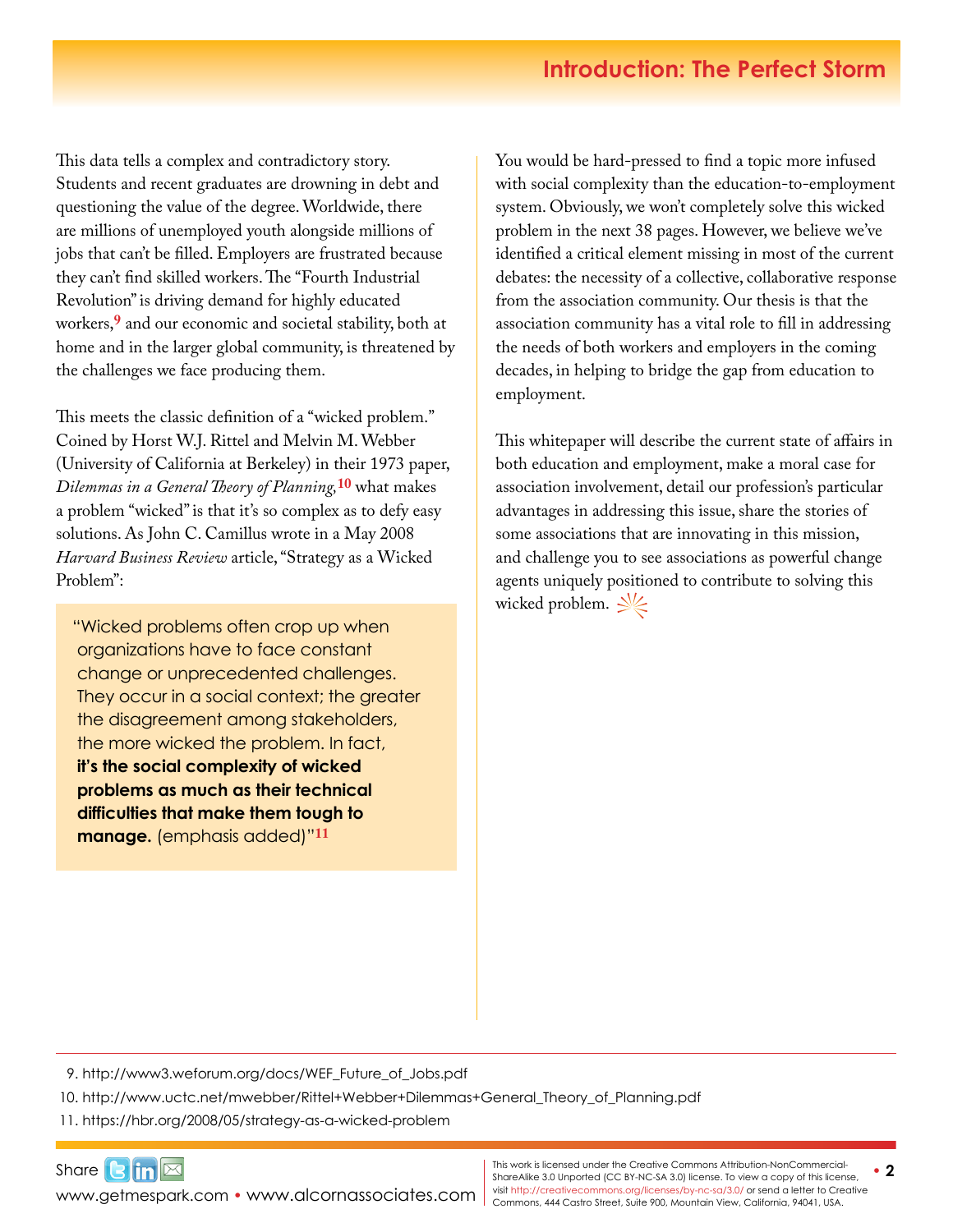# <span id="page-2-0"></span>**Distress in the Current Educational System**

*"The fact is that, given the challenges we face, education doesn't need to be reformed—it needs to be transformed."* Sir Ken Robinson, *The Element: How Finding Your Passion Changes Everything*

### **Disruptions in K-12**

Although associations' ability to impact kindergarten through 12th-grade education (K-12) is limited, understanding the dramatic changes taking place there is important for context.

K-12 educators are in an increasingly challenging situation. School districts are being tasked with overhauling K-12 education to incorporate the tools, technologies, and innovative learning environments befitting the 21st century, while operating in an environment shaped by decreasing funding, increasing class sizes, and high-stakes testing.

According to the Center on Budget and Policy Priorities:

- *•* "At least 31 states provided less state funding per student in the 2014 school year (that is, the school year ending in 2014) than in the 2008 school year, before the recession took hold. In at least 15 states, the cuts exceeded 10 percent."
- *•* "In at least 18 states, *local* government funding per student fell over the same period. In at least 27 states, local funding rose, but those increases rarely made up for cuts in state support. Total local funding nationally—for the states where comparable data exist—*declined* between 2008 and 2014, adding to the damage from state funding cuts."
- *•* "Most states raised 'general' funding per student slightly this year, but 12 states imposed new cuts, even as the national economy continues to improve. Some of these states, including Oklahoma, Arizona, and Wisconsin, already were among the deepest-cutting states since the recession hit."

*•* "While the number of public K-12 teachers and other school workers has fallen by 297,000 since 2008, the number of students has risen by about 804,000."**[12]((http://www.cbpp.org/research/state-budget-and-tax/most-states-have-cut-school-funding-and-some-continue-cutting)**

Regarding high-stakes testing, studies have cast doubt on the assumption that as test scores go up, so do cognitive abilities. In fact, a growing body of evidence says the opposite may be true. The rigidity imposed by "Scantron bubble" tests leaves little room for exploration, learning, analysis, and synthesis—all, as we will see below, skills that are in high demand in the workforce. (For more on this, see *The Test: Why our Schools are Obsessed with Standardized Testing—But You Don't Have to Be,* by Anya Kamenetz.)

Some parents are responding to these pressures by opting out of traditional K-12 public education. According to the U.S. Department of Education:

"Over the past 2 decades, the range of options that parents have for the education of their children has expanded. Private schools have been a traditional alternative to public school education, but there are now more options for parents to choose public charter schools, and more parents are also homeschooling their children."**[13](http://nces.ed.gov/pubs2016/2016006.pdf)**

The bottom line is, students are pursuing increasingly diversified educational options at the elementary and secondary level, which may be the forerunner of permanent, large-scale transformation in K-12 education. We in associations need to begin to think about how we plan to help young people transition from these alternative K-12 pathways to the appropriate postsecondary or adulteducation programs and move into the employment system.

12. <http://www.cbpp.org/research/state-budget-and-tax/most-states-have-cut-school-funding-and-some-continue-cutting> 13. <http://nces.ed.gov/pubs2016/2016006.pdf>, pg. 69

Share**Bin** 

WWW.getmespark.com • [www.alcornassociates.com](http://www.alcornassociates.com) | visit http://creativecommons.org/licenses/by-nc-sa/3.0/ or send a letter to Cre<br>Commons, 444 Castro Street, Suite 900, Mountain View, California, 94041, USA. • **3** This work is licensed under the Creative Commons Attribution-NonCommercial-ShareAlike 3.0 Unported (CC BY-NC-SA 3.0) license. To view a copy of this license, visit<http://creativecommons.org/licenses/by-nc-sa/3.0/> or send a letter to Creative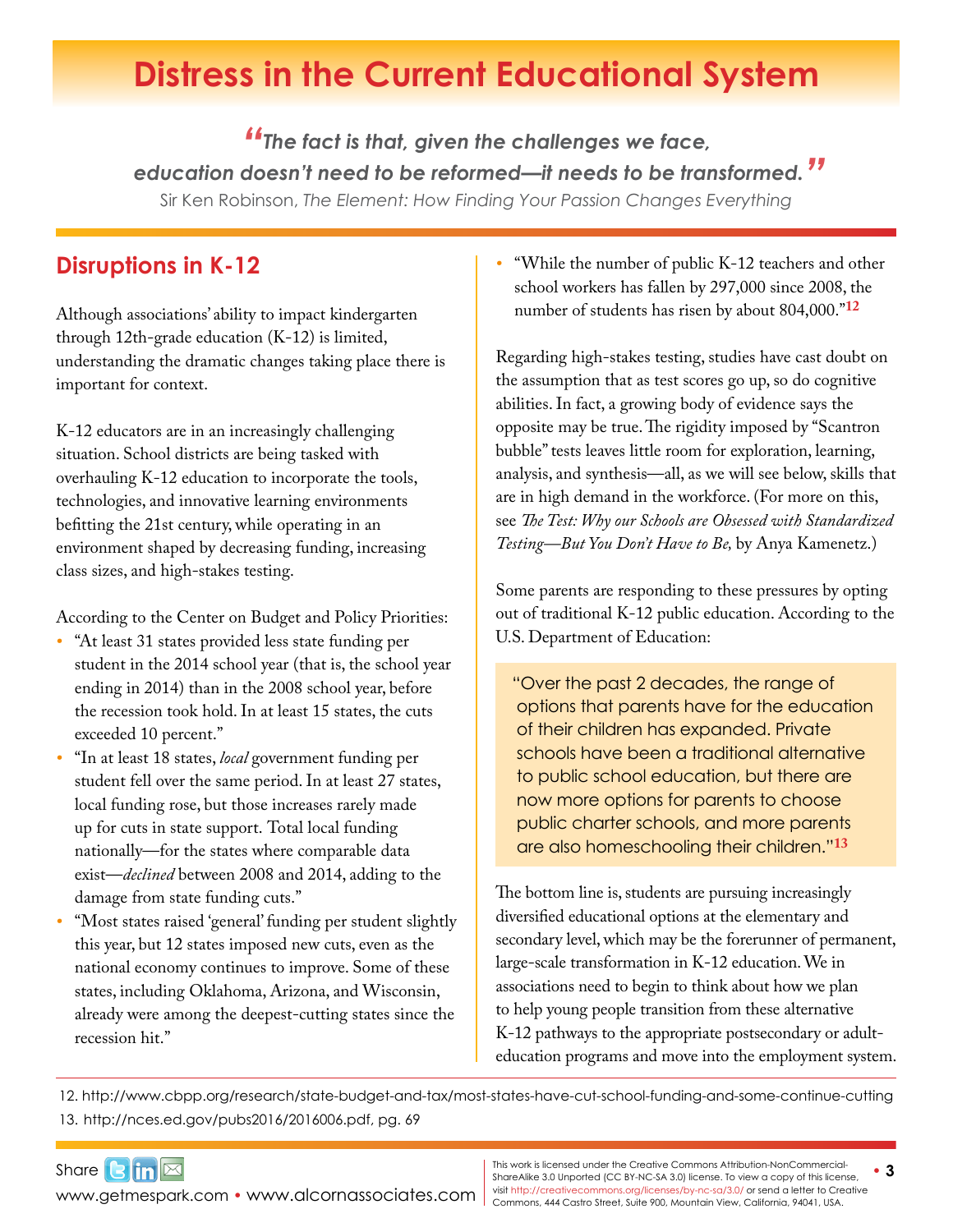#### **Distress in the Current Educational System**

#### **Decreasing Public Funding for Higher Education**

Since the recession of 2008, public funding for higher education has been particularly hard hit. According to the Center on Budget and Policy Priorities:

"Deep state funding cuts have had major consequences for public colleges and universities. States (and to a lesser extent localities) provide roughly 53 percent of the revenue that can be used to support instruction at these schools. When this funding is cut, colleges and universities look to make up the difference with higher tuition levels, cuts to educational or other services, or both."**[14](http://www.cbpp.org/research/state-budget-and-tax/years-of-cuts-threaten-to-put-college-out-of-reach-for-more-students)**

States like Arizona, California, Florida, Georgia, Hawaii, and Louisiana have seen state college and university tuition hikes ranging from 60 to 80 percent. These costs have been largely pushed onto students and their families. State university systems are also cutting costs by firing faculty, eliminating classes or entire courses of study, closing computer labs, and reducing student support services. (More specifics can be found at: **<https://bryanalexander.org/?s=queens+sacrifice>**.)

As described by Bryan Alexander, Ph.D., futurist and educational researcher:

"Disinvestment in higher education has happened for reasons and it's happened over time. States in particular are attempting to balance increasing costs that are 'baked into' their general budgets, including pensions, healthcare, funding for law enforcement, etc. Often cuts to higher education are deemed more palatable, as it is assumed state colleges and universities will 'find endowments' or 'raise tuition,' or worse the oft-repeated refrain, that higher education would be fine if 'they just managed their finances better,' 'cut programs,' or 'appealed to market solutions.'"**15**

Additionally, the downward spiral in higher education funding may be the result of much longer-term trends, and not only might funding never return to 2008 levels, but it may disappear entirely in some states. According to the American Council on Education:

"Based on trends since 1980, average state fiscal support for higher education will reach zero by 2059, although it could happen much sooner in some states and later in others. Public higher education is gradually being privatized."**[16](http://www.acenet.edu/the-presidency/columns-and-features/Pages/state-funding-a-race-to-the-bottom.aspx)**

14. [http://www.cbpp.org/research/state-budget-and-tax/years-of-cuts-threaten-to-put-college-out-of-reach-for](http://www.cbpp.org/research/state-budget-and-tax/years-of-cuts-threaten-to-put-college-out-of-reach-for-more-students)[more-students](http://www.cbpp.org/research/state-budget-and-tax/years-of-cuts-threaten-to-put-college-out-of-reach-for-more-students)

15. Interview conducted by authors on April 8, 2016

16.<http://www.acenet.edu/the-presidency/columns-and-features/Pages/state-funding-a-race-to-the-bottom.aspx>

Share**Bin** WWW.getmespark.com • [www.alcornassociates.com](http://www.alcornassociates.com) | visit http://creativecommons.org/licenses/by-nc-sa/3.0/ or send a letter to Cre<br>Commons, 444 Castro Street, Suite 900, Mountain View, California, 94041, USA.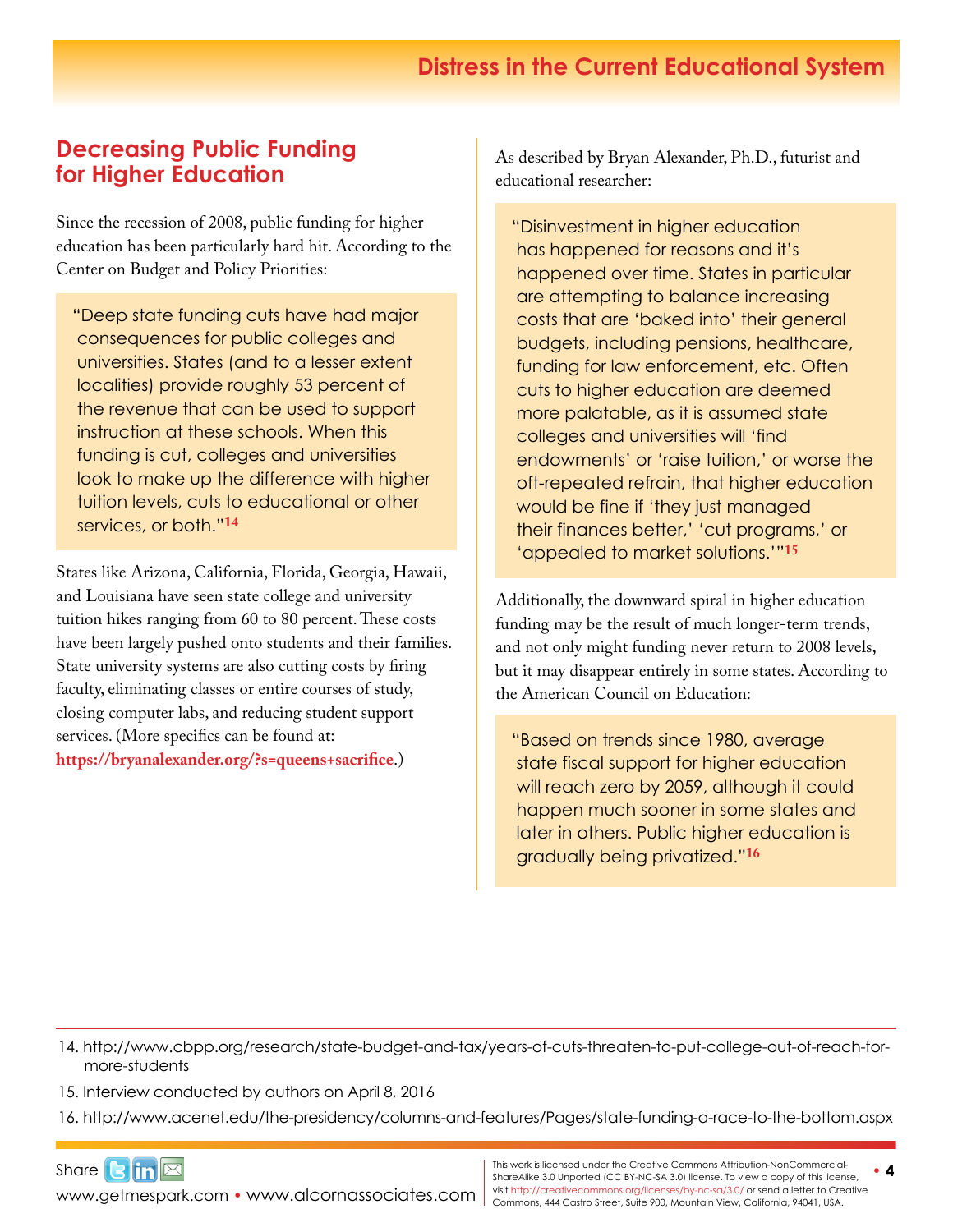#### **Distress in the Current Educational System**

### **Increasing Student Debt**

Unsurprisingly, decreasing funding for postsecondary education has led to rising student debt. According to the Federal Reserve Bank of New York, as of the fourth quarter of 2015, 43.3 million Americans owe a total of \$1.23 trillion in educational debt.**[17](https://www.newyorkfed.org/newsevents/news/research/2016/rp160212)** As a reminder, outstanding debt on subprime mortgages stood at \$1.3 trillion in the fourth quarter of 2007. In fact, student loan debt is the only source of debt that increased during the Great Recession, is second only to mortgage debt in total dollars owed, and, unlike mortgage debt, is not dischargeable due to bankruptcy. Almost 70 percent of college students graduate with debt, and they graduate owing an average of almost \$29,000. **[18](http://ticas.org/sites/default/files/pub_files/classof2014.pdf)**

Furthermore, according to the Consumer Financial Protection Bureau:

"The student-loan market continues to show elevated levels of distress relative to other types of consumer debt, despite recent improvements in the labor market and the near-universal availability of incomedriven repayment plans for borrowers with federal student loans experiencing financial hardship. The Bureau estimates that more than 1-in-4 student loan borrowers are now delinquent or in default on a student loan."**[19](http://files.consumerfinance.gov/f/201509_cfpb_student-loan-servicing-report.pdf)** Rising student debt isn't just a factor of inflation, as demonstrated by this chart based on Bureau of Labor Statistics data:**[20](http://data.bls.gov/timeseries/CUUR0000SEEB01?output_view=pct_12mths)**



#### **Decreasing On-Time Graduation Rates**

Perhaps the most disturbing trend in higher education has to do with graduation rates. According to the U.S. Department of Education National Center for Education Statistics:

"Among first-time, full-time undergraduate students who began seeking a bachelor's degree at a 4-year degreegranting institution in fall 2007, the 6-year graduation rate was 58 percent at public institutions, 65 percent at private nonprofit institutions, and 32 percent at private forprofit institutions."**[21](https://nces.ed.gov/fastfacts/display.asp?id=40)**

- 17. <https://www.newyorkfed.org/newsevents/news/research/2016/rp160212>
- 18. [http://ticas.org/sites/default/files/pub\\_files/classof2014.pdf,](http://ticas.org/sites/default/files/pub_files/classof2014.pdf) pg. 2
- 19. [http://files.consumerfinance.gov/f/201509\\_cfpb\\_student-loan-servicing-report.pdf,](http://files.consumerfinance.gov/f/201509_cfpb_student-loan-servicing-report.pdf) pg. 3
- 20. [http://data.bls.gov/timeseries/CUUR0000SEEB01?output\\_view=pct\\_12mths](http://data.bls.gov/timeseries/CUUR0000SEEB01?output_view=pct_12mths)
- 21. <https://nces.ed.gov/fastfacts/display.asp?id=40>

Share $\mathbf{G}$  in  $\mathbb{Z}$ [www.getmespark.com](http://www.getmespark.com) • [www.alcornassociates.com](http://www.alcornassociates.com)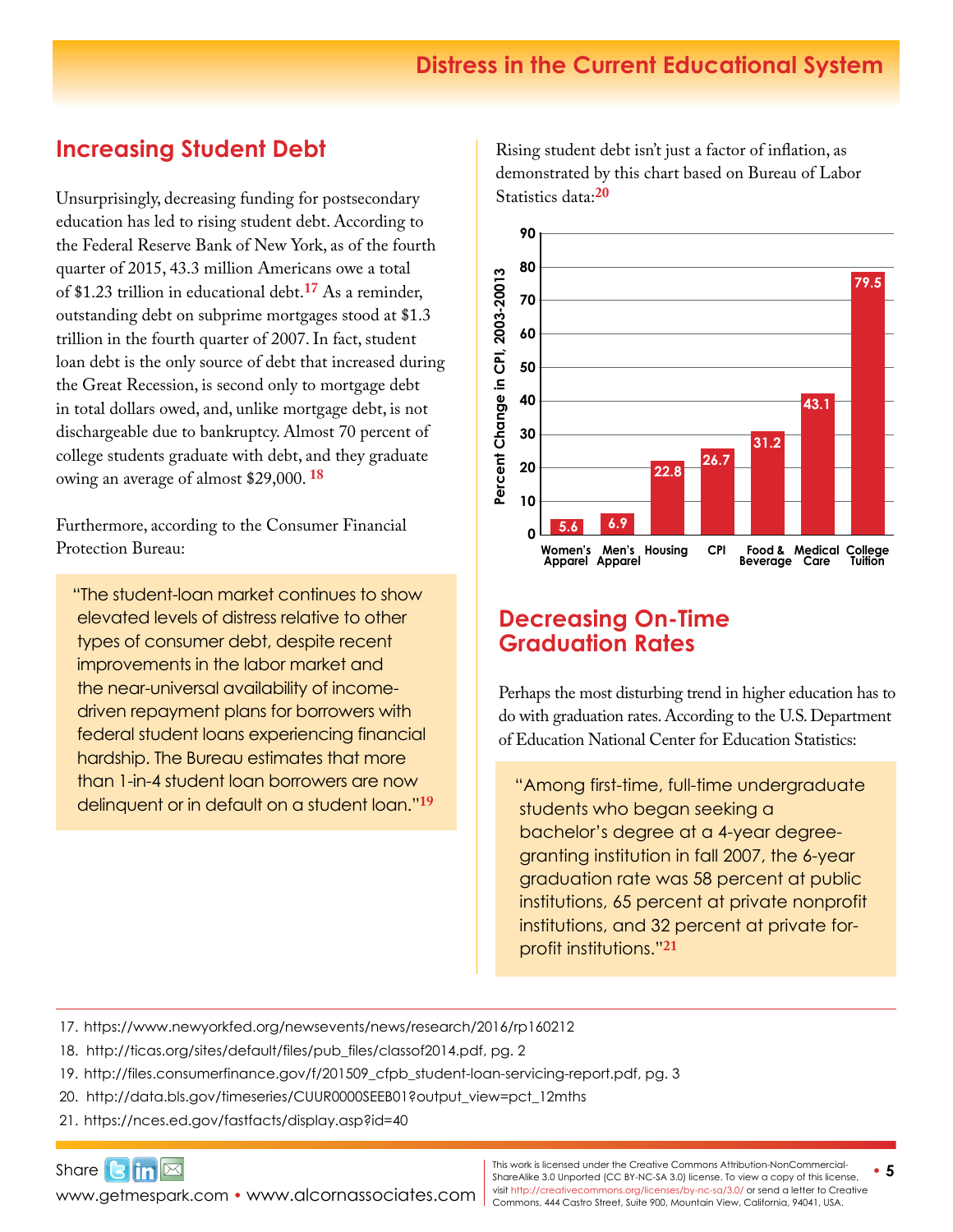In other words, not everybody who enters college manages to graduate with a four-year degree. This is particularly pernicious, as students who acquire debt but do not finish their degrees still owe that money but face an uphill battle securing the type of employment that will allow them to pay it back. According to the National Center for Public Policy and Higher Education, students who borrowed money to attend college but are unable to finish their degrees are ten times as likely to default on their loans as those who receive their degrees, and they often end up worse off economically than if they had never attended college in the first place.**[2](http://www.highereducation.org/reports/borrowing/borrowers.pdf)2**

Relatedly, time to graduation is now commonly estimated to average six years for purportedly a "four-year" degree, which of course means that some students take even longer.**[23](http://www.nytimes.com/2014/12/02/education/most-college-students-dont-earn-degree-in-4-years-study-finds.html)** This increases costs and delays full participation in the workforce, further contributing to student failure, potentially dropping out, and sliding backwards on the economic ladder.

Private, for-profit higher education is often posed as the solution to high debt loads and low on-time graduation rates, particularly for "nontraditional" (older, minority, working class, single parent, or English language learner) students. But the data clearly shows these institutions actually perform worse across a wide variety of key indicators. Not only does their on-time graduation rate lag both public and private nonprofit higher education significantly (see previous paragraph), but the average debt load for students at private, for-profit institutions was \$39,950, nearly 40 percent higher than the overall average student debt.**[24](http://ticas.org/sites/default/files/legacy/files/pub/Debt_Facts_and_Sources.pdf)**

#### **Skills Gaps and The Value of a Degree**

Rising levels of student debt indicate that students realize they need more education and are willing to go to great lengths to acquire it, but is the education they get worth the price they pay for it? Increasingly, both students and employers say no. According to the McKinsey Center for Government:

"Employers, education providers, and youth live in parallel universes. To put it another way, they have fundamentally different understandings of the same situation. Fewer than half of youth and employers, for example, believe that new graduates are adequately prepared for entry-level positions. Education providers, however, are much more optimistic: 72 percent of them believe new graduates are ready to work."**[25](http://mckinseyonsociety.com/downloads/reports/Education/Education-to-Employment_FINAL.pdf)**

22. <http://www.highereducation.org/reports/borrowing/borrowers.pdf>, pg. 8

23. <http://www.nytimes.com/2014/12/02/education/most-college-students-dont-earn-degree-in-4-years-study-finds.html>

24. [http://ticas.org/sites/default/files/legacy/files/pub/Debt\\_Facts\\_and\\_Sources.pdf](http://ticas.org/sites/default/files/legacy/files/pub/Debt_Facts_and_Sources.pdf)

25. [http://mckinseyonsociety.com/downloads/reports/Education/Education-to-Employment\\_FINAL.pdf](http://mckinseyonsociety.com/downloads/reports/Education/Education-to-Employment_FINAL.pdf), pg. 18

Share $\mathbf{G}$  in  $\mathbb{Z}$ WWW.getmespark.com • [www.alcornassociates.com](http://www.alcornassociates.com) | visit http://creativecommons.org/licenses/by-nc-sa/3.0/ or send a letter to Cre<br>Commons, 444 Castro Street, Suite 900, Mountain View, California, 94041, USA.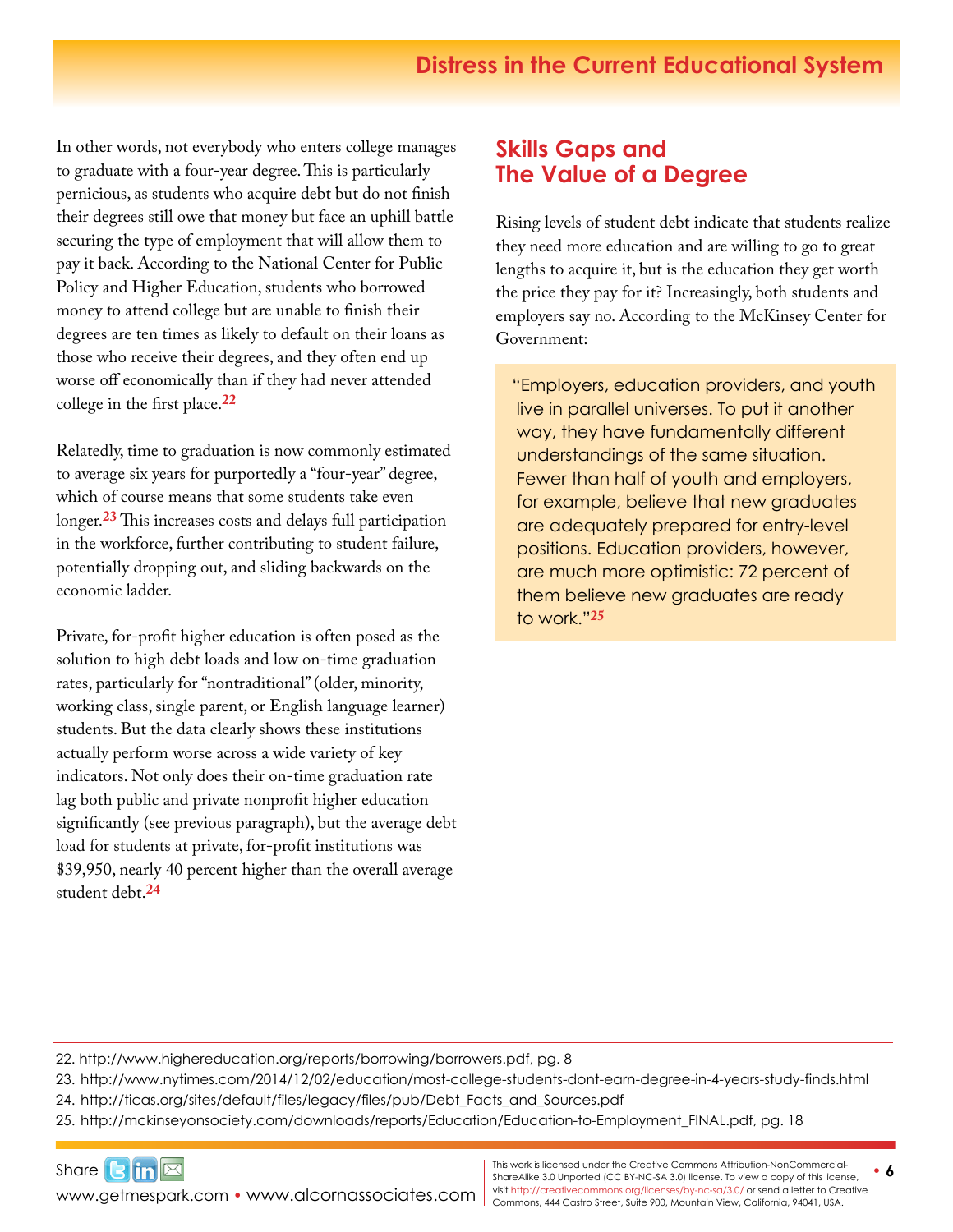Relatedly, a 2012 *Time*/Carnegie poll demonstrates a significant disconnect on the purpose of higher education: While 40 percent of the general public thinks that the most important reason to go to college is to "gain skills and knowledge for a career," only 21 percent of college administrators agree. On the other hand, 36 percent of college administrators think that the primary reason to go to college is to "learn to think critically," and only 12 percent of the general public agrees. We have a fundamental disagreement about what the goal of our \$1.23 trillion investment in education is in the first place.

### **The Value of Higher Education[26](http://nation.time.com/2012/10/18/higher-education-poll/)**

What is the most important reason people should go to college?



#### **Excerpt: Competency-based Education & Assessment: The Excelsior Experience<sup>27</sup>**

"For those of us who educate adult, posttraditional, or other students outside of the 18-22-year-old sector, CBE [Competency-Based Education] is technically not new. It is true, though, that the CBE movement has gained visibility and momentum over the past few years. Due to several factors, the need for quality assessment has snowballed. The first is the increasing irrelevance of the credit hour as a metric. As Amy Laitinen of the New America Foundation noted in her eye-opening 2012 critique, *Cracking the Credit Hour,* the credit hour may be needed for financial aid administration, but it is little more than a surrogate for time in a seat. It doesn't measure outcomes of any type and is not suited to the many forms of alternative instructional delivery that exist today. In contrast, CBE, if it involves rigorous assessment methods, provides some assurance of both learning and the ability to apply it.

The second has come from the Obama Administration and its attempts to see more working adults complete their degrees, thus contributing to our country's economic competitiveness. By recognizing the legitimacy of knowledge gained from experiences outside of a traditional classroom, post-traditional students are incentivized through the CBE process by reducing both the cost and the time needed to achieve a degree. A win-win.

The third, and arguably the most important reason for the growth of CBE, is the increasing dissatisfaction of employers with the typical college graduate. The lengthening period between graduation and employment that many students experience can be attributed partially to the practice of employers seeking a more capable alternative before settling on a recent graduate. If we can demonstrate to ourselves and to employers that it is producing "competent" entrants to the workforce, it is not just the new hire, their alma mater, and the employer who win; we all do."

26. <http://nation.time.com/2012/10/18/higher-education-poll/>

27. Excerpt from *Competency-based Education & Assessment: The Excelsior Experience,* edited by Tina Goodyear (Hudson Whitman/Excelsior College Press; June 2016). Reproduced by permission.



WWW.getmespark.com • [www.alcornassociates.com](http://www.alcornassociates.com) | visit http://creativecommons.org/licenses/by-nc-sa/3.0/ or send a letter to Cre<br>Commons, 444 Castro Street, Suite 900, Mountain View, California, 94041, USA.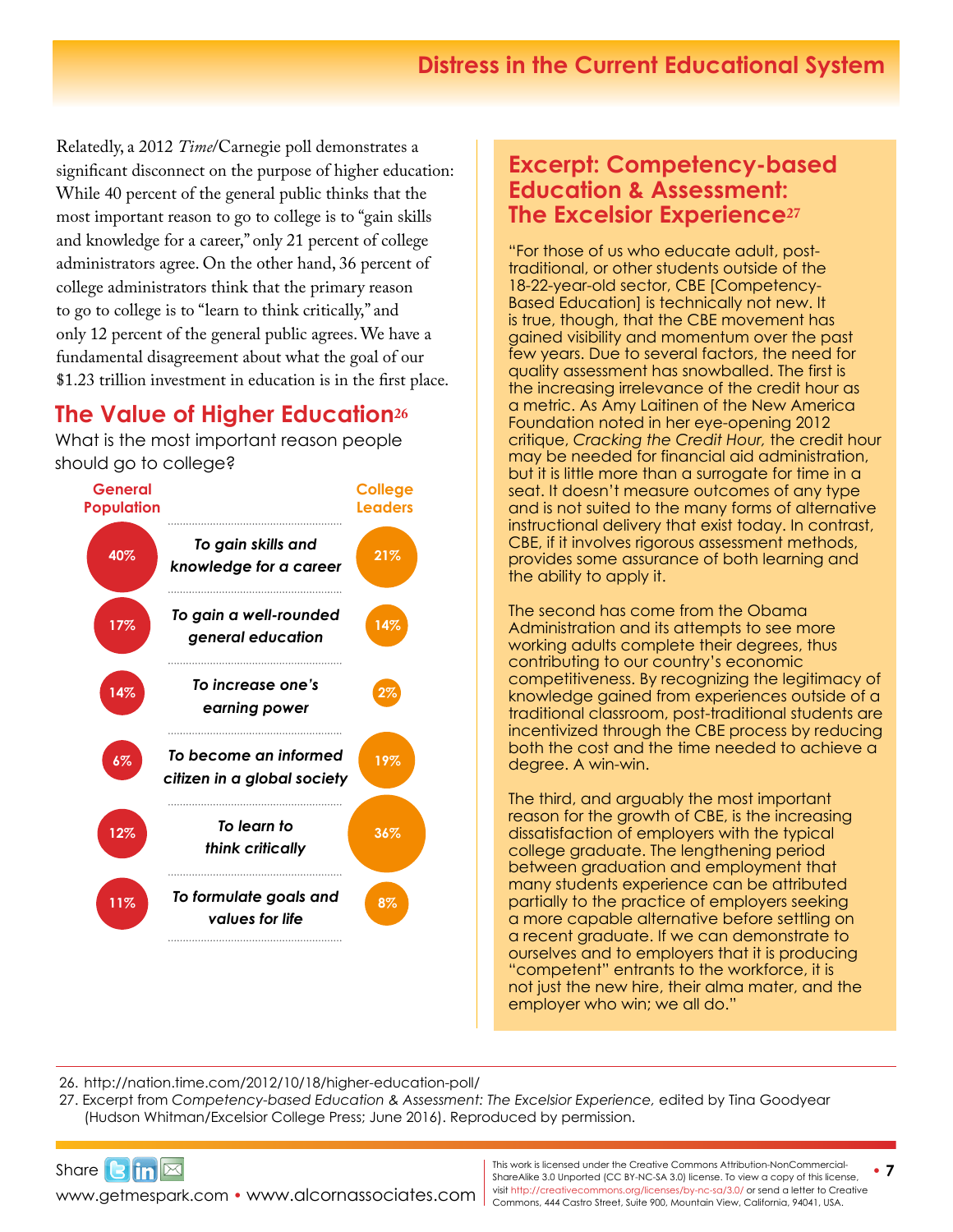#### **Students feel more prepared across learning outcomes than em[p](http://www.aacu.org/sites/default/files/files/LEAP/2015StudentSurveyReport.pdf)loyers [th](http://www.aacu.org/sites/default/files/files/LEAP/2015StudentSurveyReport.pdf)ink recent graduates are.[28](http://www.aacu.org/sites/default/files/files/LEAP/2015StudentSurveyReport.pdf)**

Proportions saying they/recent college graduates are well prepared in each area\*



<sup>\*8-10</sup> ratings on zero-to-ten scale

The good news is that students and employers are largely in agreement about the skills required to be successful in the workplace: critical thinking, problem solving, oral and written communications, teamwork, ethical conduct, decision-making, and the ability to apply knowledge.**[29](http://www.aacu.org/sites/default/files/files/LEAP/2015StudentSurveyReport.pdf)** The problem lies in assessments of readiness of those same skills.

Obviously, we have a problem. This chart clearly demonstrates the cause of the paradox we outlined in the introduction: College graduates are desperate for work at the same time employers are desperate for skilled workers, and yet those same recent graduates are suffering from record unemployment. The educational system, including associations, must develop a far more accurate picture of what students need to be learning and connect those learning outcomes to the world of employment, or we will continue to trap thousands of students in the modern day equivalent of indentured servitude to their student loan servicers. As CareerBuilder puts it in *The Shocking Truth About the Skills Gap:* 

"The skills gap is particularly difficult for recent college grads. Forty-four percent of college-educated workers under 25 have jobs that do not require a college degree—and, in many cases, they have little choice. With student debt payments looming, graduates opt into these jobs, which are often much more available than jobs within the field they studied. With a mountain of debt already a consideration, 61 percent say the expense of paying for school is the biggest barrier when it comes to looking for further training."**[30](http://www.careerbuildercommunications.com/pdf/skills-gap-2014.pdf)**

28. <http://www.aacu.org/sites/default/files/files/LEAP/2015StudentSurveyReport.pdf>, pg. 19 29. <http://www.aacu.org/sites/default/files/files/LEAP/2015StudentSurveyReport.pdf>, pg.3 30. [http://www.careerbuildercommunications.com/pdf/skills-gap-2014.pdf,](http://www.careerbuildercommunications.com/pdf/skills-gap-2014.pdf) pg. 7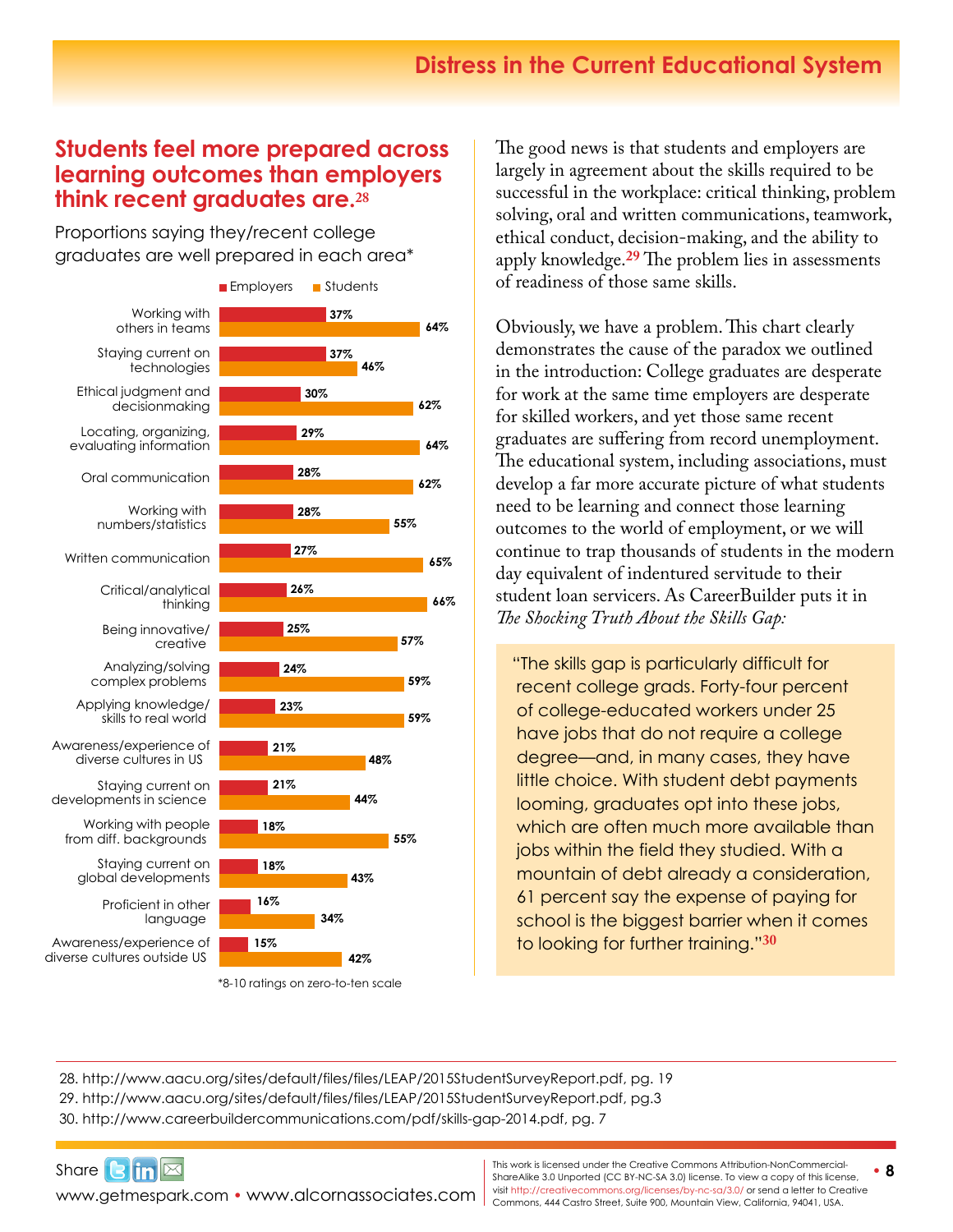#### **Get to Know Competency-Based Education** *by Tracy Petrillo, EdD, CAE, Chief Learning Officer, EDUCAUSE*

Competency-based education (CBE) allows learners to acquire knowledge and demonstrate that knowledge in actionable formats beyond traditional assessments and testing. Students drive their own pace of completion through a program's curricular courses or modules by demonstrating competencies through learning exercises, activities, and engaging experiences. CBE creates opportunities for digital badges, certification, and micro-credentials to visually demonstrate ongoing growth and professional development for adult learners who seek career opportunities and advancement without waiting for completion of a terminal degree as the only signal of qualifications for employment.

CBE models challenge the foundational pillars of the credit hour, minimum grade point average, financial aid, and semester or quarter time restrictions. However, because these self-directed learning programs improve student success and program completion for both traditional and nontraditional students, there is increasing support for CBE within higher education.

Within a CBE framework, faculty and subject matter experts move away from "sage on the stage" information givers and become true facilitators and guides. Through facilitation, the focus is shifted to the learner and how she uses and applies knowledge, skills, and abilities into truly transformational learning. Students move from regurgitating memorized facts for an exam toward developing critical thinking, knowledge analysis, and problem-solving skills.

CBE offers the flexibility that could bridge the jobskills gap between employers and those who seek employment in professions that are rapidly evolving. Because the learning can occur in varied settings and forms, individuals are not restricted by course schedules and access to programs. New business models are emerging, focused on making CBE programs affordable and on filling needs that are not currently well served through traditional postsecondary models.

Program providers who develop CBE programs should use research, data, and forecasting to determine the competencies that really matter and credibly assess learner outcomes. Motivated learners can complete programs quickly, receiving guidance and support, while also determining how to demonstrate their knowledge in the workplace.

CBE represents a tremendous opportunity to form partnerships between higher education, industries, corporations, nonprofit and trade associations, and education technology providers to strengthen the lifelong learning pathway, support the evolution of tomorrow's workforce, and create new, viable streams of revenue. CBE is not a replacement for degrees, industry certifications, or traditional continuing professional education. Rather, it is an extension of learning that reduces anxiety in nontraditional students and supports personalization in lifelong learning.

"For those of us who educate adult, post-traditional, or other students outside of the 18-22-year-old sector, CBE [Competency-Based Education] is technically not new. It is true, though, that the CBE movement has gained visibility and momentum over the past few years. Due to several factors, the need for quality assessment has snowballed. The first is the increasing irrelevance of the credit hour as a metric. As Amy Laitinen of the New America Foundation noted in her eye-opening 2012 critique, *Cracking the Credit Hour,* the credit hour may be needed for financial aid administration, but it is little more than a surrogate for time in a seat. It doesn't measure outcomes of any type and is not suited to the many forms of alternative instructional delivery that exist today. In contrast, CBE, if it involves rigorous assessment methods, provides some assurance of both learning and the ability to apply it.

The second has come from the Obama Administration and its attempts to see more working adults complete their degrees, thus contributing to our country's economic competitiveness. By recognizing the legitimacy of knowledge gained from experiences outside of a traditional classroom, post-traditional students are incentivized through the CBE process by reducing both the cost and the time needed to achieve a degree. A win-win.

The third, and arguably the most important reason for the growth of CBE, is the increasing dissatisfaction of employers with the typical college graduate. The lengthening period between graduation and employment that many students experience can be attributed partially to the practice of employers seeking a more capable alternative before settling on a recent graduate. If we can demonstrate to ourselves and to employers that it is producing "competent" entrants to the workforce, it is not just the new hire, their alma mater, and the employer who win; we all do."  $N$ 

Share $3 \sin \infty$ 

WWW.getmespark.com • [www.alcornassociates.com](http://www.alcornassociates.com) | visit http://creativecommons.org/licenses/by-nc-sa/3.0/ or send a letter to Cre<br>Commons, 444 Castro Street, Suite 900, Mountain View, California, 94041, USA. **This work is licensed under the Creative Commons Attribution-NonCommercial-**<br>
• 9 ShareAlike 3.0 Unported (CC BY-NC-SA 3.0) license. To view a copy of this license, visit<http://creativecommons.org/licenses/by-nc-sa/3.0/> or send a letter to Creative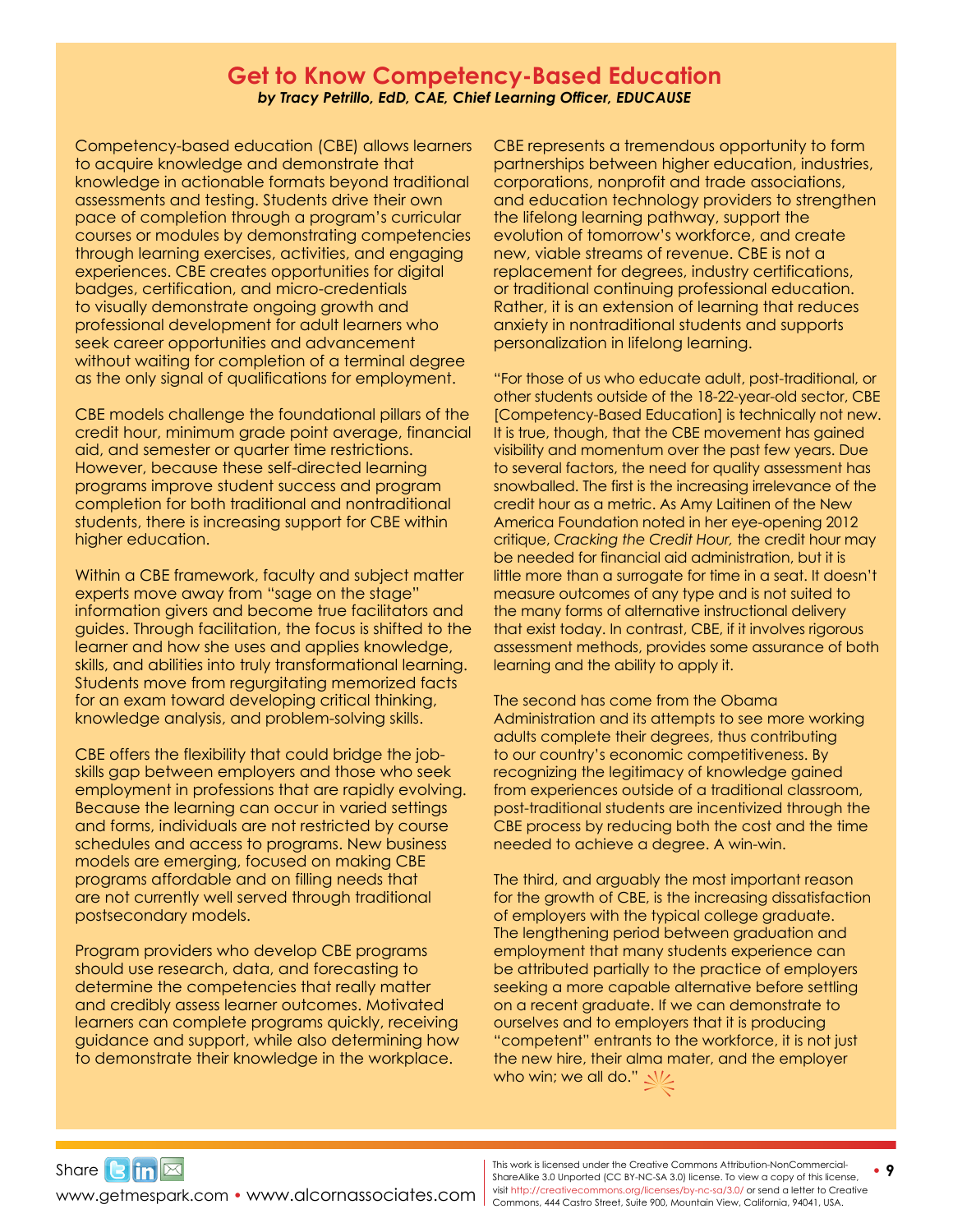# **The Future of Employment**

#### *"The speed of disruption is about to become brutal."*

<span id="page-9-0"></span>John Chambers, President and CEO Cisco Systems, 2015 World Economic Forum

The data is clear: a fundamental reordering of the U.S. (and global) employment market is currently underway. Advances in automation and artificial intelligence are poised to transform white-collar professions just as they did blue-collar professions in the late 20th century, with, as we mentioned in the introduction, 47 percent of jobs in the United States expected to be significantly impacted or replaced by artificial intelligence and automation within the next decade. The jobs most at risk are middleskill jobs, such as telemarketers, tax preparers, insurance underwriters, loan officers, and title examiners.**[31](http://www.oxfordmartin.ox.ac.uk/downloads/academic/The_Future_of_Employment.pdf)**

According to an even more recent study, *Technology At Work v. 2.0,* published in January 2016:

 "Carl Benedikt Frey and Michael Osborne's original study on employment suggested 47% of US jobs were at risk of computerisation. In the chapter 'How Susceptible are Countries Worldwide?', we use data from the World Bank to show that the risks of automation are actually higher in many other countries—for example in the OECD the data shows on average 57% of jobs [worldwide] are susceptible to automation, [and] this number rises to 69% in India and 77% in China."**[3](http://www.oxfordmartin.ox.ac.uk/downloads/reports/Citi_GPS_Technology_Work_2.pdf)2**

The pace at which new careers are emerging is also causing significant disruption. In some cases, positions emerge, change, and disappear before a degree could even be completed, much less a curriculum designed, marketed, and launched. This kind of speed, coupled with a need for specialized lifelong learning as industries and professions continue to evolve rapidly, is calling the traditional college experience into question at every level. In the book The Future of Business: Critical Insights into a Rapidly Changing World from 60 Futurists, Anne Boysen reimagines education in this manner:

"In 2030, we are likely to see an increasingly diversely educated workforce encompassing entrepreneurs who developed their own brands of expertise by means of various hacker approaches, along with apprenticeships, online courses and peer-to-peer arrangements. In this emerging skills universe, traditional university degrees could become a thing of the past, or a rare symbol of exclusivity for the upper class—similar to designer brands and luxury cars."

The traditional paths to education, employment, and adulthood are being upended in all quarters. Associations must be at the forefront of these changes to prepare our members and other stakeholders for the future, putting infrastructure in place to rapidly educate newcomers to our industries and professions and ensuring our legislative and regulatory frameworks can appropriately adjust to rapidly emerging fields.  $\frac{1}{2}$ 

31. [http://www.oxfordmartin.ox.ac.uk/downloads/academic/The\\_Future\\_of\\_Employment.pdf](http://www.oxfordmartin.ox.ac.uk/downloads/academic/The_Future_of_Employment.pdf), pg. 72 32. [http://www.oxfordmartin.ox.ac.uk/downloads/reports/Citi\\_GPS\\_Technology\\_Work\\_2.pdf](http://www.oxfordmartin.ox.ac.uk/downloads/reports/Citi_GPS_Technology_Work_2.pdf), pg. 7

Share $\mathbf{G}$  in  $\mathbb{Z}$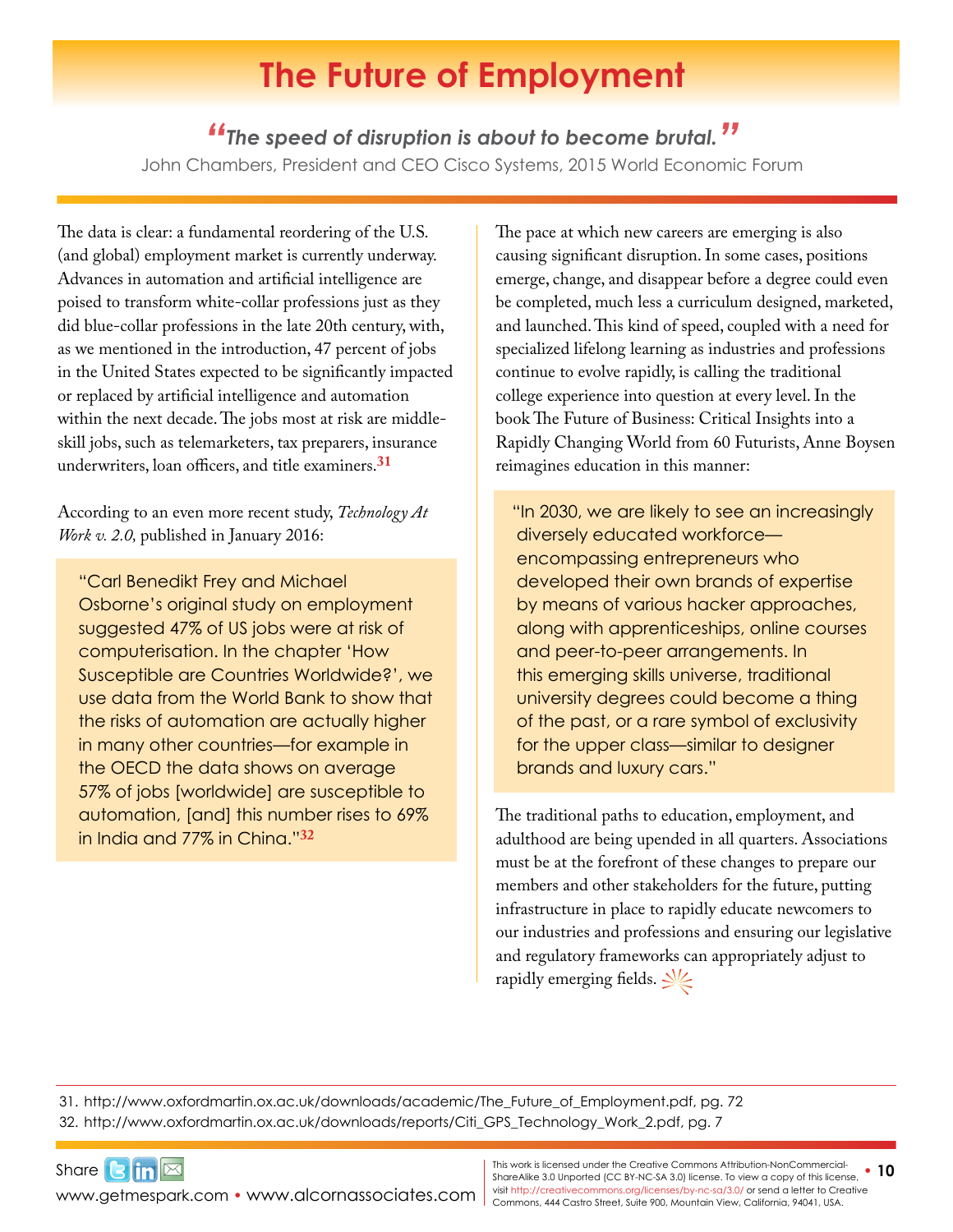## **The Cost of Inaction**

<span id="page-10-0"></span>In the United States we have a peculiar obsession with what is known as the "Horatio Alger myth."

Horatio Alger penned formulaic stories in the late 1800's that relied heavily on the "pull yourself up by your own bootstraps" ethos that was already deeply embedded in our cultural consciousness. It may be that Alger actually believed his morality plays depicted the "real promise" of America. However, we are relatively sure Alger himself could never have predicted his stories would become an integral part of one of the most powerful allegories of modern times. We have come to equate "Horatio Alger stories" with the quintessential story of the "American dream": With hard work, dedication, and virtue, anyone can strike it rich in America. It remains one of the underlying causes of political battles over how much educational or employment assistance should be provided to individuals, as the main requirement for success is still perceived to be "hard work."

In practice, this simply isn't true. Institutional inequality and lack of opportunity affects everyone, worldwide. The reality, according to the World Bank, is that 200 million people are unemployed worldwide, and **nearly 75 million of those unemployed are under the age of 25. [33](http://www.worldbank.org/en/news/feature/2015/04/27/working-together-for-jobs)** The McKinsey Center for Government study referenced earlier points to two interconnected global crises: "high levels of youth unemployment and a shortage of people with critical job skills. Leaders everywhere are aware of the possible consequences, in the form of social and economic distress, when too many young people believe that their future is compromised." **[34](http://mckinseyonsociety.com/downloads/reports/Education/Education-to-Employment_FINAL.pdf)**

#### In fact,

"The global youth unemployment rate has reached 13.1 per cent, which is almost three times as high as the adult unemployment rate. Indeed, the youth-toadult unemployment ratio has reached a historical peak. It is particularly high in the Middle East and North Africa, as well as in parts of Latin America and the Caribbean and Southern Europe."**[35](http://www.ilo.org/wcmsp5/groups/public/---dgreports/---dcomm/---publ/documents/publication/wcms_233953.pdf)**

What does that point about "social and economic distress" mean? Numerous studies have demonstrated the tie between poverty or lack of economic opportunity and attraction to violent extremism, religious radicalism, and terrorism (see, for example, "Poverty, Development, and Violent Extremism in Weak States," **[36](http://www.brookings.edu/~/media/research/files/papers/2010/3/confronting-poverty-graff/2010_confronting_poverty.pdf)** "Fighting Radicalism, not 'Terrorism': Root Causes of an International Actor Redefined,"**[37](http://www.brookings.edu/~/media/research/files/articles/2009/9/summer%20fall%20radicalism%20taspinar/summer_fall_radicalism_taspinar.pdf)** "The Relationship Between Youth Unemployment and Terrorism,"**[38](https://repository.library.georgetown.edu/handle/10822/709858)** "Unemployment and Participation in Violence"**[39](http://web.worldbank.org/archive/website01306/web/pdf/wdr%20background%20paper%20-%20cramer.pdf)** and the bibliographies accompanying each). Is the relationship fully causal? It's not clear, because the factors that lead to violent extremism are complex, but there is, at minimum, a strong correlation.

33. <http://www.worldbank.org/en/news/feature/2015/04/27/working-together-for-jobs>

34. [http://mckinseyonsociety.com/downloads/reports/Education/Education-to-Employment\\_FINAL.pdf](http://mckinseyonsociety.com/downloads/reports/Education/Education-to-Employment_FINAL.pdf), pg. 11

35. [http://www.ilo.org/wcmsp5/groups/public/---dgreports/---dcomm/---publ/documents/publication/wcms\\_233953.pdf,](http://www.ilo.org/wcmsp5/groups/public/---dgreports/---dcomm/---publ/documents/publication/wcms_233953.pdf) pg. 11

36. [http://www.brookings.edu/~/media/research/files/papers/2010/3/confronting-poverty-graff/2010\\_confronting\\_poverty.pdf](http://www.brookings.edu/~/media/research/files/papers/2010/3/confronting-poverty-graff/2010_confronting_poverty.pdf)

- 37. [http://www.brookings.edu/~/media/research/files/articles/2009/9/summer%20fall%20radicalism%20taspinar/summer\\_fall\\_](http://www.brookings.edu/~/media/research/files/articles/2009/9/summer%20fall%20radicalism%20taspinar/summer_fall_radicalism_taspinar.pdf) [radicalism\\_taspinar.pdf](http://www.brookings.edu/~/media/research/files/articles/2009/9/summer%20fall%20radicalism%20taspinar/summer_fall_radicalism_taspinar.pdf)
- 38. <https://repository.library.georgetown.edu/handle/10822/709858>

39. <http://web.worldbank.org/archive/website01306/web/pdf/wdr%20background%20paper%20-%20cramer.pdf>

Share $\mathbf{G}$  in  $\mathbb{Z}$ [www.getmespark.com](http://www.getmespark.com) • [www.alcornassociates.com](http://www.alcornassociates.com)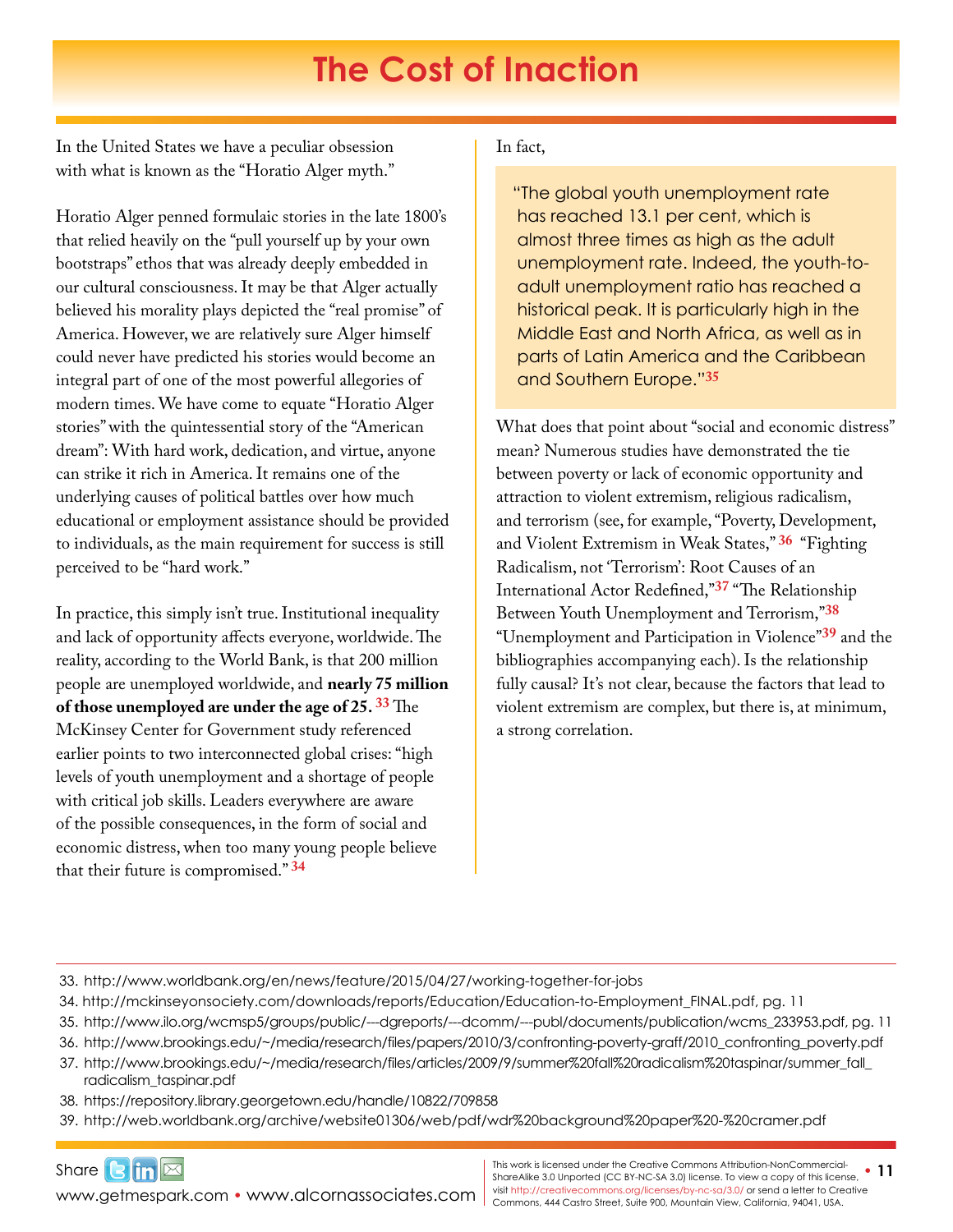Or, as the McKinsey report referenced earlier puts it:

"If young people who have worked hard to graduate from school and university cannot secure decent jobs and the sense of respect that comes with them, society will have to be prepared for outbreaks of anger or even violence. The evidence is in the protests that have recently occurred in Chile, Egypt, Greece, Italy, South Africa, Spain, and the United States (to name but a few countries)."**40**

According to UNICEF:

"…this class of [unemployed and underemployed] people could produce new instabilities in societies worldwide. They are increasingly frustrated and dangerous because they have no voice, and, hence, they are vulnerable to the siren calls of extreme political parties."**41**

Indeed, unemployment and underemployment are linked to a whole range of negative outcomes, including "hunger and malnutrition, illness, lower educational outcomes, children being left alone and even abandoned, and increased vulnerability to ongoing and future shocks."**[42](http://www.unicef.org/socialpolicy/files/Global_Crisis_and_Youth_Bulge_FINAL_web.pdf)**

One of the major impacts of the Great Recession is that the jobs employers shed were low-skill, and the jobs that are being added in the recovery are not. "Recessions accelerate the trend to eliminate low-wage, low-skills jobs … and those jobs don't come back." **43** In other words, those without postsecondary education (or even many of those who do have it but don't have the right skill set) who were laid off in the Great Recession will not be rehired, ever, without retraining. Or, as the Center on Education and the Workforce at Georgetown University reports: "The ability of individuals to connect education, training, and careers has become key to employability and to attaining and maintaining middle class status." **[44](https://cew.georgetown.edu/wp-content/uploads/2014/12/fullreport.pdf)**

This problem is not just affecting older workers. As the Urban Institute reports in a study examining the longerterm impact of the Great Recession:

"Today, those in Gen X and Gen Y have accumulated less wealth than their parents did at that age over a quarter-century ago. Their average wealth in 2010 was 7 percent below that of those in their 20s and 30s in 1983. Even before the Great Recession, younger Americans were on a strikingly different trajectory. Now, stagnant wages, diminishing job opportunities, and lost home values may be merging to paint a vastly different future for Gen X and Gen Y. Despite their relative youth, they may not be able to make up the lost ground."**[45](http://www.urban.org/sites/default/files/alfresco/publication-pdfs/412766-Lost-Generations-Wealth-Building-among-Young-Americans.PDF)**

40. [http://mckinseyonsociety.com/downloads/reports/Education/Education-to-Employment\\_FINAL.pdf](http://mckinseyonsociety.com/downloads/reports/Education/Education-to-Employment_FINAL.pdf), pg.11

- 41. [http://www.unicef.org/socialpolicy/files/Global\\_Crisis\\_and\\_Youth\\_Bulge\\_FINAL\\_web.pdf,](http://www.unicef.org/socialpolicy/files/Global_Crisis_and_Youth_Bulge_FINAL_web.pdf) pg. 5
- 42. [http://www.unicef.org/socialpolicy/files/Global\\_Crisis\\_and\\_Youth\\_Bulge\\_FINAL\\_web.pdf,](http://www.unicef.org/socialpolicy/files/Global_Crisis_and_Youth_Bulge_FINAL_web.pdf) pg.16
- 43. ASTD report, Bridging the Skills Gap, published in 2010, pg. 4
- 44. <https://cew.georgetown.edu/wp-content/uploads/2014/12/fullreport.pdf>, pg. 1
- 45. [http://www.urban.org/sites/default/files/alfresco/publication-pdfs/412766-Lost-Generations-Wealth-Building-among-](http://www.urban.org/sites/default/files/alfresco/publication-pdfs/412766-Lost-Generations-Wealth-Building-among-Young-Americans.PDF)[Young-Americans.](http://www.urban.org/sites/default/files/alfresco/publication-pdfs/412766-Lost-Generations-Wealth-Building-among-Young-Americans.PDF)pdf

[www.getmespark.com](http://www.getmespark.com) • [www.alcornassociates.com](http://www.alcornassociates.com)

Share $\Box$   $\Box$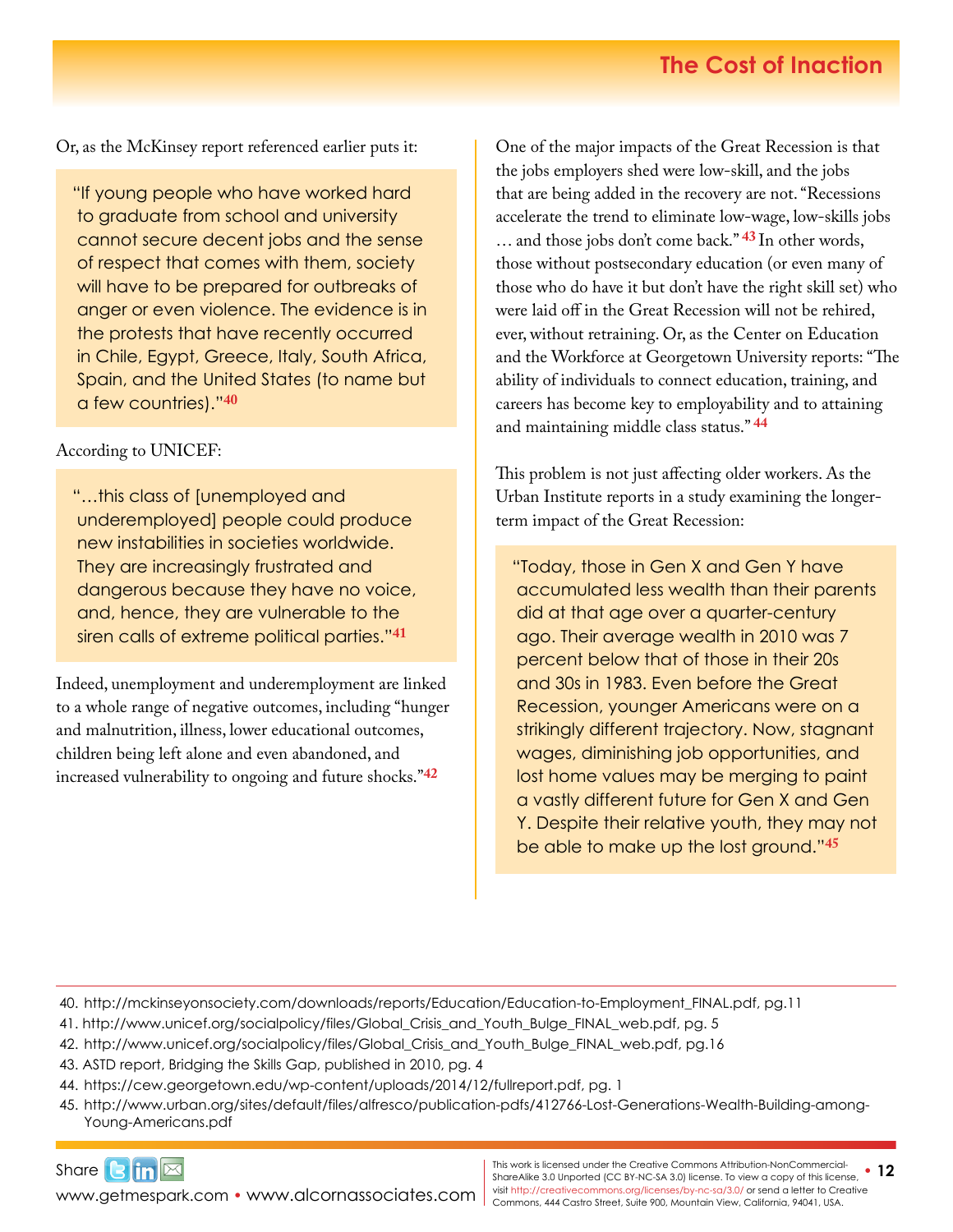We know there's a skills gap for young workers that colleges and universities seem unable, and employers seem unwilling, to bridge. Ignoring it has serious consequences for the health of national and world economies, the ability of individual humans to thrive, and the overall safety of our societies. Education has repeatedly been

demonstrated to be the key to socioeconomic mobility,**[46](http://www.brookings.edu/research/reports/2013/06/13-facts-higher-education)** but if higher education is increasingly financially out of the reach of those who don't already have means, it falls to associations to step into the breach. This is a critical role for associations, but are we filling it?  $\frac{1}{2}$ 

46. <http://www.brookings.edu/research/reports/2013/06/13-facts-higher-education>

[www.getmespark.com](http://www.getmespark.com) • [www.alcornassociates.com](http://www.alcornassociates.com)

Share $\text{G}$  in  $\boxtimes$ 

This work is licensed under the Creative Commons Attribution-NonCommercial-**400 (new the State)**<br>ShareAlike 3.0 Unported (CC BY-NC-SA 3.0) license. To view a copy of this license, **13** visit<http://creativecommons.org/licenses/by-nc-sa/3.0/> or send a letter to Creative Commons, 444 Castro Street, Suite 900, Mountain View, California, 94041, USA.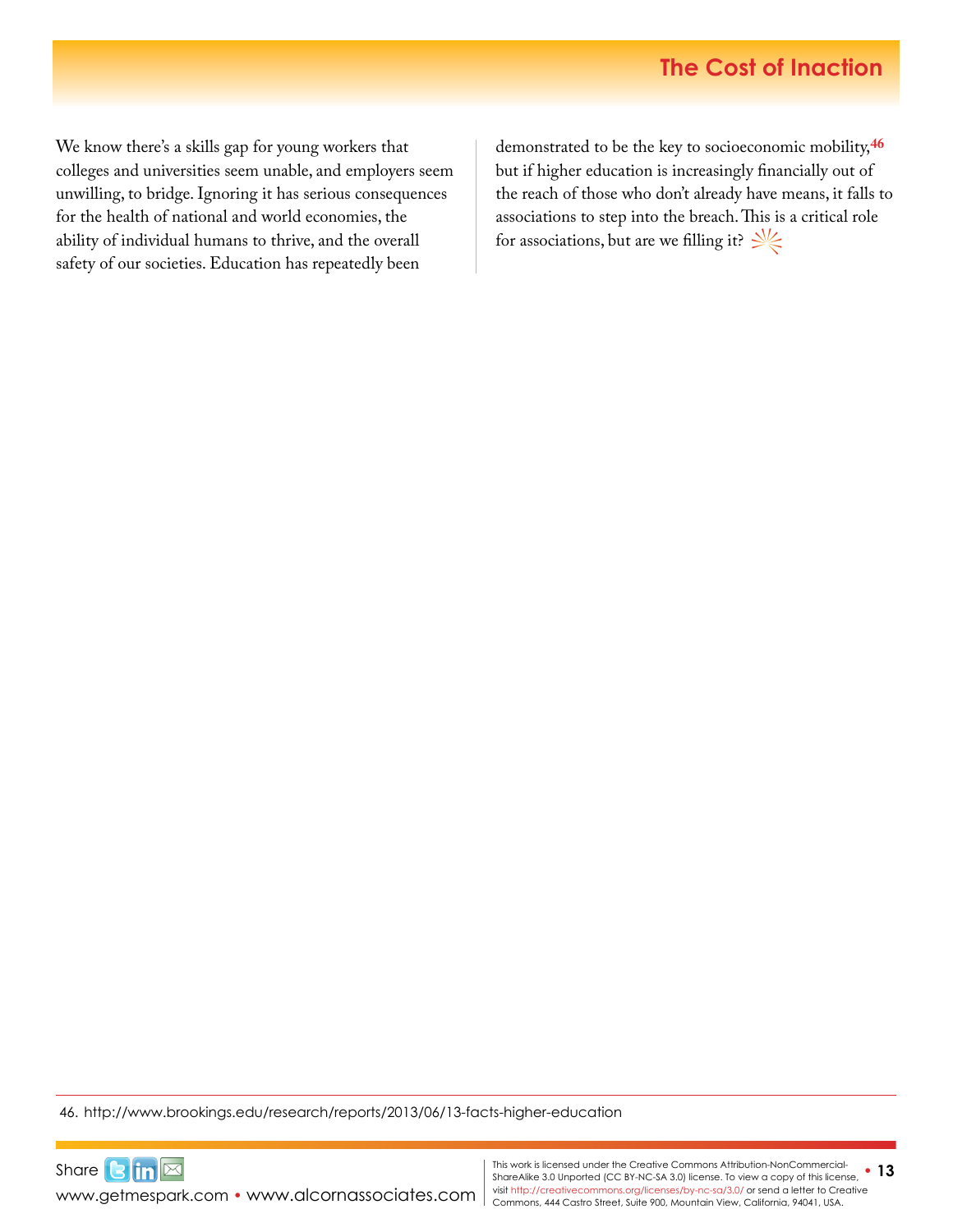### **The Association Advantage**

<span id="page-13-0"></span>*"Lack of government funding is pushing the quality of public education down and costs up. In fact, young people today are caught in the transition between these two worlds—the world of institutional production and the new world of learning. … this world is characterized by four key elements: easy, individualized, and highly contextual learning experiences; ubiquitous free content; community as a driver and enabler of learning; [and] intrinsic rewards and meaningful learning currencies. These forces are undermining the dominance of institutional education…"*

> Marina Gorbis, Executive Director, Institute for the Future *The Nature of the Future: Dispatches from the Socialstructed World*

Associations are well known as advocates for our industries and professions. Less well known, but potentially even more important in today's world, associations create standards, define boundaries between professional spheres, and identify competencies needed in the employment world. We create educational programming designed to fill needs unmet by more traditional educational institutions and foster social connections and professional opportunity through networking. Where conventional educational curricula come up short, associations provide industry-specific bodies of knowledge. Where diplomas fail to demonstrate specific competencies, credible and well-designed credentialing and certification efforts can fill the gap.

Our associations rarely get the credit they deserve for undertaking these educational activities, in part because we inhabit the highly independent "Wild West" of adult education, and because many of our efforts are volunteer generated and conducted. This leads to a lack of structure, which the formal educational system has, until now, tended to frown upon. Because we focus our programs on meeting member needs, there's an immense amount of variation in what we provide, from informal "knowledgesharing opportunities" to formal credentialing programs designed to meet regulatory or licensing requirements and everything in between.

In short, what we've been doing, by necessity or instinct, is patching over the cracks in the foundation of classical formal education itself. Those cracks are becoming increasingly hard to hide, and the changes and disruptions we've noted above present a tremendous opportunity for associations to create permanent, life-changing value for our audiences, if we can rise to the occasion.

Let's take a deeper look at some of the advantages we enjoy.

### **Direct Connection to Employers**

Because of our role representing professions and industries, associations already have deep connections with both the people doing the hiring and the people trying to acquire the skills and credentials they need in order to be hired. We have first-hand, insider access to employers to learn what particular skills they need from their workforces. This is particularly the case for "middle skills" jobs, which don't necessarily require a Bachelor's degree, but where employers have defaulted to using a degree as a proxy "resume filter" due to a lack of better options. We have trusted relationships that can allow us to work with employers to create effective skills acquisition systems.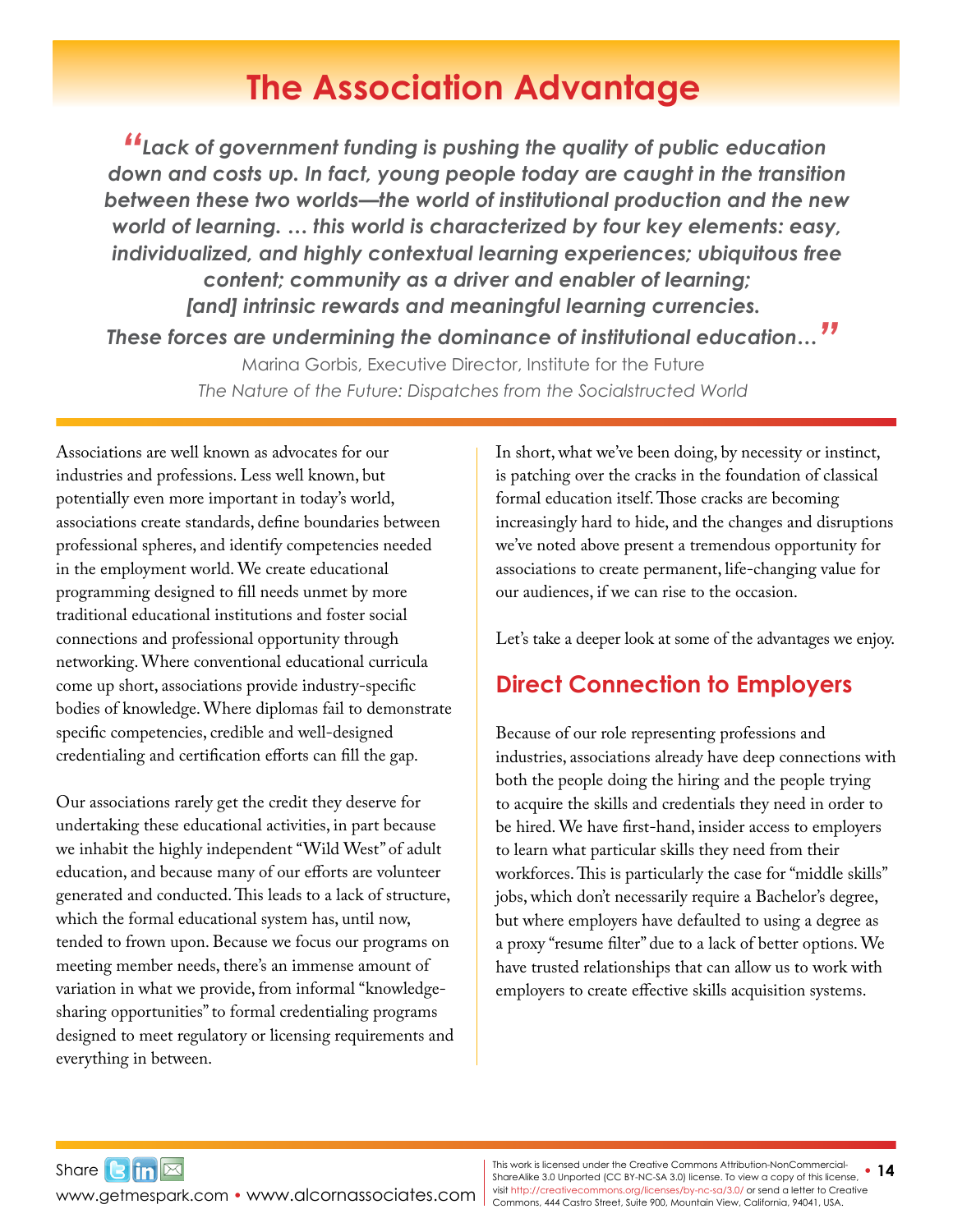### **The Association Advantage**

As the McKinsey report puts it:

"Two features stand out among all the successful programs we reviewed. First, education providers and employers actively step into one another's worlds. Employers might help to design curricula and offer their employees as faculty, for example, while education providers may have students spend half their time on a job site and secure them hiring guarantees.

Second, in the best programs, employers and education providers work with their students early and intensely. Instead of three distinct intersections occurring in a linear sequence (enrollment leads to skills, which lead to a job), the educationto-employment journey is treated as a continuum in which employers commit to hire youth before they are enrolled in a program to build their skills."**[47](http://mckinseyonsociety.com/downloads/reports/Education/Education-to-Employment_FINAL.pdf)**

This is the most significant advantage we have. We are already part of the world of the employers we serve. We can rapidly build professional development programs that directly address the specific needs of our industries and professions and create a pipeline of qualified candidates. This also provides a tremendous incentive for students and young professionals to come to our organizations as the first step in their careers: programs that focus exclusively on the precise skills they need to be immediately employable. The employers, the employees, and the association all benefit. We're doing good while doing well.

#### **Experience with Certification and Credentialing**

Solid data supports the idea that a college education will lead to higher earnings over a lifetime. We don't dispute that, but we question if that's caused by the degree itself or by the skills people develop in pursuit of that degree. As a study from the Georgetown Center on Education and the Workforce demonstrates, depending on the occupation, licenses and certifications sometimes outperform BOTH Associates' and Bachelors' degrees in lifetime earnings.

- *•* 43 percent of licenses and certificates earn more than an Associate's degree
- *•* 27 percent of licenses and certificates earn more than a Bachelor's degree
- *•* 31 percent of Associate's degrees earn more than a Bachelor's degree**[4](https://cew.georgetown.edu/wp-content/uploads/2014/12/fullreport.pdf)8**

It is also instructive to consider employer perceptions of what constitutes a good hire. While hiring managers certainly ask about degrees, and a variety of studies indicate they are required for many jobs, actual data on what employers are looking for in candidates disagrees. According to a Gallup poll conducted on behalf of the Lumina Foundation, the actual degree or institution the degree was received from is far less important to prospective employers than actual knowledge and experience in the field.

47. [http://mckinseyonsociety.com/downloads/reports/Education/Education-to-Employment\\_FINAL.pdf](http://mckinseyonsociety.com/downloads/reports/Education/Education-to-Employment_FINAL.pdf), pg. 20 48. <https://cew.georgetown.edu/wp-content/uploads/2014/12/fullreport.pdf>, pg.106

Share**Bin** 

WWW.getmespark.com • [www.alcornassociates.com](http://www.alcornassociates.com) | visit http://creativecommons.org/licenses/by-nc-sa/3.0/ or send a letter to Cre<br>Commons, 444 Castro Street, Suite 900, Mountain View, California, 94041, USA. **This work is licensed under the Creative Commons Attribution-NonCommercial-**<br>Share Alike 3.0 Unported (CC BY NC \$A 3.0) license. To view a copy of this license. • 15 ShareAlike 3.0 Unported (CC BY-NC-SA 3.0) license. To view a copy of this license, visit<http://creativecommons.org/licenses/by-nc-sa/3.0/> or send a letter to Creative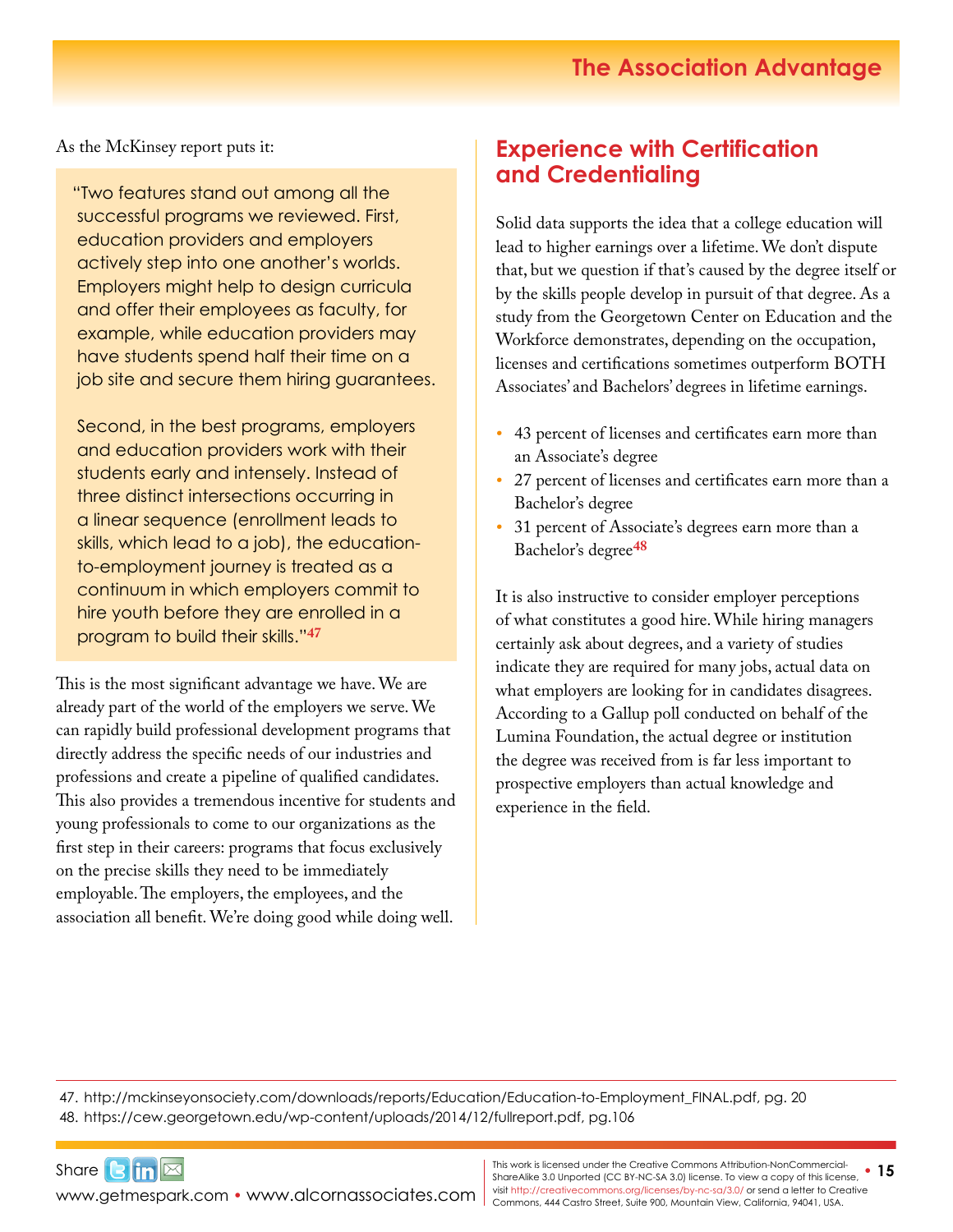**For Business Leaders:** *Please tell me if each of the following factors are very important, somewhat important, not very important, or not at all important to managers making hiring decisions for organizations. How about…?***[49](http://www.gallup.com/poll/167546/business-leaders-say-knowledge-trumps-college-pedigree.aspx)**

| organizanons. now apour… <i>! "</i>                       | % Very<br>Important | % Somewhat<br>Important | % Not Very<br>Important | % Not at All<br>Important |
|-----------------------------------------------------------|---------------------|-------------------------|-------------------------|---------------------------|
| Amount of knowledge the<br>candidate has in the field     | 84                  | 14                      | 2                       | 0                         |
| <b>Candidate's applied skills</b><br>in the field         | 79                  | 16                      | 2                       | 2                         |
| <b>Candidate's college</b><br>or university major         | 28                  | 42                      | 22                      | 8                         |
| Where the candidate received<br>his or her college degree | 9                   | 37                      | 40                      | 14                        |

*Source: 2013 Gallup-Lumina Foundation Business Leaders Poll on Higher Education*

According to Georgetown University:

"Industry-based certifications address several problems that postsecondary credentials currently face: **relevance, accountability, consistency, and portability.** Because IBCs are more flexible than traditional degrees, they better reflect current industry standards and competencies, which are in constant flux. Traditional degrees also sometimes are criticized because it is difficult to compare them across institutions. A Bachelor's degree from an Ivy League university means something quite different than one from a second-tier state university. Similarly, rampant grade inflation across postsecondary institutions has made it difficult for employers to assess the meaning of differences in grade point averages of job applicants. IBCs overcome these challenges as they are based on a thirdparty testing protocol that is standardized across certification candidates."**50**

Not only do many associations already run certification or credentialing programs, but our industry also has existing relationships with third-party organizations like the Institute for Credentialing Excellence (ICE), the American National Standards Institute (ANSI), and the International Organization for Standards (ISO), all of which we commonly use to provide a guarantee of quality and meeting standards. Their work to establish procedures to follow that confer credibility on our certification efforts has been vital to our success. With our credible, tested precertification, certification, and credentialing programs, associations can exploit this hiring trend and get members into jobs faster.

49. <http://www.gallup.com/poll/167546/business-leaders-say-knowledge-trumps-college-pedigree.aspx> 50. [https://cew.georgetown.edu/wp-content/uploads/2014/11/CTE.FiveWays.FullReport.pdf,](https://cew.georgetown.edu/wp-content/uploads/2014/11/CTE.FiveWays.FullReport.pdf) pg. 20

WWW.getmespark.com • [www.alcornassociates.com](http://www.alcornassociates.com) | visit http://creativecommons.org/licenses/by-nc-sa/3.0/ or send a letter to Cre<br>Commons, 444 Castro Street, Suite 900, Mountain View, California, 94041, USA.

Share $\frac{1}{2}$  $\frac{1}{2}$  $\frac{1}{2}$ 

This work is licensed under the Creative Commons Attribution-NonCommercial-**400 (new the State)**<br>ShareAlike 3.0 Unported (CC BY-NC-SA 3.0) license. To view a copy of this license, **16** visit<http://creativecommons.org/licenses/by-nc-sa/3.0/> or send a letter to Creative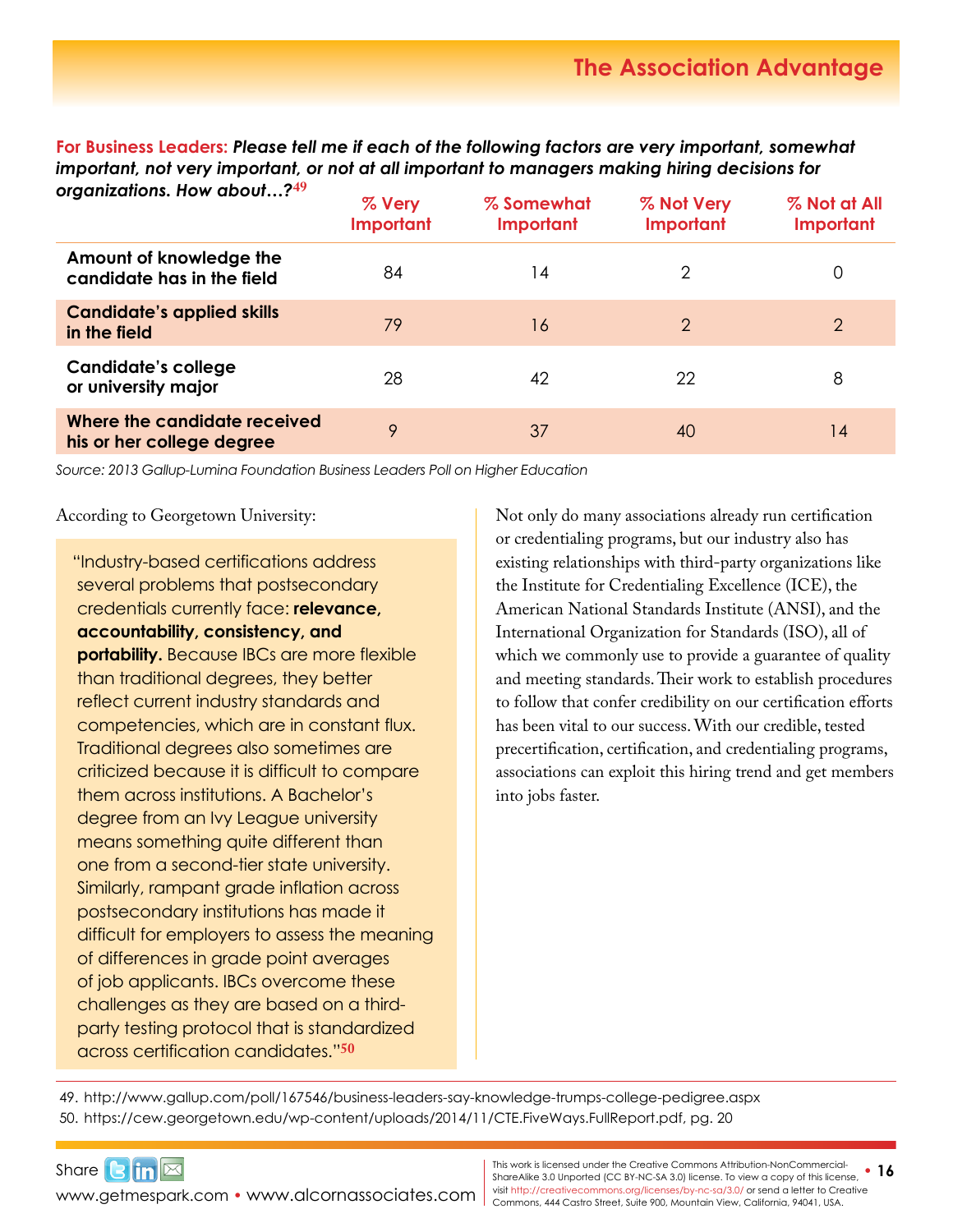### **Speed and Flexibility**

We know, associations aren't historically known for speed and flexibility. We in associations routinely face criticism, from without and within, about how we are slow to act, get bogged down in consensus processes, and become sidetracked by arguments within our memberships about current conditions in the workforce, organizational direction, what training is needed and what standards are appropriate, and so on.

That being said, as slow as we think we are, we are still faster than other institutions that are adapting even more slowly. Associations, composed of employers and employees who see changes in the workplace faster than the educational system, can move more quickly than the formal educational system. Clay Shirky tells a terrific story about the origins of one of associations' signature products in his TEDTalk "How the Internet Will (one day) Transform Government:"

"'Philosophical Transactions' [was] the first scientific journal ever published in English, in the middle of the 1600s, and it was created by a group of people who had been calling themselves 'The Invisible College,' a group of natural philosophers who only later would call themselves scientists, and they wanted to improve the way natural philosophers argued with each other, and they needed to do two things for this. They needed openness. They needed to create a norm which said, when you do an experiment, you have to publish not just your claims but how you did the experiment. If you don't tell us how you did it, we won't trust you. But the other thing they needed was speed. They had to quickly synchronize what other natural

philosophers knew. Otherwise, you couldn't get the right kind of argument going. The printing press was clearly the right medium for this, but the book was the wrong tool. It was too slow. And so they invented the scientific journal as a way of synchronizing the argument across the community of natural scientists. The scientific revolution wasn't created by the printing press. It was created by scientists, but it couldn't have been created if they didn't have a printing press as a tool."**51**

This looks very familiar to associations: Groups of practitioners got together and decided they needed two things, better arguments and faster speed. Today's employment sphere needs the same things, but, where our predecessors were restricted to the printing press, we have access to advanced global communications technologies.

#### **Market Opportunity and Nonprofit Status**

Adult education is one of the hottest current investment markets. Although estimates of the size of the market vary, there are two key indicators of interest for our purposes. Postsecondary institutions, government agencies, and employers spend \$1.1 trillion annually on formal and informal higher education and training in the United States alone, \$47 billion of which is related to certifications, apprenticeships, and other workforce training.**[52](https://cew.georgetown.edu/wp-content/uploads/2015/02/Trillion-Dollar-Training-System-.pdf)** And venture capitalists are starting to pay attention. It is no accident that we are seeing a sharp rise in the number of venture capital firms acquiring association management systems, which often include learning management components and associationspecific job boards.

51. [https://www.ted.com/talks/clay\\_shirky\\_how\\_the\\_internet\\_will\\_one\\_day\\_transform\\_government/transcript?language=en](https://www.ted.com/talks/clay_shirky_how_the_internet_will_one_day_transform_government/transcript?language=en) 52. <https://cew.georgetown.edu/wp-content/uploads/2015/02/Trillion-Dollar-Training-System-.pdf>

WWW.getmespark.com • [www.alcornassociates.com](http://www.alcornassociates.com) | visit http://creativecommons.org/licenses/by-nc-sa/3.0/ or send a letter to Cre<br>Commons, 444 Castro Street, Suite 900, Mountain View, California, 94041, USA.

Share**Bin**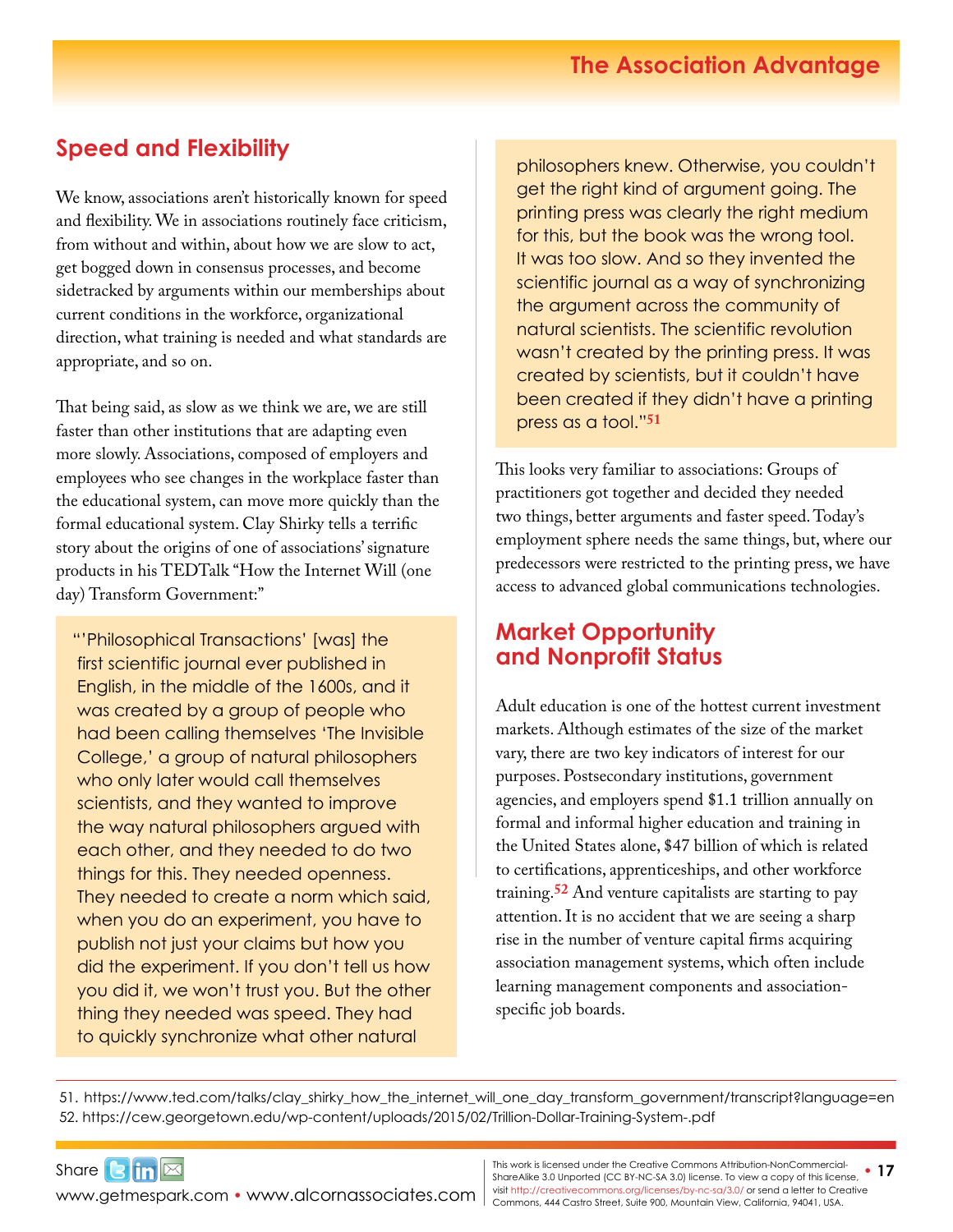### **The Association Advantage**

Secondly, in April 2015 LinkedIn acquired online learning company [Lynda.com](http://Lynda.com) for \$1.5 billion. Bobby Owsinski, a contributor to *Forbes,* had the following to say following the announcement:

"And this is where the fit with LinkedIn comes in. For LinkedIn users that want to learn a new skill, become certified or re-certified, or even retrain for a new job or career, the exposure and access to the [Lynda.](http://Lynda.com) [com](http://Lynda.com) courses should be a major benefit for using the network. If LinkedIn was looking for a way to offer more value for its paying subscribers, then it hit a home run.

While universities everywhere are looking to MOOCs (Massively Open Online Courses) as the future of education (not to mention their bottom lines), [Lynda.](http://Lynda.com) [com](http://Lynda.com) courses instead utilize a high-tech version of a method that has worked well for a few thousand years—mentor and apprentice."**[5](http://www.forbes.com/sites/bobbyowsinski/2015/04/13/why-linkedins-purchase-of-lynda-com-is-the-best-money-it-will-ever-spend/#3b2031411606)3** 

Although this move came as a surprise to many in the technology world, it should not have come as a surprise to the association community. LinkedIn has been positioning itself to compete with associations for many years. LinkedIn groups are just one example of the many tactics it has used to attempt to capture the mindshare of our members. Now, with this aggressive move into the professional-development space, it is clear LinkedIn believes its killer app will be linking individuals to careerspecific education and then fostering social connections between people to facilitate hiring.

In a recent development, on June 13, 2016 Microsoft announced that it would acquire LinkedIn for \$26.2 billion.**[5](http://news.microsoft.com/2016/06/13/microsoft-to-acquire-linkedin/#sm.0001o25c1xaicf4bqjs2iniqfojo9)4** Although technology watchers are still trying to predict exactly what Microsoft aims to accomplish as a result of this merger, securing the backing of one of the largest technology firms in the world indicates that LinkedIn will continue to present a formidable challenge to the association community.

This should worry us. An entire for-profit market is positioning itself to, if not replace us, certainly take as much of our market share as possible. The most ironic aspect of this is that these competitors are setting up e-learning structures that will also focus on mentoring. LinkedIn knows it is missing the social connection so important for learning and career advancement. And that's where associations have a major advantage.

Anecdotally, there has recently been a tendency in the association world to denigrate our nonprofit status, as if it were a competitive disadvantage. We would argue that, in reality, our nonprofit status may be more important than ever. Although education and professional development can be profitable, the motive for providing them should not be profit.

There is a long history of for-profit educational institutions operating in the United States. They have rapidly proliferated over the past decade, however, and, as we've discussed earlier, the behavior of many of the largest has been less than exemplary. In May 2015, one of the largest for-profit colleges, Corinthian College, abruptly filed for bankruptcy and shut down completely, leaving 16,000 students scrambling.**[55](http://www.huffingtonpost.com/2015/05/04/corinthian-colleges-bankruptcy_n_7205344.html)** In November 2015, Education Management Corporation was fined \$95.5 million by the U.S. government for enrolling students through illegal means.**[5](http://qz.com/551427/charged-with-fraud-and-deceit-one-of-the-uss-biggest-for-profit-colleges-is-paying-out-95-million/)6**

53. [http://www.forbes.com/sites/bobbyowsinski/2015/04/13/why-linkedins-purchase-of-lynda-com-is-the-best-money-it-will](http://www.forbes.com/sites/bobbyowsinski/2015/04/13/why-linkedins-purchase-of-lynda-com-is-the-best-money-it-will-ever-spend/#3b2031411606)[ever-spend/#3b2031411606](http://www.forbes.com/sites/bobbyowsinski/2015/04/13/why-linkedins-purchase-of-lynda-com-is-the-best-money-it-will-ever-spend/#3b2031411606)

- 54. <http://news.microsoft.com/2016/06/13/microsoft-to-acquire-linkedin/#sm.0001o25c1xaicf4bqjs2iniqfojo9>
- 55. [http://www.huffingtonpost.com/2015/05/04/corinthian-colleges-bankruptcy\\_n\\_7205344.html](http://www.huffingtonpost.com/2015/05/04/corinthian-colleges-bankruptcy_n_7205344.html)
- 56. [http://qz.com/551427/charged-with-fraud-and-deceit-one-of-the-uss-biggest-for-profit-colleges-is-paying-out-95-](http://qz.com/551427/charged-with-fraud-and-deceit-one-of-the-uss-biggest-for-profit-colleges-is-paying-out-95-million/)

Share $\mathbf{G}$  in  $\mathbb{Z}$ [www.getmespark.com](http://www.getmespark.com) • [www.alcornassociates.com](http://www.alcornassociates.com)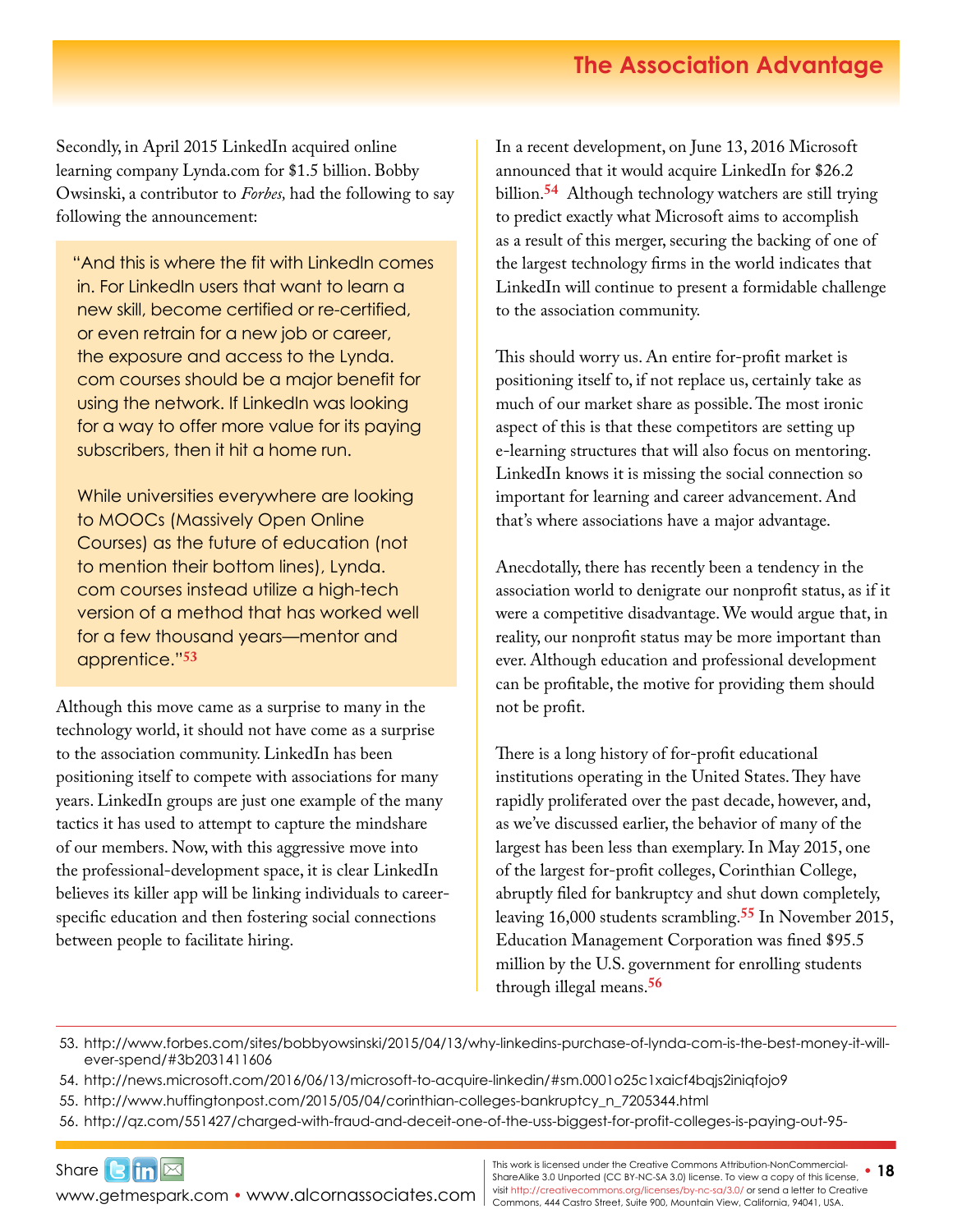Public trust in for-profit postsecondary education has been profoundly shaken. This is a perfect opportunity for associations to provide quality, career-enhancing education to new populations who see our nonprofit status as a symbol of quality and public service. Although we may never have considered ourselves potential competitors with higher education or technology companies, we have a tremendous opportunity to both diversify and expand our revenue streams while also providing a critical service to the next generation of workers (and members), presenting us with another opportunity to do good while doing well.

#### **Experience With Nontraditional Students**

Increasingly, discussions in the education-to-employment system have been focused on the needs of nontraditional students. For-profit institutions have touted their appeal to this population as one of the main reasons for their entry into the marketplace. What is important to understand is that the number of students who qualify as "nontraditional" has reached approximately 73 percent of total postsecondary enrollment.**[5](https://www.aacu.org/publications-research/periodicals/research-adult-learners-supporting-needs-student-population-no)7**

According to the National Center for Education Statistics, the following characteristics are found in this population of students:

"What makes an undergraduate student "traditional" or "nontraditional"? While definitions vary, researchers generally consider nontraditional students to have the following characteristics: being independent for financial aid purposes, having one or more dependents, being a single caregiver, not having a traditional high school diploma, delaying postsecondary enrollment, attending school part time, and being employed full time ..."**[5](http://nces.ed.gov/pubs2015/2015025.pdf)8**

It is precisely these characteristics (having dependents, being a single caregiver, lacking a traditional educational background, attending school part time while being employed full time) that put nontraditional students at risk of not being able to find or complete appropriate courses of study.

Unlike traditional postsecondary education, association professional development programs have been designed from the beginning to be completed by people who are working full time and who have significant other responsibilities. Associations don't expect our audiences to put their entire lives on hold for multiple years while they attend in-person classes for months at a time. We build collaborative learning that allows our members to learn from, teach, and interact with their peers. Our programs are specifically designed to address the needs of nontraditional students, and we have extensive experience creating the types of learning environments that are wellsuited for this population.  $\frac{1}{2}$ 

57. <https://www.aacu.org/publications-research/periodicals/research-adult-learners-supporting-needs-student-population-no> 58. [http://nces.ed.gov/pubs2015/2015025.pdf,](http://nces.ed.gov/pubs2015/2015025.pdf) pg. 1

Share $\mathbf{G}$  in  $\mathbb{Z}$ [www.getmespark.com](http://www.getmespark.com) • [www.alcornassociates.com](http://www.alcornassociates.com)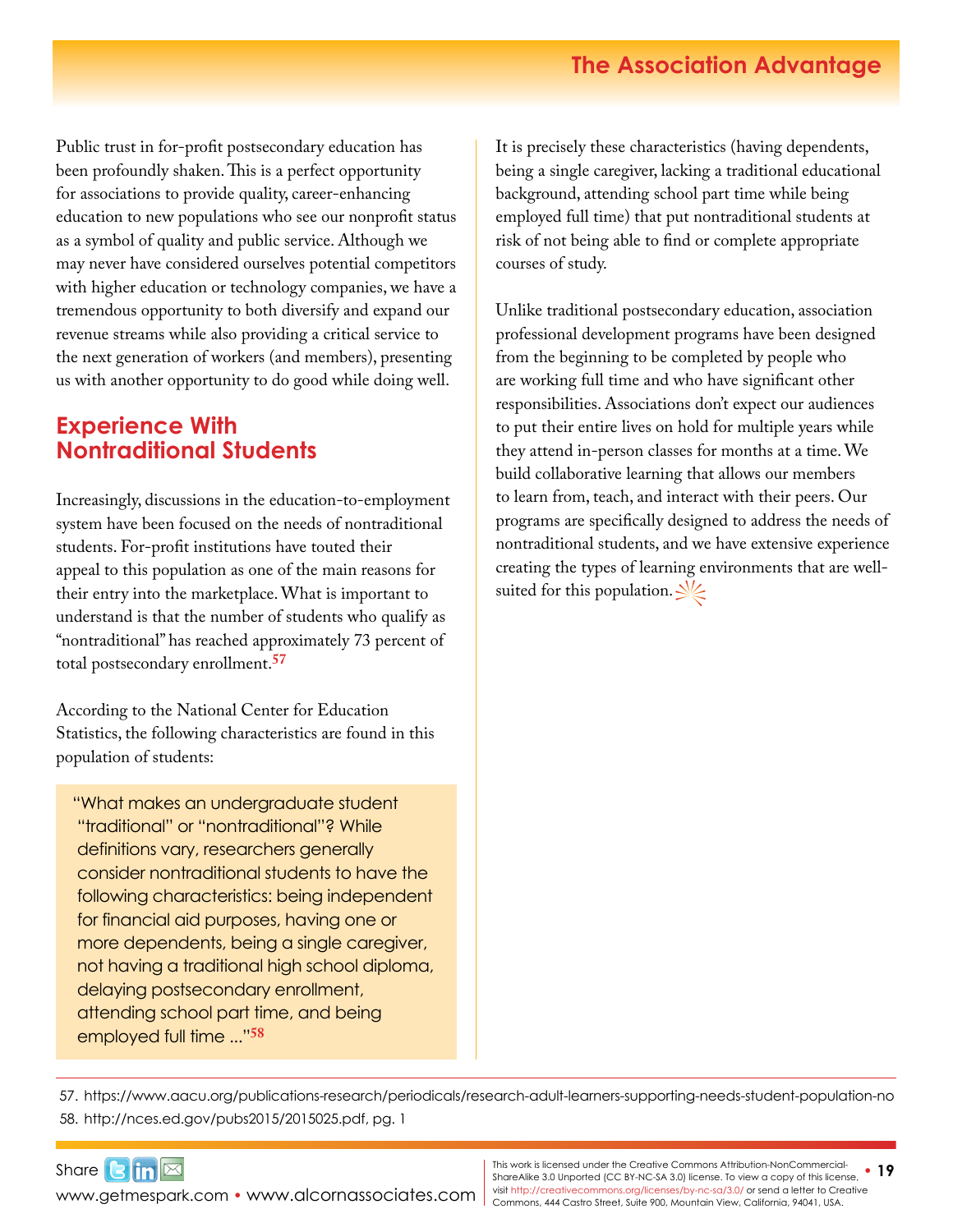#### **Gaps In Our Knowledge: The Role of Associations In Workforce Development**  *By Polly Siobhan Karpowicz, MBA, CAE, ASAE Research Committee*

You may be wondering what we currently know about how associations are navigating workforce development needs and addressing skills gaps. The short answer is "not enough"; however, a forthcoming ASAE study will provide much-needed insight.

According to ASAE's Power of A Campaign, associations are "the largest provider of post-college education in the U.S." In 2015, the ASAE Research Committee decided to investigate this claim and discover how valued and valuable our workforce development efforts actually are.

The Research Committee taskforce started with a literature review, seeking data on the role associations play in providing training in industry-specific, general, and "soft" skills and on the strategies we use to provide quality, timely, and accessible training to the industries and professions we serve. They also looked for evidence of associations addressing the same alarming education-to-employment barriers, skills gaps, and social-decline trends reported elsewhere in this whitepaper.

The preliminary research found a notable lack of hard evidence of associations assessing their training systematically from employers' perspective as well as little evidence of strategies to identify skills gaps, assessments of training related to employee needs and constraints, and specific examples, case studies, and strategies related to these issues for associations to follow. However, the taskforce did find stories of associations innovating with technology and new methods such as digital badges, learning through gaming, and supporting a broad range of offerings, including instructor-led training, conferences, mentoring, informal coursework, supervised work, and academic degree programs. The conclusion was that the association community lacks empirical and comprehensive data, best practices, and models to help associations develop training tied to workforce development needs.

In response, the ASAE Foundation approved and recently launched a new study, The Role of Associations in Workforce Development, to gain a comprehensive, data-supported understanding of the role associations already play and the new opportunities we have to support workforce

development. The research agenda will cover five core areas:

- 1. environmental scan of the full training market and emerging trends
- 2. unique characteristics of association-sponsored workforce development programs
- 3. employers' consumer behavior and perceptions about association-sponsored training
- 4. employees' and learners' consumer behavior and perceptions of association training
- 5. methods of tracking and adapting to skills gaps and emerging skills

As taskforce chair, I can say that we have received a lot of interest and positive feedback about the study. The foundational study will highlight what's working, where we currently stand as an industry, and what we could do differently and in partnership with the educational, government, and business sectors to prepare the American workforce for current and future jobs. The taskforce made a strong case for associations being an active voice in the national conversation around filling skills gaps and ensuring that the American workforce is adequately prepared for jobs that employers offer now and in the future.

The state of workforce development is a missioncritical issue for all of us and spans all industries. We have an ethical obligation to our industries to ensure that we are getting workforce development 'right' by providing accessible, on-target, high-value training. This may be the single most important issue facing associations and our economy.

The research phase of study will kick off in early summer 2016, and the results will be shared widely in the association community as the project develops and research findings are analyzed. The taskforce hopes this study will serve as a baseline for ongoing research into the training market and associations' place in it. Anticipated outcomes include benchmarking data, a maturity model, case studies and best practices, and series of community-based dialogues about the results.

For more information on the project visit *<http://bit.ly/ASAE-workforcestudy>*.

WWW.getmespark.com • [www.alcornassociates.com](http://www.alcornassociates.com) | visit http://creativecommons.org/licenses/by-nc-sa/3.0/ or send a letter to Cre<br>Commons, 444 Castro Street, Suite 900, Mountain View, California, 94041, USA. **This work is licensed under the Creative Commons Attribution-NonCommercial-**<br>Share Alike 3.0 Unported (CC BY NC \$ 4.2.0) license. To view a sensual this license. • 20 ShareAlike 3.0 Unported (CC BY-NC-SA 3.0) license. To view a copy of this license, visit<http://creativecommons.org/licenses/by-nc-sa/3.0/> or send a letter to Creative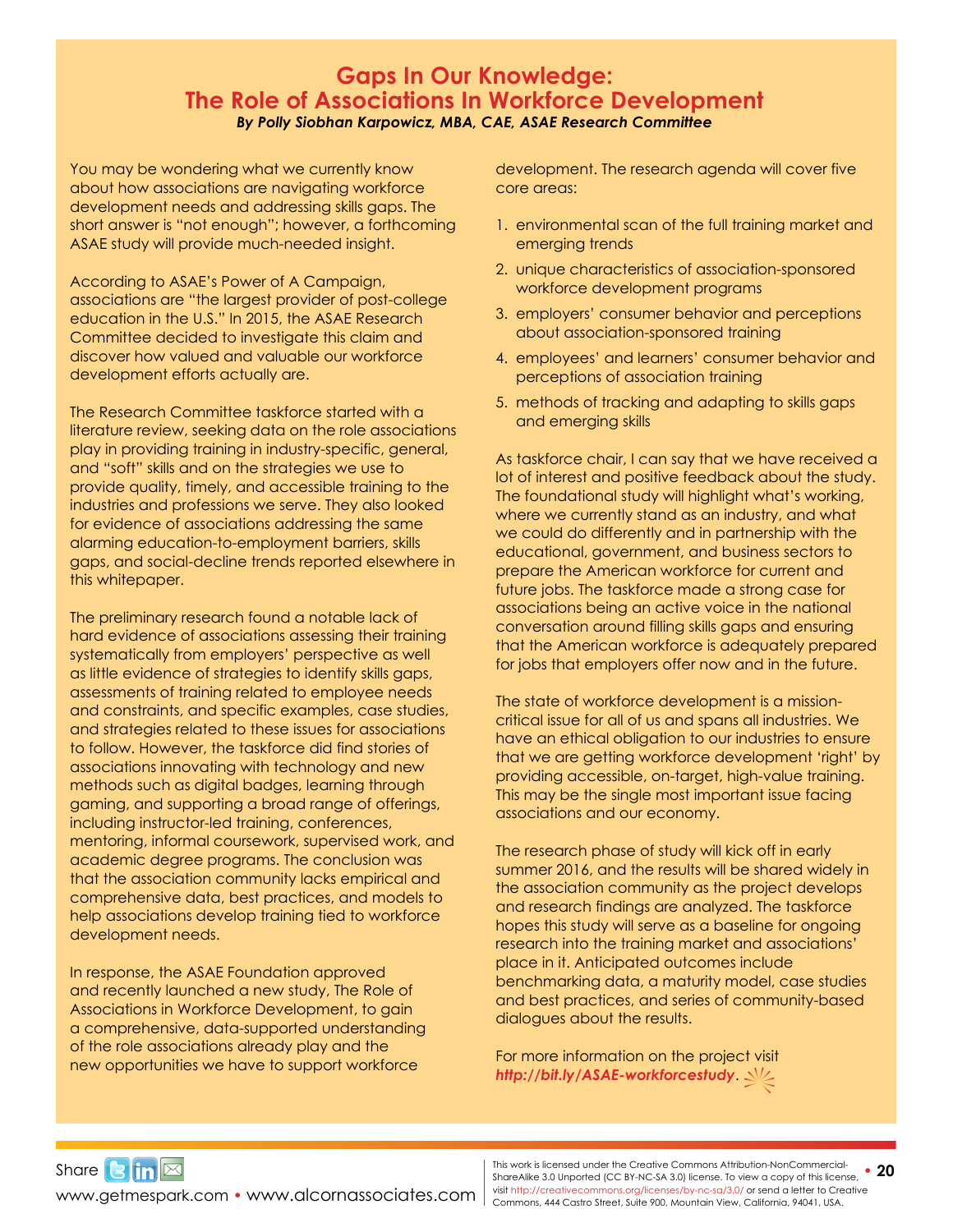## **CASE STUDY HR Certification Institute: Certifying New Professionals**

<span id="page-20-0"></span>*"This field is growing. It's an exciting time to be in HR because we have more responsibilities than we've ever had and more chances to have a significant impact on the success of organizations."*

Linda Anguish, SPHR, GPHR, Director, Certification Products, HR Certification Institute

Human resources (HR) is, as you might already know, a broad field of employment, encompassing professionals with a wide range of duties and responsibilities, such as:

- *•* an office manager who takes on HR functions in a small business
- a line manager in a retail store with significant personnel authority (e.g., hiring, compensation, scheduling)
- *•* a military HR specialist with responsibility for the overall readiness, health, and welfare of soldiers deployed across the world
- *•* a full-time HR staff person with one or more areas of specialization in a mid-sized company
- *•* a director of HR for a nonprofit, who manages a small team and has additional operational responsibilities
- *•* a high-level HR professional in a large organization serving as part of the CEO's senior strategic management team

The career path is equally diverse. According to Linda Anguish, SPHR, GPHR, director, certification products, at the HR Certification Institute (HRCI), "In the past, HR professionals weren't able to major in HR. You might have done a community college program. You might have a bachelor's degree in business with a minor or concentration in HR. You might have had the opportunity for an HR-focused internship. You could have a graduate degree. Or you might have none of those things. An HR professional may start out as a specialist in one particular area of HR, like recruiting, and then broaden to practice additional functions, like compensation and benefits, or training and development. Over time you might progress

to more senior levels, where you become a key business leader, supporting the strategic goals of the organization. Our certification path includes a total of seven credentials designed to fit different types of experiences, career stages, and locations around the world."

HRCI's family of credentials has been relatively "traditional" in that there are both educational and experience requirements to sit for the exams. But the sphere of career preparation is changing. It is now the case that students, at the associate's or bachelor's level, can major specifically in human resources. Self-directed learners are piecing together their own educational pathways, which may not include formal degrees. Office managers perform HR functions without official titles. Veterans end their tours of duty in the armed forces and need to find civilian employment. Many professionals have more than one career over the sum of their working lives. What if you're a new HR professional who needs to be able to differentiate yourself?

HRCI's solution was to create a new credential, the Associate Professional in Human Resources™ (aPHRTM) designed for people just starting out in HR. Candidates are required to have at least a high school diploma (or global equivalent) and obviously need knowledge of a broad range of topical areas in HR to pass the rigorous exam, but there is no "years of experience in the field" requirement to sit for the exam. Because of this, it's well-suited to recent graduates, people making career transitions, and people who perform HR functions as part of their jobs. "We're also very concerned about the high unemployment rate of veterans, and we think we can

Share $3 \text{ln} \boxtimes$ [www.getmespark.com](http://www.getmespark.com) • [www.alcornassociates.com](http://www.alcornassociates.com)

This work is licensed under the Creative Commons Attribution-NonCommercial-**400 – 31**<br>ShareAlike 3.0 Unported (CC BY-NC-SA 3.0) license. To view a copy of this license, **321** visit<http://creativecommons.org/licenses/by-nc-sa/3.0/> or send a letter to Creative Commons, 444 Castro Street, Suite 900, Mountain View, California, 94041, USA.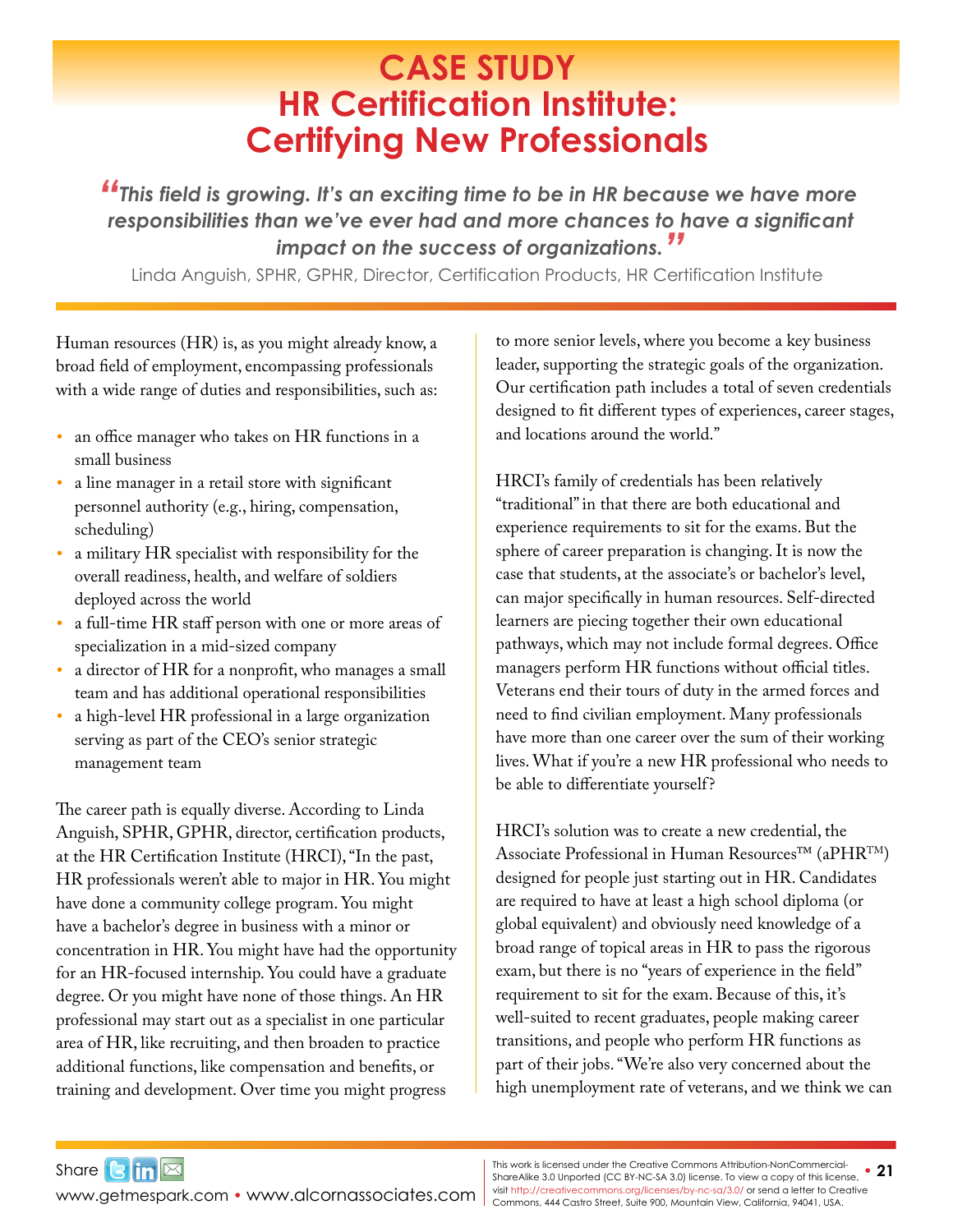#### **CASE STUDY HR Certification Institute: Certifying New Professionals**

help," noted Anguish. "This is designed to be a steppingstone credential that provides early career, knowledgebased certification and creates a bridge towards later competency–based certifications as HR professionals progress in their careers and gain experience. Our goal is to create a family of certifications that support HR practitioners from their first job all the way through the most senior positions."

Anguish also said, "We have a strong focus on making employers aware of the value of our certification." HRCI conducts ongoing quantitative and qualitative research into the value of its credentials, including studies that clearly demonstrate that HRCI-certified professionals enjoy higher compensation and better job prospects and provide their employers with better performance and greater expertise.**[59](https://www.hrci.org/docs/default-source/web-files/humrroreporthrci-vocwhitepaper.pdf)** "We can prove to the employer community that our certificate holders tend to be the best candidates." In developing both the credentials themselves and the certifying exams, "we work in partnership with the field. We emphasize that all these credentials are created by HR practitioners for HR practitioners."

To learn more about the aPHR<sup>TM</sup>, see the recent Associations Now article *"Could an Early-Career Certification Be Right for Your Association?"* **[60](http://associationsnow.com/2016/01/could-an-early-career-certification-be-right-for-your-association/
)** or visit the dedicated aPHRTM page on the **[HRCI website](http://www.hrci.org/our-programs/our-hr-certifications/aphr)**.

### **About HRCI**

HR Certification Institute (HRCI) is the premier professional credentialing organization for the worldwide human resources profession. Founded in 1976 and headquartered in the United States, HRCI is celebrating 40 years of setting the standard for HR mastery and excellence around the globe. An independent nonprofit organization, HRCI is dedicated to advancing the HR profession through developing and administering bestin-class certifications including the NCCA-accredited Professional in Human Resources® (PHR®) and Senior Professional in Human Resources® (SPHR®). All of HRCI's credentials are recognized as the most rigorous, meaningful, and grounded professional certifications demonstrating competency, real-world practical skills and knowledge in the field. Together with HRCI-certified professionals in 100 countries around the globe, HRCI ensures, strengthens, and advances the strategic value and impact of HR.  $\frac{1}{2}$ 

59. <https://www.hrci.org/docs/default-source/web-files/humrroreporthrci-vocwhitepaper.pdf>

60. <http://associationsnow.com/2016/01/could-an-early-career-certification-be-right-for-your-association/>

[www.getmespark.com](http://www.getmespark.com) • [www.alcornassociates.com](http://www.alcornassociates.com)

Share $\mathbf{G}$  in  $\mathbb{Z}$ 

• **22** This work is licensed under the Creative Commons Attribution-NonCommercial-ShareAlike 3.0 Unported (CC BY-NC-SA 3.0) license. To view a copy of this license, visit<http://creativecommons.org/licenses/by-nc-sa/3.0/> or send a letter to Creative Commons, 444 Castro Street, Suite 900, Mountain View, California, 94041, USA.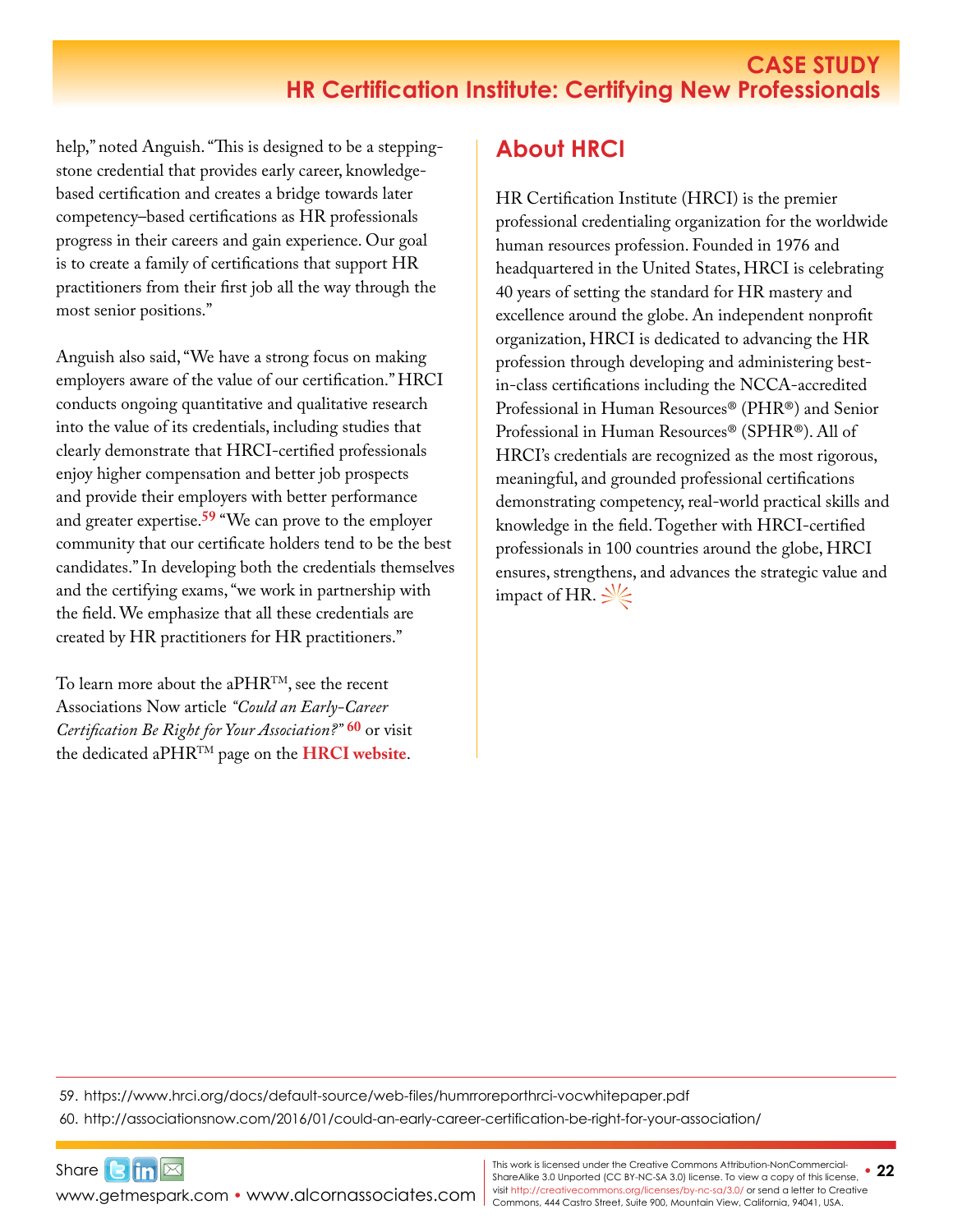## <span id="page-22-0"></span>**CASE STUDY Maryland Association of CPAs and Ohio Society of Certified Public Accountants: Innovating for the Future**

*"We've discovered that it's lack of 'soft skills,' not lack of technical competency, that holds our members back professionally, so we're developing new programs, products, and services in collaboration with our members to address that."* Scott Wiley, CAE, President & CEO, Ohio Society of Certified Public Accountants

Accounting is a very popular profession. It remains in the top 10 majors by popularity for college students,**61** and that makes sense when you consider Bureau of Labor Statistics data about median salary and projected growth of the profession, with more than 140,000 new accounting jobs expected to be created by 2024. **[62](http://www.bls.gov/ooh/business-and-financial/accountants-and-auditors.htm)**

However, it's also a highly regulated profession, with a relatively high barrier to entry: for instance, in Ohio (and it does vary by state), to become a CPA, you must have a bachelor's degree (although it doesn't have to be in accounting), you must pass the rigorous licensing exam, and then you must acquire 120 hours of continuing education every three years.

In addition, the profession has a bit of an image problem. "It's more than just accounting. Being a CPA involves providing consultative and advisory services to help your clients understand data and analytics, explaining the causes and influences behind their financial statements, and contributing to their overall business success and growth. It's not just about math and 100 hour weeks during tax season," said Scott Wiley, CAE, president and CEO of the Ohio Society of Certified Public Accountants.

In looking at trends in the profession, OSCPA discovered a few things. "One, although there are plenty of accounting graduates, the number that sit for the CPA exam is decreasing. Employers are realizing you don't necessarily need all your staff accountants to be CPAs," said Wiley. "While our graduates are technically skilled and competent, there are gaps in 'soft skills,' like client communications, professional judgment, the ability to distill financial information into actionable items, etc. So, we decided we needed to focus on the 'CPA sphere of influence,' which includes both allied finance professionals who are not CPAs but need CPA-type education and CPAs who need training outside the traditional regulatory updates."

To meet these needs, OSCPA has been working on building its portfolio of programs. One particular innovation involves the use of new learning technologies. "One of the biggest professional challenges CPAs face is how frequently the regulations that govern our profession change," noted Wiley. "For example, one of the microlearning products we created to keep our members up to date on Financial Accounting Standards Board activities provides an overview of any newly issued standard, who it applies to, and when it becomes effective, so members can easily assess whether they need more in-depth training. We're also experimenting with flipped and blended learning, working with our members so they can do virtual self-study on concepts prior to in-person events, then come in and apply their knowledge under the guidance and facilitation of expert instructors."

61. <http://college.usatoday.com/2014/10/26/same-as-it-ever-was-top-10-most-popular-college-majors/>

62. <http://www.bls.gov/ooh/business-and-financial/accountants-and-auditors.htm>

Share**Bin** WWW.getmespark.com • [www.alcornassociates.com](http://www.alcornassociates.com) | visit http://creativecommons.org/licenses/by-nc-sa/3.0/ or send a letter to Cre<br>Commons, 444 Castro Street, Suite 900, Mountain View, California, 94041, USA.

**This work is licensed under the Creative Commons Attribution-NonCommercial-**<br>Share Alike 3.0 Unported (CC BY NC \$4.3.0) license. To view a sequed this ligence **23** ShareAlike 3.0 Unported (CC BY-NC-SA 3.0) license. To view a copy of this license, visit<http://creativecommons.org/licenses/by-nc-sa/3.0/> or send a letter to Creative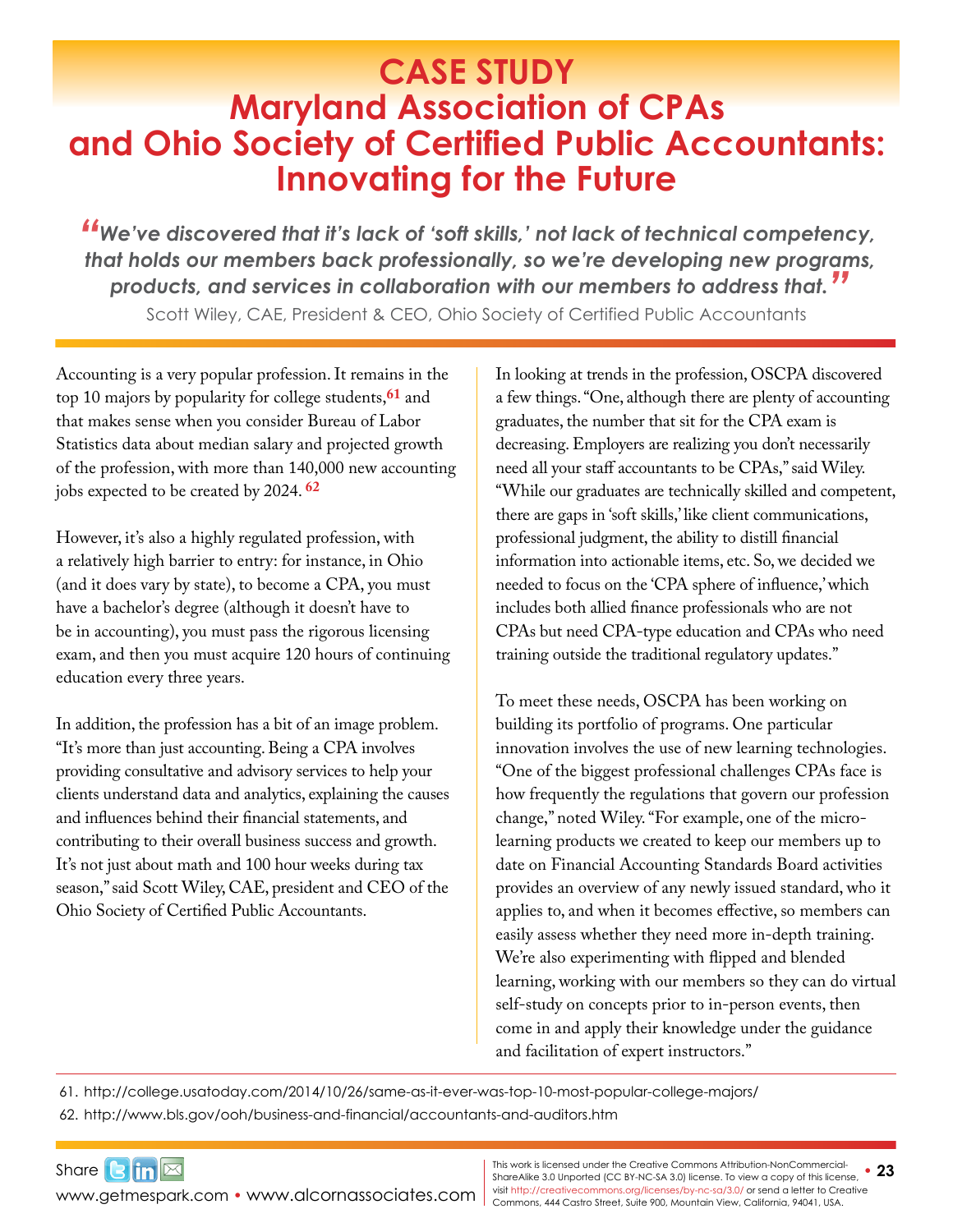#### **CASE STUDY Maryland Association of CPAs and Ohio Society of Certified Public Accountants: Innovating for the Future**

OSCPA is also addressing the soft-skills gap. "For example, we are currently working with an IPA Top 300 member accounting firm to develop a coaching program," Wiley said. "They had been offering mentoring to young professionals, but they saw the need for something more formal and structured. Together, we've created a pilot program to train their supervisors to do a better job welcoming and orienting new employees. Once we have our proof of concept, we'll begin offering additional human capital-focused services to our members."

According to Tom Hood, CEO of the Maryland Association of CPAs, "there's so much technical content required to become an accountant that college programs are missing the success skills that are increasingly required earlier in young professionals' careers. Younger professionals don't want to 'pay their dues' doing rote number crunching for years anymore, and, due to computerization and automation, they don't need to. The skills they actually need are the ability to understand, analyze, and explain what the numbers mean; the ability to collaborate;, and the ability to think strategically. And they need those skills right now."

MACPA's response was to create a Student Leadership Academy. To understand where it came from, we have to go back to the 1990s, when the American Institute of CPAs (AICPA) led a nationwide project to envision the strategic future of the profession as a whole. The report, titled *Horizons 2011* (recently updated to *Horizons 2025***[63](http://www.aicpa.org/Research/CPAHorizons2025/DownloadableDocuments/cpa-horizons-report-web.pdf)**), addressed many aspects of the future of accounting, including core competencies. Interestingly, none of them had to do with the technical side of accounting; they focused instead on things like leadership, communication, critical thinking, and collaboration.

MACPA saw this as an opportunity to provide training beyond its more typical technical training on topics like regulatory changes. That led to the creation of the Business Learning Institute (BLI) as a for-profit subsidiary. Through the BLI, MACPA offers training in technical, strategic, and leadership skills to CPAs nationwide. Several years later, when AICPA was looking to create formal professional development training for young professionals in soft skills, MACPA submitted a program based on the BLI curriculum and won out over competitors including Harvard University. "That was our 'we beat Harvard!' moment, and we're still pretty proud of it," said Rebekah Brown, CPA, manager, membership development and engagement, at MACPA.

Brown said she saw an additional opportunity for MACPA: "I benefitted so much from the Leadership Academy, I thought 'Why wait until young professionals have graduated? Why not start introducing some of this valuable content and skills development to them while they're still in school, to help them differentiate themselves as professionals and to begin developing a relationship with them that we hope will continue throughout their careers and into retirement?'" That led to the creation of MACPA's Student Leadership Academy, with 2015 marking the inaugural class.

"We've always had student members," Hood said, "but we didn't have a lot of engagement with them. By creating the Student Leadership Academy and a suite of accompanying programs, products, and services, we're developing loyalty. Some professors give course credit just for joining MACPA, which is free for students. But we're trying to transition from joining 'just to get the credit' to providing real value for those memberships."

63. <http://www.aicpa.org/Research/CPAHorizons2025/DownloadableDocuments/cpa-horizons-report-web.pdf>

[www.getmespark.com](http://www.getmespark.com) • [www.alcornassociates.com](http://www.alcornassociates.com)

Share**Bin**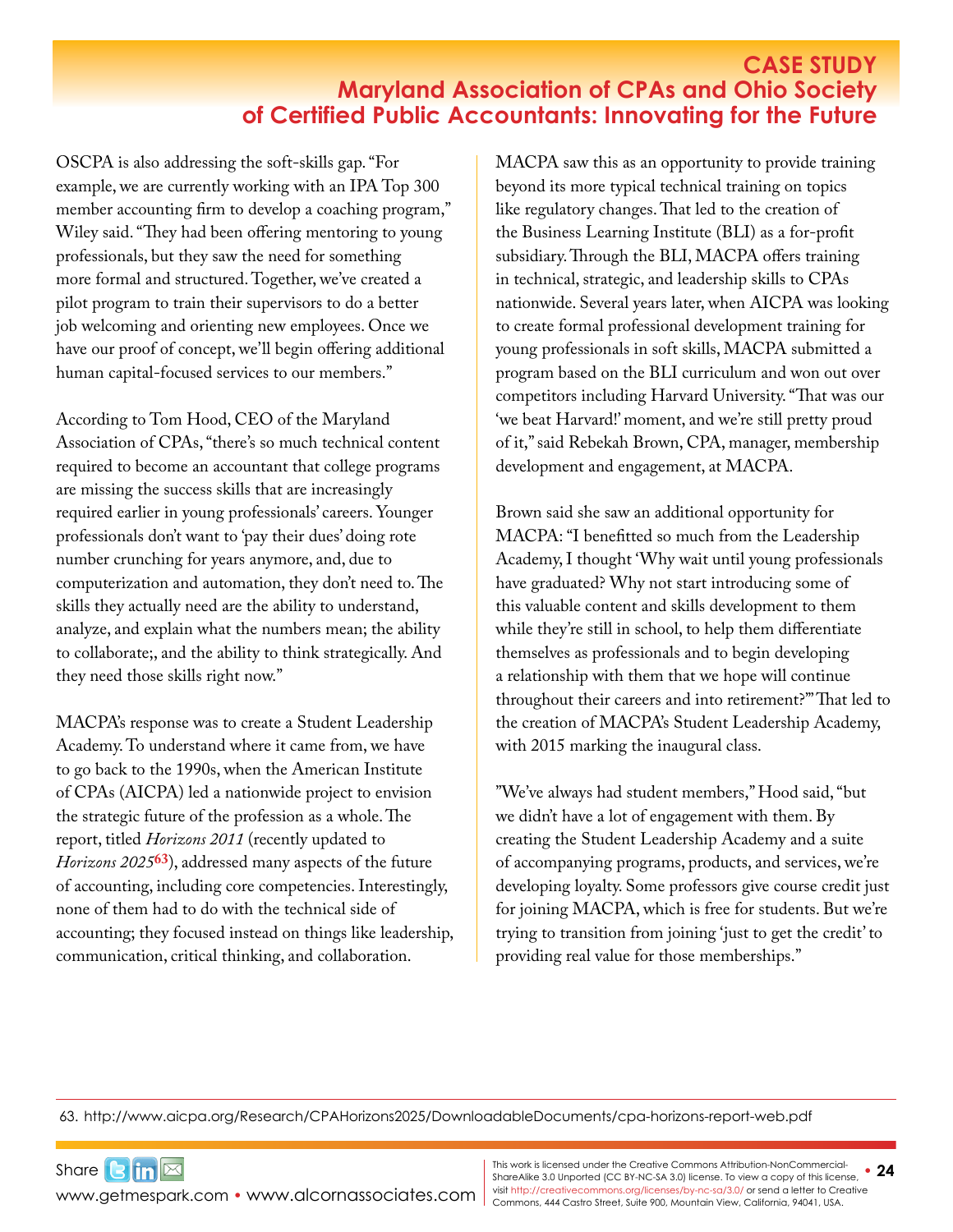#### **CASE STUDY Maryland Association of CPAs and Ohio Society of Certified Public Accountants: Innovating for the Future**

The Student Leadership Academy is the first step in a professional development path that supports accountants through their transition from student to young professional to CPA to manager or supervisor and helps them continue to acquire the skills they'll need to advance professionally. "Our ultimate goal is to make today's and tomorrow's member CPAs future-ready, because the true differentiator is those future skills," said Hood.

To learn more, check out the **[MACPA.TV](http://macpa.tv/show/macpa-events/macpa-events-student-leadership-academy/#dzawchuo6s) video** on the Student Leadership Academy.

### **About Ohio Society of Certified Public Accountants**

The Ohio Society of CPAs (OSCPA), established in 1908, represents the diverse interests of 20,000 CPAs and accounting professionals working in business, education, government and public accounting. OSCPA leverages strong relationships with state and federal legislators and regulators to advocate for CPAs and the public interest.

OSCPA promotes greater awareness for CPAs and their financial expertise through public financial literacy campaigns and other initiatives that lower the tax burden and benefit businesses and all Ohioans.

#### **About Maryland Association of CPAs**

The Maryland Association of CPAs (MACPA) is the only professional organization serving the exclusive needs of Maryland CPAs. MACPA strives to be a "community of success" that helps CPAs thrive. MACPA connects members to each other, to the business community, and to leaders in the profession in Maryland and worldwide. MACPA protects and promotes the CPA brand at the State Board of Accountancy, at the state capital, and nationwide. MACPA helps members achieve success through technical excellence, thought leadership, best-inclass professional development, and being their trusted filter for information.  $\frac{1}{2}$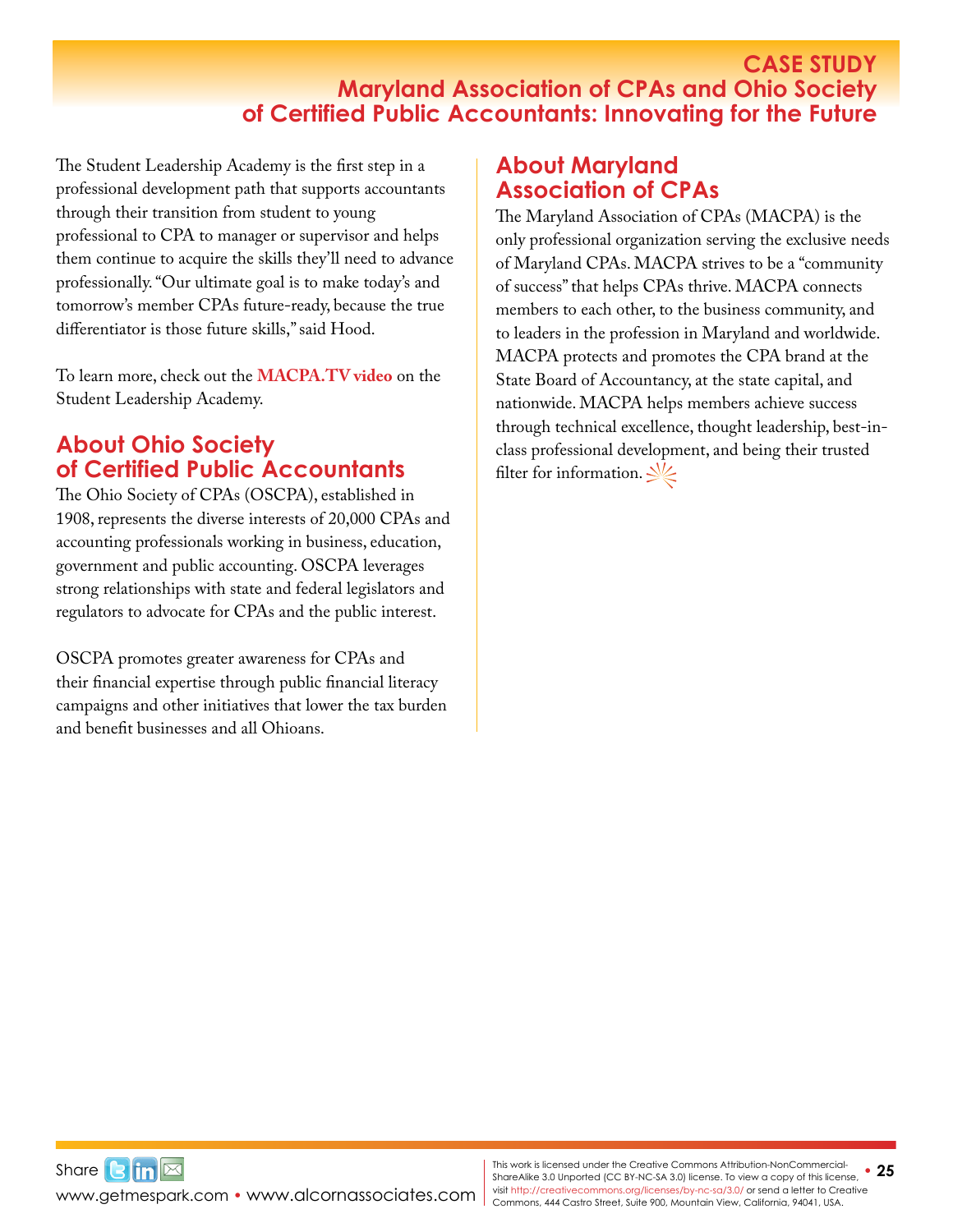## <span id="page-25-0"></span>**CASE STUDY National Association of Licensed Practical Nurses: Earing While Learning**

*"Our entire goal is to help our LPNs develop as professionals."*

Ottamissiah Moore, Director and Immediate Past President, National Association of Licensed Practical Nurses

We're all familiar with nursing as a profession. As with most medical professions, though, there are a wide variety of ways to specialize within the nursing profession. Some relate to areas of practice, like oncology, emergency, or neonatal. Others have to do with level of skill, experience, education, and responsibility. Most of us think of registered nurses (RNs) when we think about nursing. Being an RN requires at least an associate's degree (although a bachelor's degree is more common) from an accredited nursing school, passing a licensure exam, and meeting scope-of-practice requirements that are generally determined at the state level. But one can also be a licensed practical or vocational nurse (LPN), which is an entry-level license with a more limited range of responsibility than an RN or nurse practitioner.

While demand is increasing for all types of healthcare workers, as in many professions, the LPN is undergoing change. "In the past, LPNs generally came into the profession through vocational training programs that didn't involve college courses or credit," said Ottamissiah Moore, director and immediate past president at the National Association of Licensed Practical Nurses (NALPN). "And nurses might remain at the LPN level for their entire careers."

But the nursing landscape has shifted. The American Nurses Credentialing Center runs the "magnet" program for hospitals. "Magnet" hospitals are accredited by ANCC as having met certain criteria related to the strength and quality of that hospital's nursing care. However, a component of magnet status is a preference for RNs versus LPNs. The result, according to Moore, is that "LPNs are coming out of hospitals and moving into other settings."

With that shift, and to maximize their long-term career prospects, many nursing students are coming to see the

Share $3 \text{ln} \boxtimes$ 

LPN as a temporary stepping stone along their nursing career trajectory. "Because of the shift in job opportunities, nursing students are starting to get licensed as LPNs while they're still in school, which allows them to earn in their field of study while learning on the way to an associate's or bachelor's degree," said Moore. "And, as baby boomers age, there's a market for those skills, particularly in the areas of long-term and outpatient care."

In response to that, NALPN has created certification programs in topics like IV Therapy and Gerontology and has partnered with other organizations to offer certification in topics like End-of-Life Care and Mental Health First Aid. In fact, according to Moore, "the theme of our upcoming conference this year is 'Let's Get Certified.' We'll be providing three days of training to help our LPNs get ready to sit for the exams. These additional certifications, which demonstrate competency and advanced education in these specialty areas, may not actually get someone an immediate raise or promotion, but they will help her resume rise to the top of the pile."

### **About the National Association of Licensed Practical Nurses**

The National Association of Licensed Practical Nurses (NALPN) is the professional organization for licensed practical nurses and licensed vocational nurses and practical or vocational nursing students in the United States. NALPN's mission is to foster high standards of nursing care and promote continued competence through education, certification, and lifelong learning, with a focus on public protection. NALPN is committed to quality and professionalism in the delivery of nursing care, working with other organizations and groups in a cooperative progressive spirit to build strong professional and public relationships.  $\frac{1}{2}$ 

[www.getmespark.com](http://www.getmespark.com) • [www.alcornassociates.com](http://www.alcornassociates.com)

**This work is licensed under the Creative Commons Attribution-NonCommercial-**<br>Share Alike 3.0 Unported (CC BY NC \$A 3.0) license. To view a copy of this license. • 26 ShareAlike 3.0 Unported (CC BY-NC-SA 3.0) license. To view a copy of this license, visit<http://creativecommons.org/licenses/by-nc-sa/3.0/> or send a letter to Creative Commons, 444 Castro Street, Suite 900, Mountain View, California, 94041, USA.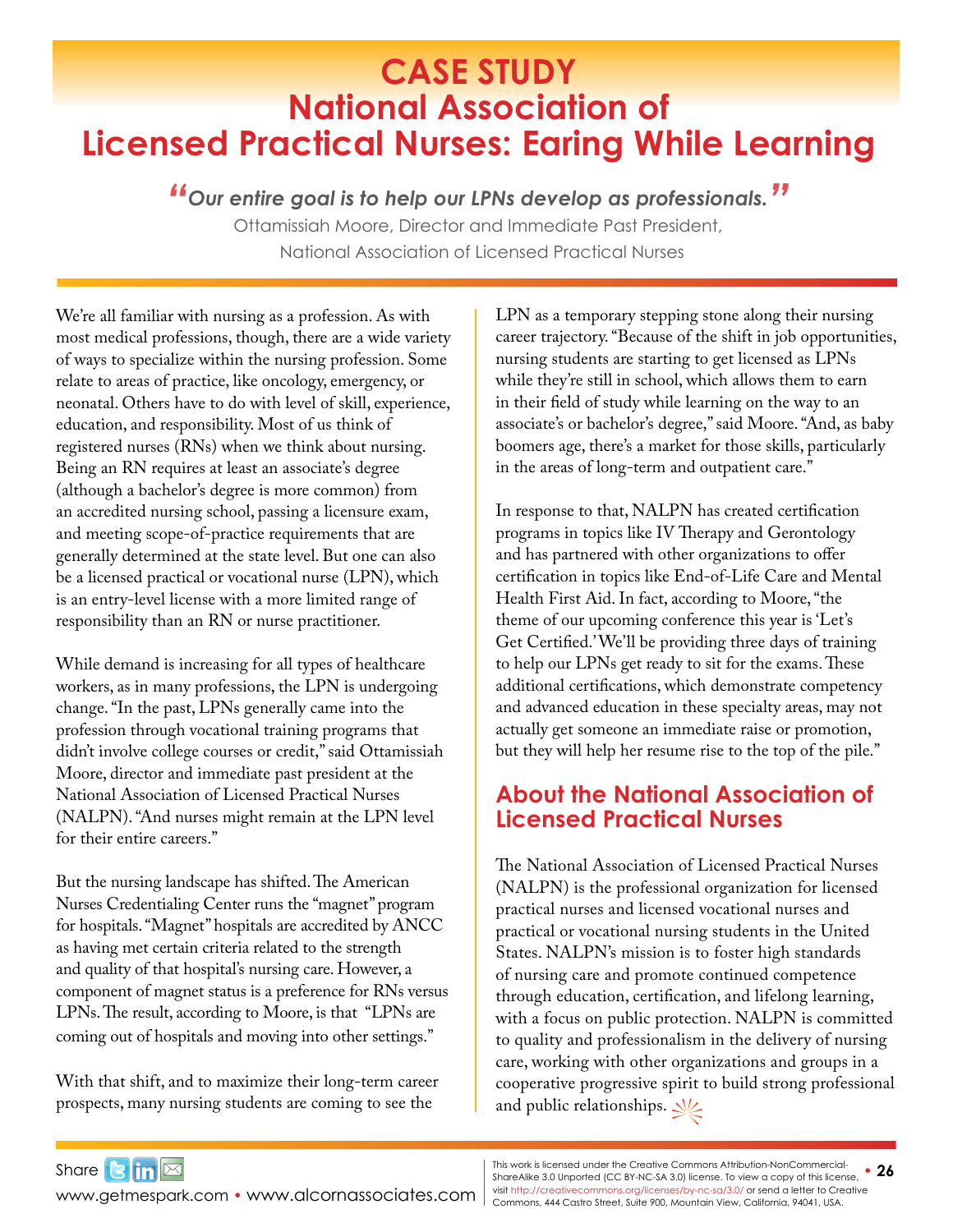## **Where Do We Start?**

<span id="page-26-0"></span>*"The place of the association in the professional life of the learners reflects good news—and likely a sound foundation for building increasingly relevant programs. Respondents rate professional development and education second only to access to up-to-date information as the most important role the association plays in their industry or profession. Further, learners report high satisfaction with their association's performance in delivering those offerings they deem most important."* Lillie R. Albert, Ph.D. and Monica Dignam, *The Decision to Learn*

With an educational system that is being disrupted, college students graduating with degrees that fail to provide them practical job skills, and more adult and nontraditional learners than ever, associations stand at a crossroads. There are enormous needs we can meet: creating high-quality, competency based education; fostering social learning; and providing clear pathways to employment for students, the long-term unemployed, returning veterans, or those individuals who are about to see their jobs significantly affected by the rise of automation and artificial intelligence. It's a big opportunity—and a big challenge. In what follows, we offer some practical advice about how to start meeting it.

### **Adopt a Strategic Approach**

Associations must begin to take a more strategic approach to the long-term viability of the industries and professions we represent. It is one thing to provide "value for today," but that is a short-term approach. "Value for tomorrow" is a critical shift we and our boards of directors need to make to move beyond being "nice to have" and instead become vital partners in our audiences' personal and professional success, helping them achieve their most important desired outcomes.

We've identified seven keys to this shift.

- **1. Adopt a Global Perspective.** Workforce concerns no longer correspond to arbitrary lines drawn on a map. We are citizens of the world, and business and employment are increasingly global in nature.
- **2. Dedicate Resources.** Your association must become a learning organization. Start with this paper, but conduct your own research, and quickly. We have provided a list of resources at the end of this paper to help you get started. You also need to dig into the specifics of what's going on in your particular profession or industry as soon as possible.
- **3. Review the Oxford University Report, "The Future of Employment.["64](http://www.oxfordmartin.ox.ac.uk/downloads/academic/The_Future_of_Employment.pdf)** It's long, but it contains critical information about occupations and their probability of being affected by automation. We have provided a searchable Google spreadsheet for you to refer to at **<http://bit.ly/22907rT>**. Locate your members' job titles and look at their odds. Act accordingly.

64. [http://www.oxfordmartin.ox.ac.uk/downloads/academic/The\\_Future\\_of\\_Employment.pdf](http://www.oxfordmartin.ox.ac.uk/downloads/academic/The_Future_of_Employment.pdf)

Share**Bin** [www.getmespark.com](http://www.getmespark.com) • [www.alcornassociates.com](http://www.alcornassociates.com)

• **27** This work is licensed under the Creative Commons Attribution-NonCommercial-ShareAlike 3.0 Unported (CC BY-NC-SA 3.0) license. To view a copy of this license, visit<http://creativecommons.org/licenses/by-nc-sa/3.0/> or send a letter to Creative Commons, 444 Castro Street, Suite 900, Mountain View, California, 94041, USA.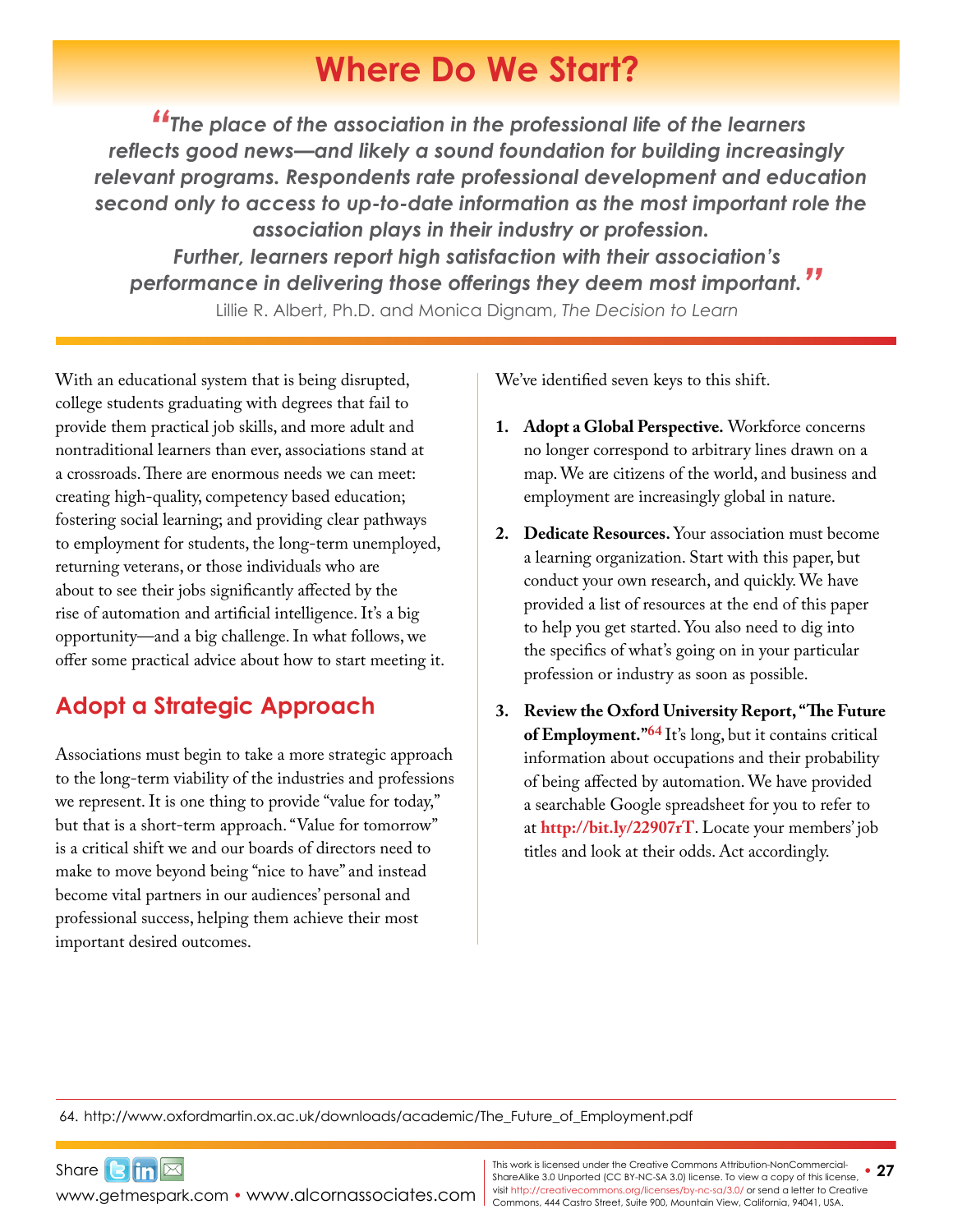- **4. Be Entrepreneurial.** There is a large market opportunity and profit to be made, and venture capitalists know this. Exploit association-specific advantages: access to employers, credibility and experience around credentialing, deep understanding of career pathways and the skills required to navigate them, and experience with adult and nontraditional learners. There is more nondues revenue than you can imagine in this market, and few things are as effective at generating long-term loyalty than helping people find employment.
- **5. Break Silos.** We're not just talking about within your own association, although it's past time to do that, too. We need to collaborate across organizations. Pay attention to and develop relationships with associations representing occupations your members may be able to advance or pivot into if their occupations begin to erode or vanish outright.
- **6. Solve Problems.** Providing training to your audiences in how to be professionally successful today is helpful and important. But think how valuable you would be to them if they are having trouble finding the right hires and you figure out how to train their nextgeneration workforce for them. If you have sister associations that provide professional development for a membership composed mainly of your members' potential employees, form partnerships focused on defining and providing training on the skills that are most in demand.
- **7. Expand Your Thinking.** Your audience extends far beyond your current paying membership base. Although it's important to provide direct value to your members, your association exists to serve the needs of your entire profession or industry. Ask yourself: "Does someone have to be a paying member in order to be part of our community?" Whether you realize it or not, the answer is no. Think about how you can be a vital partner in success to every person in your profession and every node on the network of your industry.

#### **Conduct Ongoing In-Depth Workforce Analysis**

Many associations may already have at least some of this data on hand. Others may need to implement an ongoing data collection program in order to discover supply and demand trends in their industries and professions. It isn't enough to conduct a member survey, although that might be the place to start. In order to ensure you have the best information, you need to look at your industry or profession as a whole: remember, your audience extends far beyond your current paying membership base.

Keys to a solid workforce analysis include:

- **1. Perform Ongoing Environmental Scanning.** Conduct ongoing environmental scans that include social, technological, economic, and political trends that may impact workforce supply and demand in your industry or profession.
- **2. Quantify the Pipeline.** Define actual requirements to enter or advance in your industry or profession. Figure out where your workforce is, where it is coming from, and where it is going.
- **3. Describe the Current Employment Environment.**  This could include, but is not necessarily limited to, demographics, diversity and inclusion, geographic concentrations, employment settings, activities, average time employees remain in positions, salaries, benefits and other compensation, and satisfaction levels with career choice.
- **4. Estimate Future Demand.** Assess the impact of artificial intelligence, automation, big data, and other trends on your industry or profession. Predict what changes are on the horizon in terms of education, relocation, and supply and demand.

(In any data gathering effort, please remember that information about salaries should be confidential, published in the aggregate, and at least one economic quarter old to avoid legal concerns.)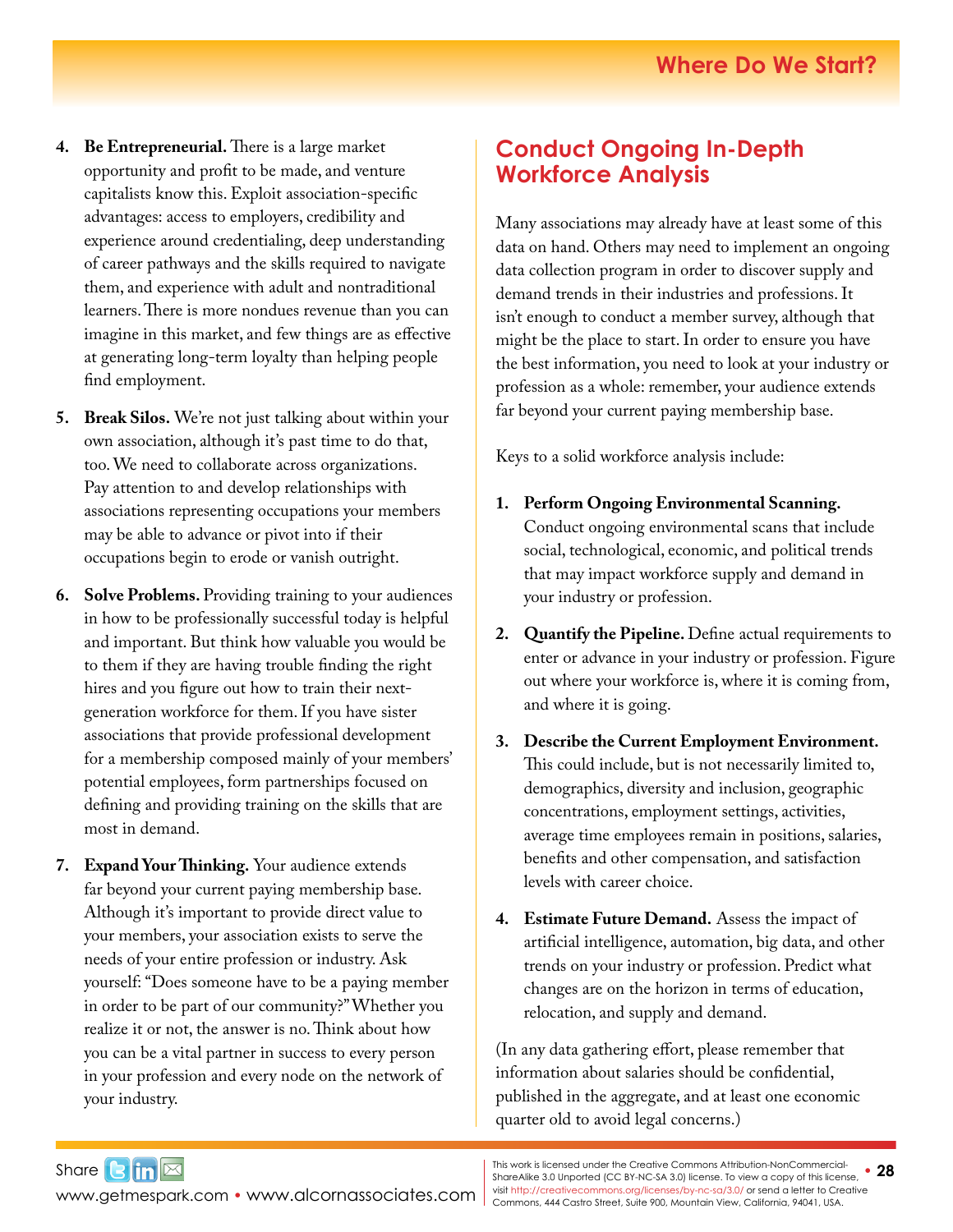#### **Clearly Define Actual Competencies Needed, Including Soft Skills**

Associations have a chance to reverse engineer the education-to-employment system. That is, we're in a unique position to start with end of the system, with employers and their needs, and work our way backward to what that means for students and their career preparation. In fact, we can create viable, affordable, nontraditional pathways that we know will deliver the core competencies employers in our professions and industries need. We can create an end-run around the traditional educational system and reap the benefits of long-term loyalty from people who get jobs and prepare for meaningful careers because of what we provide.

If you represent an association in a declining field, you can begin to scan the environment and help your members retrain into new careers where the skills they've acquired in your particular field will translate. And you can retool your vision and mission to represent the field as it changes and be ready to move with your audiences as the field shifts.

If you aren't sure how to define the competencies required for your field, a good place to start is the U.S. Department of Labor's **[O\\*NET database](https://www.onetonline.org/)**.You can look up occupations of all types by name or Standard Occupational Classification code and get a listing of the knowledge, skills, abilities, and common tasks associated with that occupation that you to build upon and modify as necessary.

### **Clearly Define Career Pathways**

Students, the long-term unemployed, returning veterans, and others are increasingly confused about what they do or do not need to do to get a good job in a career they like. Associations can develop and promote career maps that provide guidance on what skills and competencies are needed, where students can find affordable options, and what career-advancement opportunities exist in your industry or profession.

#### **Consider Alternative Delivery Methods and New Technologies**

Delivery methods need to be diverse and well suited for both the content conveyed and the needs of the learner at the moment of learning. Associations are already skilled in conferences, meetings, and events. Many of us have instituted synchronous and asynchronous online learning experiences ranging from "virtual lunches" to fully online programs and everything in between.

The next frontiers in education are going to include virtual and augmented reality, just-in-time mobile micro-learning platforms, virtual presence technology allowing for remote onsite participation during educational events, and the incorporation of blockchain technology that will link learners to their permanent, portable, verifiable educational attainment records. As forward-thinking as you believe your educational department is, you need to continue to invest resources in experimental learning technologies to keep up with the rapidly evolving expectations of a more sophisticated educational consumer.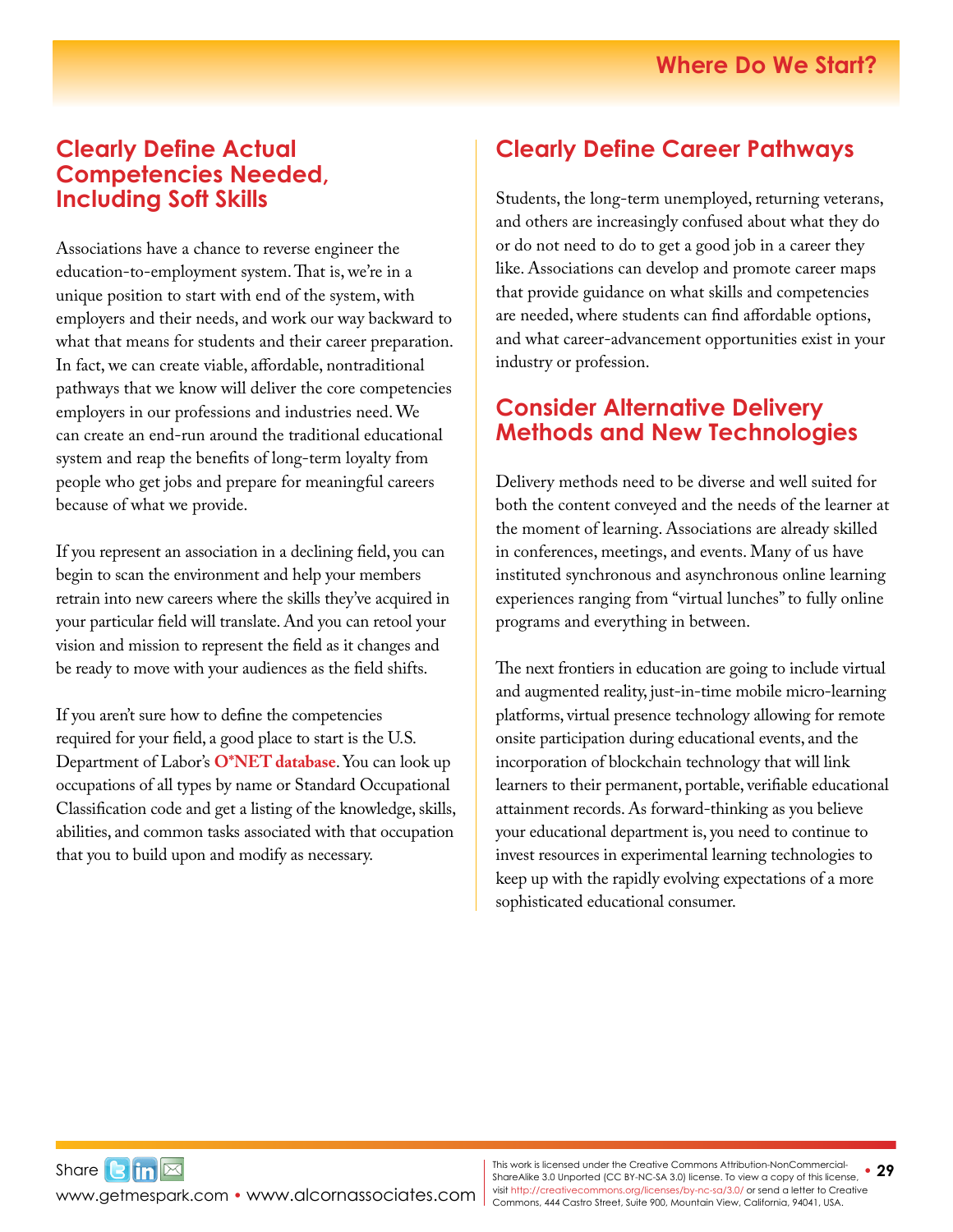#### **Micro-Credentialing and Badging**

Career paths are no longer linear and simple, with students earning a degree in a particular subject, getting a job in that field, progressing smoothly up a defined career ladder at one company, and retiring with the proverbial gold watch after 40 years. Resumes can't be linear, either, anymore. Qualifications are now about competencies that can be mixed and matched as necessary to meet employer or licensing requirements. Micro-credentialing and badging were created specifically to address this new way of acquiring and demonstrating skills. For more information on these technologies and what associations are doing with them, see the **2015 [Association Learning+Technology Report](http://www.tagoras.com/catalog/association-learning-technology/)** from Tagoras and [YourMembership.com](http://YourMembership.com).

#### **Blended Learning Environments**

Traditional postsecondary education is starting to move into the realms of online learning, social learning, and apprenticeship models. Associations already have a great deal of experience with these more holistic learning environments. Our professional development programs blend knowledge acquisition with practical experience in a socially supportive environment. We need become even more strategic about what kinds of content are delivered best in particular settings and how we measure competencies.

#### **Be Specific and Strategic When Deciding on Delivery Mechanisms**

Associations have a large array of tools at their disposal: in person events like conferences, workshops, and symposiums; synchronous and asynchronous online learning; hybrid and virtual events; publications; and informal networking. New technologies, like holographic 3-D and advances in just-in-time mobile content delivery, are just around the corner. It's easy to get distracted by new, shiny technology, and now is not the time to pull back on experimenting with as wide a variety

of educational approaches as possible, but we need to remember that, as ASAE's 2010 *Decision to Learn*  demonstrated, people, even millennials, still prefer to learn in person**65** The association "secret sauce" is the community and networking we provide that is difficult to deliver in any other setting.

#### **Professionalize Content Development and Delivery**

Investing in our members should also mean investing in the volunteers who lead many of our educational efforts. Institute good train-the-trainer programs to ensure that your educational programs are led by people who embrace the larger educational mission of the association, who have cutting-edge skills, and who are ready to provide top-notch experiences that help their colleagues advance.

#### **Provide Quality Certification Programs**

Creating a certification program is a large undertaking that is not for every association. However, according to ASAE's *Decision to Learn:* 

"…ASAE found that about one third of the associations represented in its membership offer at least one certification program, and many offer several. Certification programs are equally likely to be offered through trade and professional associations."**66**

Clearly there's room for growth, particularly given what we know about how favorably employers tend to view certifications and their impact on lifetime earning potential. If you have not previously considered this, now is the time to look into opportunities.

65. *Decision to Learn,* pg. 44

66. *Decision to Learn,* pg. 29

Share $\mathbf{G}$  in  $\mathbb{Z}$ [www.getmespark.com](http://www.getmespark.com) • [www.alcornassociates.com](http://www.alcornassociates.com)

This work is licensed under the Creative Commons Attribution-NonCommercial- **30**<br>ShareAlike 3.0 Unported (CC BY-NC-SA 3.0) license. To view a copy of this license, **30** visit<http://creativecommons.org/licenses/by-nc-sa/3.0/> or send a letter to Creative Commons, 444 Castro Street, Suite 900, Mountain View, California, 94041, USA.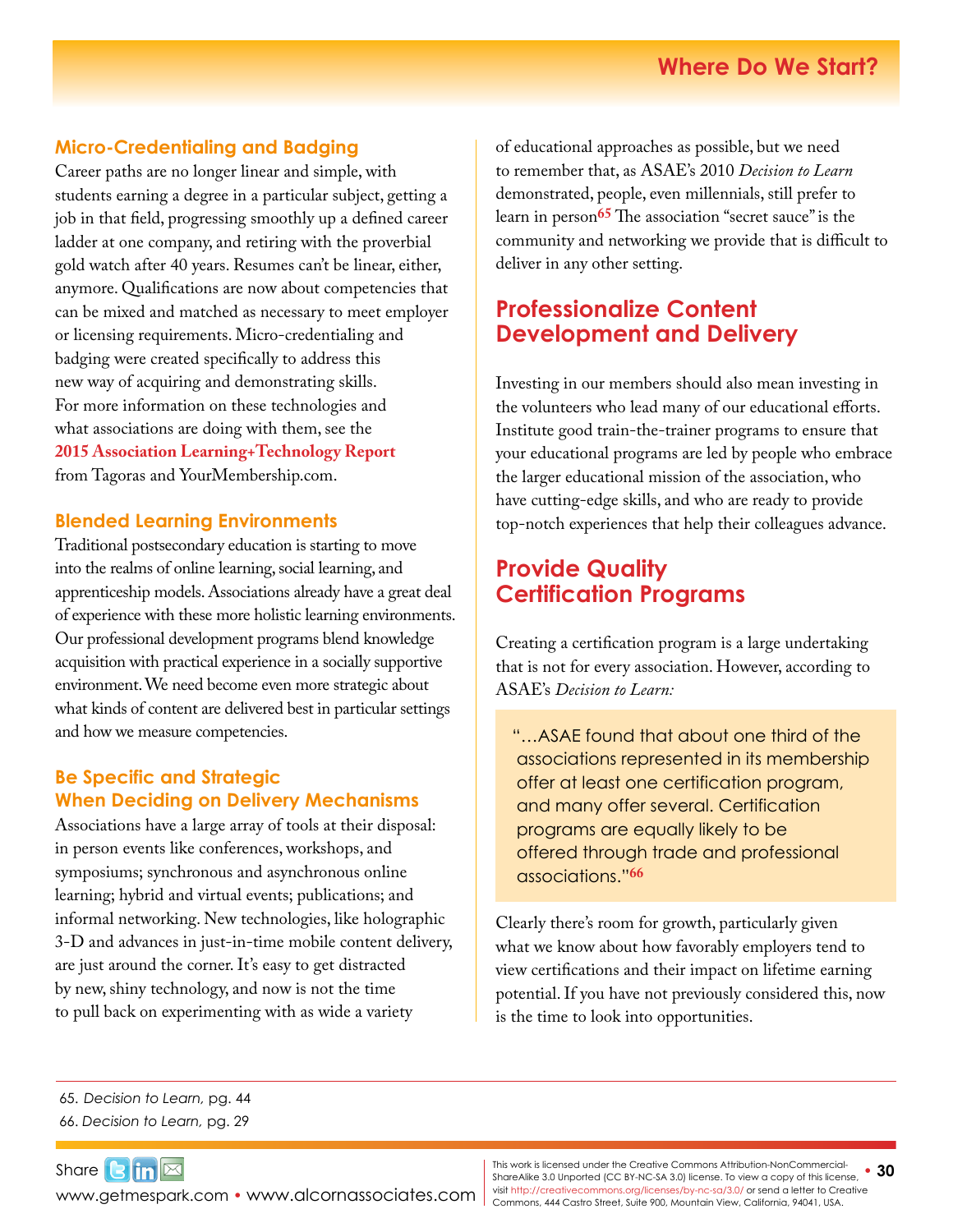If you are just starting with a certification program, or you already have one, we also urge you to consider your requirements to sit for the exams. If you currently require a degree, are you sure it's necessary, or as you just using it as a proxy qualification? Would work experience suffice? Could you offer credit for nontraditional pathways? What about allowing pre-qualification or pre-credentialing? Be conscious of the fact that creating unnecessary barriers locks potential talent out of your credentialing pathway at precisely the moment they also may be locked out of the postsecondary system.

### **Create Effective Alliances**

Look for opportunities to create partnerships with other nonprofit and for-profit organizations, but don't give away the store. For example, during our research, we discovered an association that won a \$250 million grant from the U.S. Workforce Investment Board to train people in its industry. The association then turned that money over to four community colleges to set up training programs on its behalf. Perhaps the association needed to work within the formal educational system for some reason. But we wondered: Did that association consider keeping the money and developing a global, universally accessible online learning community to impart that knowledge? Remember, you have power. Don't be afraid to think big.

#### **A New Approach to Partnership: Ubiquity University**

Trade associations and professional societies are no strangers to educational partnerships with community colleges and other postsecondary institutions. However, those partnerships tend to be limited both in scope and by geography. Community colleges are perceived as loci of vocational training, so there is often reluctance to provide more expansive educational offerings, and many programs are only offered on a single campus, limiting their potential student base to that location.

However, alternative partnership-based educational models are emerging. The leadership team at Ubiquity University ([www.ubiquityuniversity.org\)](http://www.ubiquityuniversity.org), for example, is building a platform they believe represents the future of education for a new generation of digital-native learners who have come of age in a world full of complex challenges. In this paper, we make the case that associations could be a key player in providing the kind of educational solutions the 21st-century economy demands. Ubiquity University is another potential key player.

Ubiquity has already partnered with the U.K.-based Association of Business Executives to create a "BA Capstone Program," which gives students the option of working on two courses of study simultaneously,

one through their association and the other through Ubiquity's online degree program. Credit earned through the association is accepted as credit toward the Bachelor's degree.**[6](http://www.ubiquityuniversity.org/index.php/2013-10-19-11-37-42/ubiquity-partners/association-of-business-executives)7** If successful, this pilot program could serve as a model of innovation, seamlessly blending association and higher education programming.

Associations could potentially team up with Ubiquity to create customized, co-branded micro-credentialing, certificates, or full degree tracks. This could potentially radically change the relationships between associations, the industries and professions they serve, and the colleges and universities that supply their incoming workforce. With the resources of a university behind them, associations could potentially become a fully integrated part of the larger educational system.

Although we have been and continue to be critical of for-profit educational institutions, Ubiquity is incorporated as a "benefit corporation" with a commitment to providing high-quality, affordable education in a global setting. It is worth watching to see if other entities emerge with the same respectful, creative approach to working with the association community. For now, we are hopeful this is a harbinger of good things to come.

67. <http://www.ubiquityuniversity.org/index.php/2013-10-19-11-37-42/ubiquity-partners/association-of-business-executives>

Share $3$  $\ln \boxtimes$ 

WWW.getmespark.com • [www.alcornassociates.com](http://www.alcornassociates.com) | visit http://creativecommons.org/licenses/by-nc-sa/3.0/ or send a letter to Cre<br>Commons, 444 Castro Street, Suite 900, Mountain View, California, 94041, USA.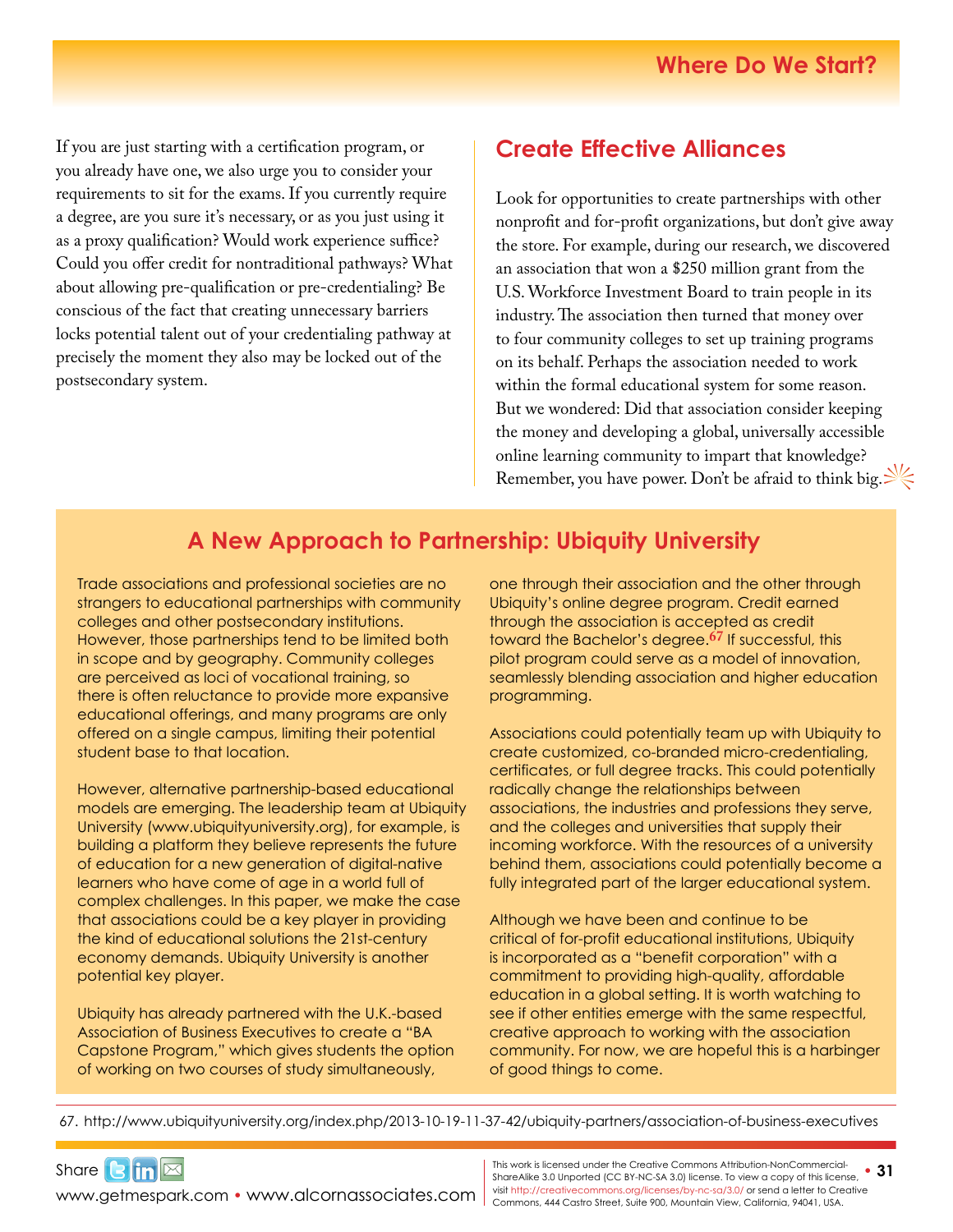## **Conclusion**

<span id="page-31-0"></span>*"Education is a human right with immense power to transform. On its foundation rest the cornerstones of freedom, democracy, and sustainable human development."*

Kofi Annan, Diplomat, Seventh Secretary-General, United Nations

There is broad, bipartisan consensus that the educational system in the United States is in crisis at the same time that rapidly evolving advancements in artificial intelligence and automation are poised to render many employment options obsolete. Concurrently, an exciting undercurrent of optimism is growing about what the future of work and education could look like in an open, mobile world.

Effectively coping with the 21st century will require all of us to collectively change our perspectives and, in particular, challenge the mental models we have built around the current education-to-employment system. There are many competing ideas on how to adjust to the coming changes, stabilize the employment sphere, and improve overall educational outcomes, but **one thing is becoming crystal clear: How we work and how we learn are both going to look radically different in the not-sodistant future.** The importance of affordable, high-quality education to the health and well-being of our global community cannot be overstated.

We see the potential for associations to become even more important players in the personal and professional lives of the individuals and institutions they serve. We in associations currently represent every industry and profession ("there's an association for everything!"), and we will continue to do so for new professions that are emerging. For every association that disappears in the next decade because the profession vanishes due to automation, others will arise to address the professional needs of thousands of individuals employed in professions that don't exist yet.

We need to collectively rethink our current and potential roles within the education-to-employment system. We represent both employers who are continually frustrated by the lack of talent they routinely encounter and workers who are concerned about the real impact the Fourth Industrial Revolution is about to have on their skill sets

and livelihoods. These are real problems that we can solve. All we need is the will to do so. All systems can be hacked if you know where to apply the pressure. Who better to do it than associations?

Some believe the job of college is to teach you how to think and the job of employers is to teach you how to work. Back in the mid-20th century, that might have been true, but it is not any longer. Someone needs to fill the gap. Associations have a golden opportunity to assume that burden, provide workforce training that is robust and meaningful, and reap the rewards of doing so. Even if we only look at one feature of the new landscape—capacity—it seems obvious that no one sector will be able to handle every need. It's truly an "all hands on deck" moment in history.

The education-to-employment system in the United States didn't emerge fully formed as it currently exists. For the majority of human history, education did not take place in what we think of as the traditional classroom. Education evolved, and is continuing to evolve, in response to larger socioeconomic needs and trends and as a series of innovations that fit the time and place in which they occurred.

**If we consider the establishment of our educational system as initially a creative act that responded to societal needs in the moment, it frees us to contemplate how we continue that act of creation and innovate around the ideas of learning, competency, and social connection.** 

Learning is a process, not a place. Some of the most compelling learning opportunities present themselves in collaborative, social settings. It is exciting to think that we may be standing on the edge of the creation of a new, more powerful era for learning. Associations may very well hold some of the keys to the learning kingdom in our hands, and we have a responsibility to use them wisely.

[www.getmespark.com](http://www.getmespark.com) • [www.alcornassociates.com](http://www.alcornassociates.com)

Share $3 \ln \boxtimes$ 

This work is licensed under the Creative Commons Attribution-NonCommercial- **32**<br>ShareAlike 3.0 Unported (CC BY-NC-SA 3.0) license. To view a copy of this license, **32** visit<http://creativecommons.org/licenses/by-nc-sa/3.0/> or send a letter to Creative Commons, 444 Castro Street, Suite 900, Mountain View, California, 94041, USA.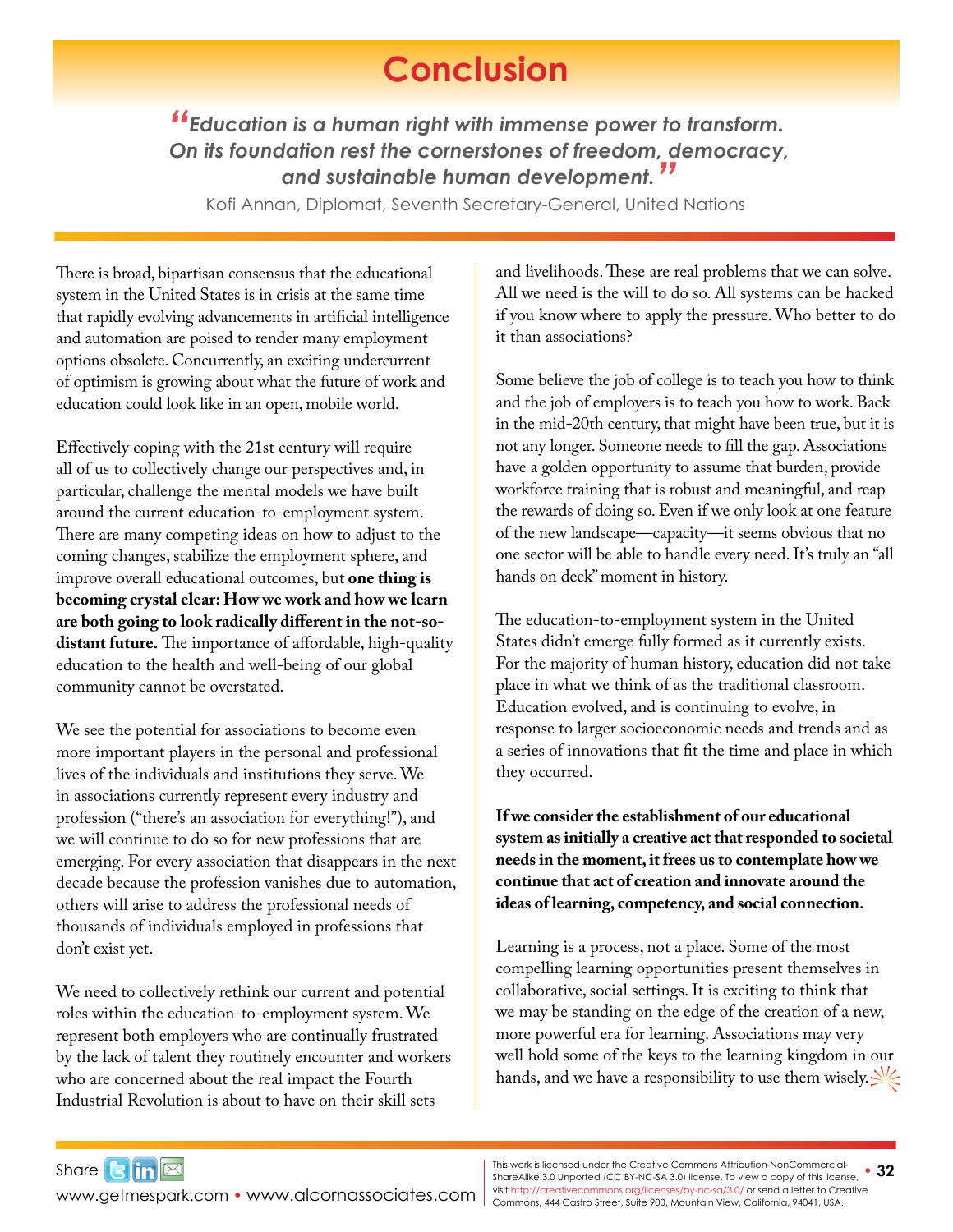# **Questions for Reflection**

- <span id="page-32-0"></span>*•* What do you know about the skills employers in your field need? How can you increase and update your knowledge?
- What are the traditional paths into careers in your profession or industry? What elements of those are actually required? Are there alternate ways people could develop and demonstrate competency in those areas? How could your association support the process of documenting and proving competency?
- *•* What jobs in your profession or industry are at risk due to developments in artificial intelligence and automation? What is your association going to do to respond to the needs of those workers?
- *•* What specifically can you do to assist recent graduates in finding their first job in your profession or industry? Helping young and mid-career professionals advance? Helping people retrain to enter—or exit—your profession or industry?
- *•* What do you know about the outcomes your audiences are seeking in professional development? What about 'soft skills'? How can you increase and update your knowledge?
- *•* What do you know about your audiences' skills and savvy? What learning technologies are they currently comfortable using? Which would they be willing to adopt?
- *•* What is your existing inventory of professional development resources? Is it current? How can you best refresh the outdated content? Can you repackage the current content in ways such as micro-learning, badging, or gamification?
- What other organizations (nonprofit or for profit) are creating terrific professional development content in your space? Are there ways you can work with them?
- *•* Credentialing is a major undertaking, but do you have content you could package into a simple workshop or certificate? How can you best make that available to people who may have limited time or funds (i.e., those who cannot attend your annual meeting or pay a large fee)?
- *•* What is one thing you can do this week that will start moving your association down the path to being a vital partner in your audiences' professional success?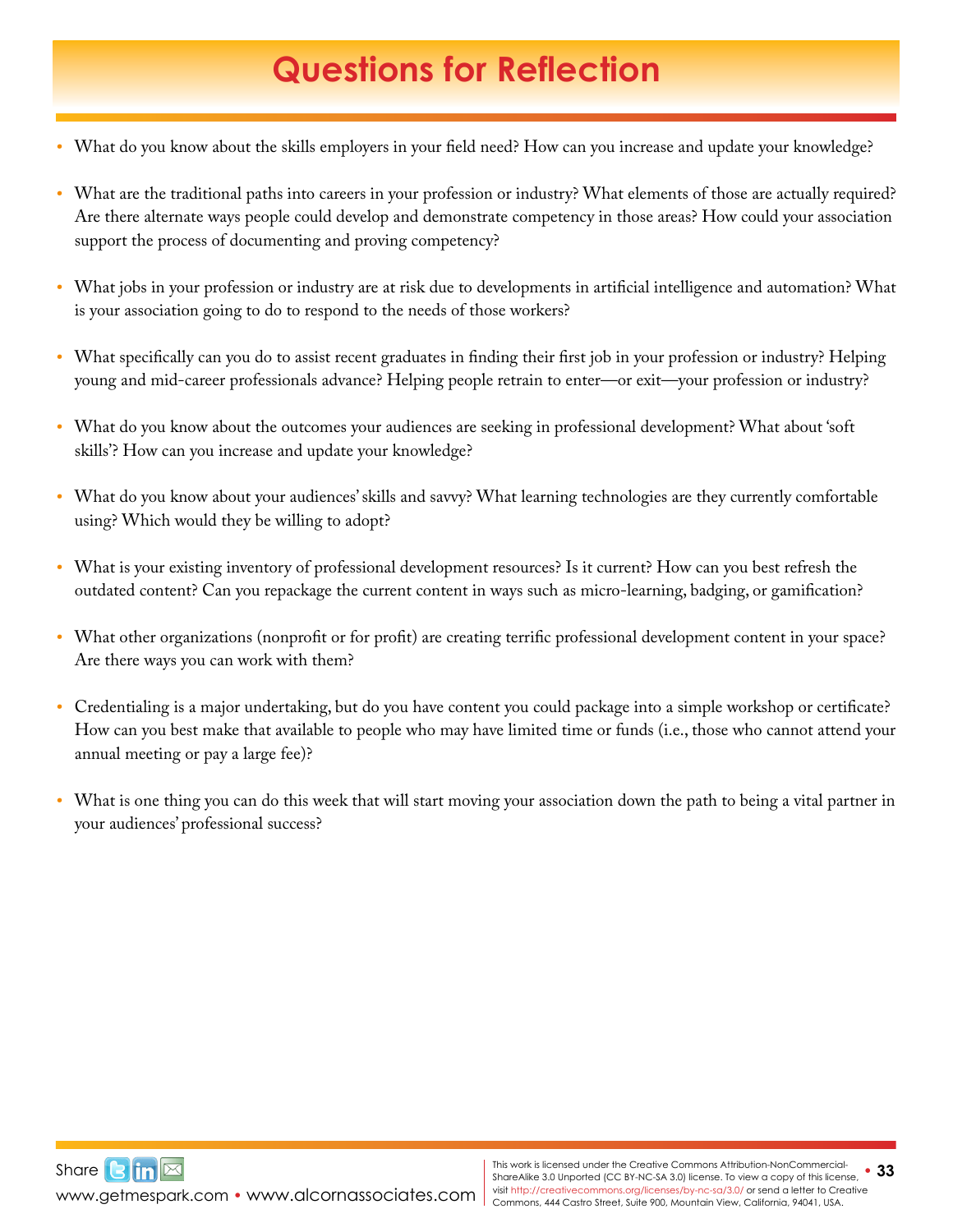## **Additional Resources**

<span id="page-33-0"></span>"2015 Talent Shortage Survey." *[www.manpowergroup.com](http://www.manpowergroup.com)*. ManpowerGroup, 2015. Web. 24 May 2016. *[http://www.manpowergroup.com/wps/wcm/connect/408f7067-ba9c-4c98-b0ec-dca74403a802/2015\\_Talent\\_Shortage\\_](http://www.manpowergroup.com/wps/wcm/connect/408f7067-ba9c-4c98-b0ec-dca74403a802/2015_Talent_Shortage_Survey-lo_res.pdf?MOD=AJPERES&ContentCache=NONE) [Survey-lo\\_res.pdf?MOD=AJPERES&ContentCache=NONE](http://www.manpowergroup.com/wps/wcm/connect/408f7067-ba9c-4c98-b0ec-dca74403a802/2015_Talent_Shortage_Survey-lo_res.pdf?MOD=AJPERES&ContentCache=NONE)*.

Achenbach, Joel, and Dan Keating. "A New Divide in American Death: Statistics Show Widening Urban-Rural Health Gap." *Washington Post.* The Washington Post, 10 Apr. 2016. Web. 25 May 2016. *<http://www.washingtonpost.com/sf/national/2016/04/10/a-new-divide-in-american-death/>*.

Albert, Lillie R., and Monica Dignam. *The Decision to Learn: Why People Seek Continuing Education and How Membership Organizations Can Meet Learners' Needs.* Washington, D.C.: ASAE & the Center for Association Leadership, 2010. Print.

Alexander, Bryan. Interview. Web log post. *Future Trends in Technology and Education.* N.p., n.d. Web. 24 May 2016. *<https://bryanalexander.org/>*.

Armstrong, Elizabeth A., and Laura T. Hamilton. *Paying for the Party: How College Maintains Inequality.* Cambridge: Harvard UP, 2013. Print.

Arum, Richard, and Josipa Roksa. *Academically Adrift: Limited Learning on College Campuses.* Chicago: U of Chicago, 2011. Print.

Calderon, Valerie J., and Preety Sidhu. "Business Leaders Say Knowledge Trumps College Pedigree." *[Gallup.com](http://Gallup.com)*. Gallup, 25 Feb. 2014. Web. 25 May 2016. *<http://www.gallup.com/poll/167546/business-leaders-say-knowledge-trumps-college-pedigree.aspx>.*

Camillus, John C. "Strategy as a Wicked Problem." *Harvard Business Review.* Harvard Business Review, 01 May 2008. Web. 24 May 2016. *<https://hbr.org/2008/05/strategy-as-a-wicked-problem>*.

Carnevale, Anthony P., Tamara Jayasundera, and Andrew R. Hanson. *Career and Technical Education: Five Ways That Pay.*  Washington DC: Georgetown University Center on Education and the Workforce, Sept. 2012. PDF. *<https://cew.georgetown.edu/wp-content/uploads/2014/11/CTE.FiveWays.FullReport.pdf>*.

Carnevale, Anthony P., Jeff Strohl, and Artem Gulish. *College Is Just the Beginning: Employers' Role in the \$1.1 Trillion Postsecondary Training System.* Washington DC: Georgetown University Center on Education and the Workforce, 2015. PDF. *<https://cew.georgetown.edu/wp-content/uploads/2015/02/Trillion-Dollar-Training-System-.pdf>*.

Carnevale, Anthony P., Nicole Smith, and Jeff Strohl. *Help Wanted: Projections of Jobs and Education Requirements Through 2018.* Washington DC: Georgetown University Center on Education and the Workforce, June 2010. PDF. *<https://cew.georgetown.edu/wp-content/uploads/2014/12/fullreport.pdf>*.

Carnevale, Anthony P., Nicole Smith, and Jeff Strohl. *Recovery: Job Growth and Education Requirements Through 2020.*  Washington DC: Georgetown University Center on Education and the Workforce, 1 June 2013. PDF. *[https://cew.georgetown.edu/wp-content/uploads/2014/11/Recovery2020.FR\\_.Web\\_.pdf](https://cew.georgetown.edu/wp-content/uploads/2014/11/Recovery2020.FR_.Web_.pdf)*.

Share**Bin** 

WWW.getmespark.com • [www.alcornassociates.com](http://www.alcornassociates.com) | visit http://creativecommons.org/licenses/by-nc-sa/3.0/ or send a letter to Cre<br>Commons, 444 Castro Street, Suite 900, Mountain View, California, 94041, USA.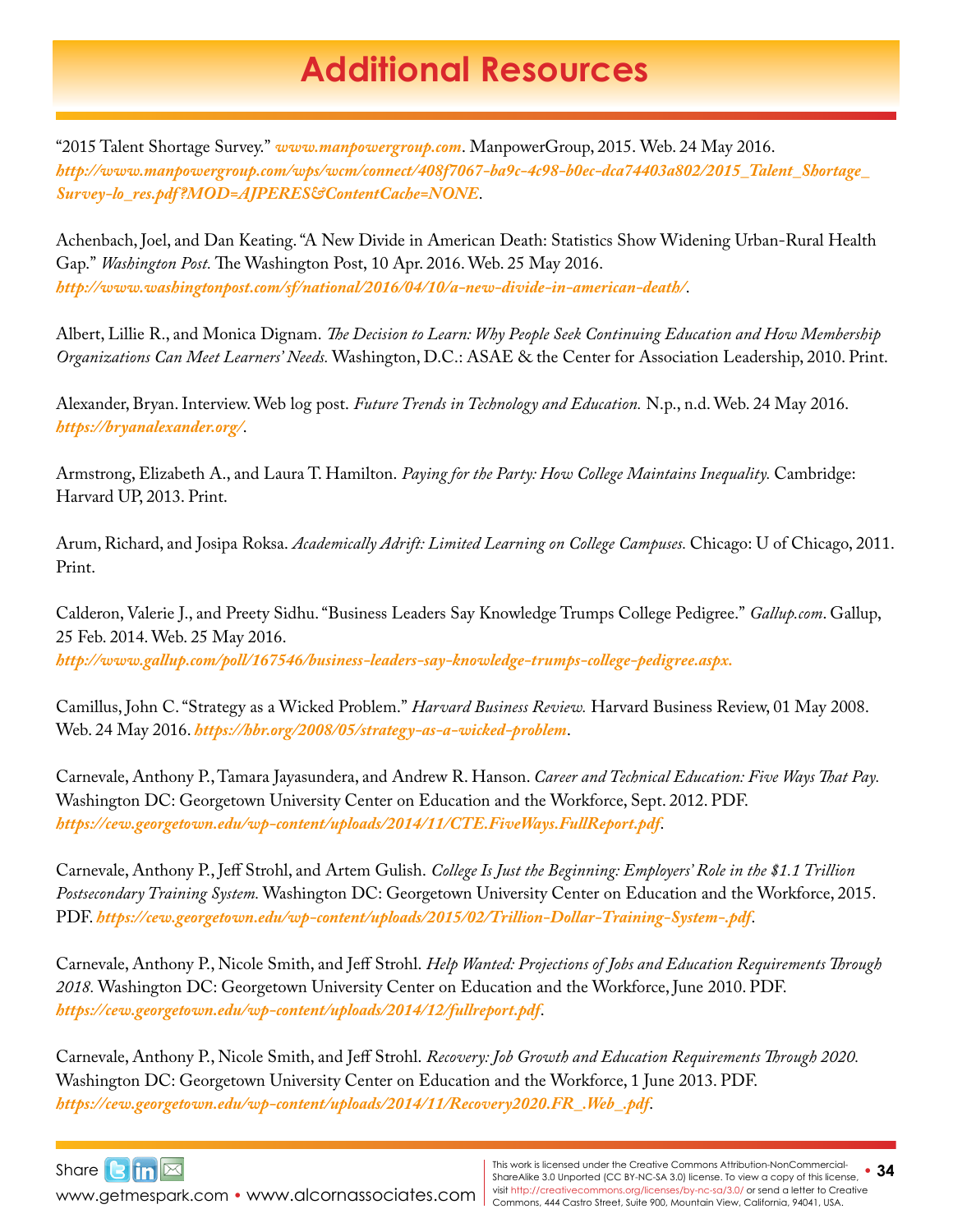Cochrane, Debbie, and Matthew Reed. *Student Debt and the Class of 2014.* Washington DC: The Institute for College Access & Success (TICAS), Oct. 2015. PDF. *[http://ticas.org/sites/default/files/pub\\_files/classof2014.pdf](http://ticas.org/sites/default/files/pub_files/classof2014.pdf)*.

Cobb, Jeff, and Celisa Steele. "Association Learning + Technology Report." Tagoras RSS. Tagoras, 2016. Web. 25 May 2016. *<http://www.tagoras.com/catalog/association-learning-technology/>*.

DeMillo, Richard A., and Andrew J. Young. *Revolution in Higher Education: How a Small Band of Innovators Will Make College Accessible and Affordable.* Cambridge: MIT, 2015. Print.

Dobbs, Richard, Anu Madgavkar, and Dominic Barton. *The World at Work: Jobs, Pay and Skills for 3.5 Billion People.*  N.p.: McKinsey Global Insitute, June 2012. PDF. *<http://www.mckinsey.com/global-themes/employment-and-growth/the-world-at-work>*.

*Education 2030: Framework for Action*. N.p.: UNESCO, 2015. PDF. *<http://unesdoc.unesco.org/images/0024/002432/243278e.pdf>*.

Elder, Sara. *Global Employment Trends for Youth 2015.* Geneva: International Labour Organization, 1 Oct. 2015. PDF. *[http://www.ilo.org/wcmsp5/groups/public/---dgreports/---dcomm/---publ/documents/publication/wcms\\_412015.pdf](http://www.ilo.org/wcmsp5/groups/public/---dgreports/---dcomm/---publ/documents/publication/wcms_412015.pdf)*.

"Fast Facts: Graduation Rates." National Center for Education Statistics, n.d. Web. 24 May 2016. *<https://nces.ed.gov/fastfacts/display.asp?id=40>*.

The Federal Reserve Bank of New York. *Household Debt Grows Modestly - FEDERAL RESERVE BANK of NEW YORK.* 12 Feb. 2016. Web. 20 May 2016. *<https://www.newyorkfed.org/newsevents/news/research/2016/rp160212>*.

Flowers, Shannon Christian. "The Relationship Between Youth Unemployment and Terrorism." *Georgetown University Institutional Repository.* Georgetown University, 15 Aug. 2014. Web. 24 May 2016. *<https://repository.library.georgetown.edu/handle/10822/709858?show=full>*.

Frey, Carl Benedikt, and Michael A. Osborne. *The Future of Employment: How Susceptible Are Jobs to Computerisation.*  Oxford: Oxford Martin School, 17 Sept. 2013. PDF. *[http://www.oxfordmartin.ox.ac.uk/downloads/academic/The\\_Future\\_of\\_Employment.pdf](http://www.oxfordmartin.ox.ac.uk/downloads/academic/The_Future_of_Employment.pdf)*.

Frey, Carl Benedikt, Craig Holmes, and Michael A. Osborne. *Technology at Work V2.0: The Future Is Not What It Used to Be.*  N.p.: Citigroup, Jan. 2016. PDF. *[http://www.oxfordmartin.ox.ac.uk/downloads/reports/Citi\\_GPS\\_Technology\\_Work\\_2.pdf](http://www.oxfordmartin.ox.ac.uk/downloads/reports/Citi_GPS_Technology_Work_2.pdf)*.

"Future Work Skills 2020." *[IFTF.org](http://IFTF.org).* Institute for the Future, 2011. Web. 25 May 2016. *<http://www.iftf.org/futureworkskills/>*.

Gladieux, Lawrence, and Laura Perna. *Borrowers Who Drop Out: A Neglected Aspect of the College Student Loan Trend.*  N.p.: The National Center for Public Policy and Higher Education, May 2005. PDF. *<http://www.highereducation.org/reports/borrowing/borrowers.pdf>.*



[www.getmespark.com](http://www.getmespark.com) • [www.alcornassociates.com](http://www.alcornassociates.com)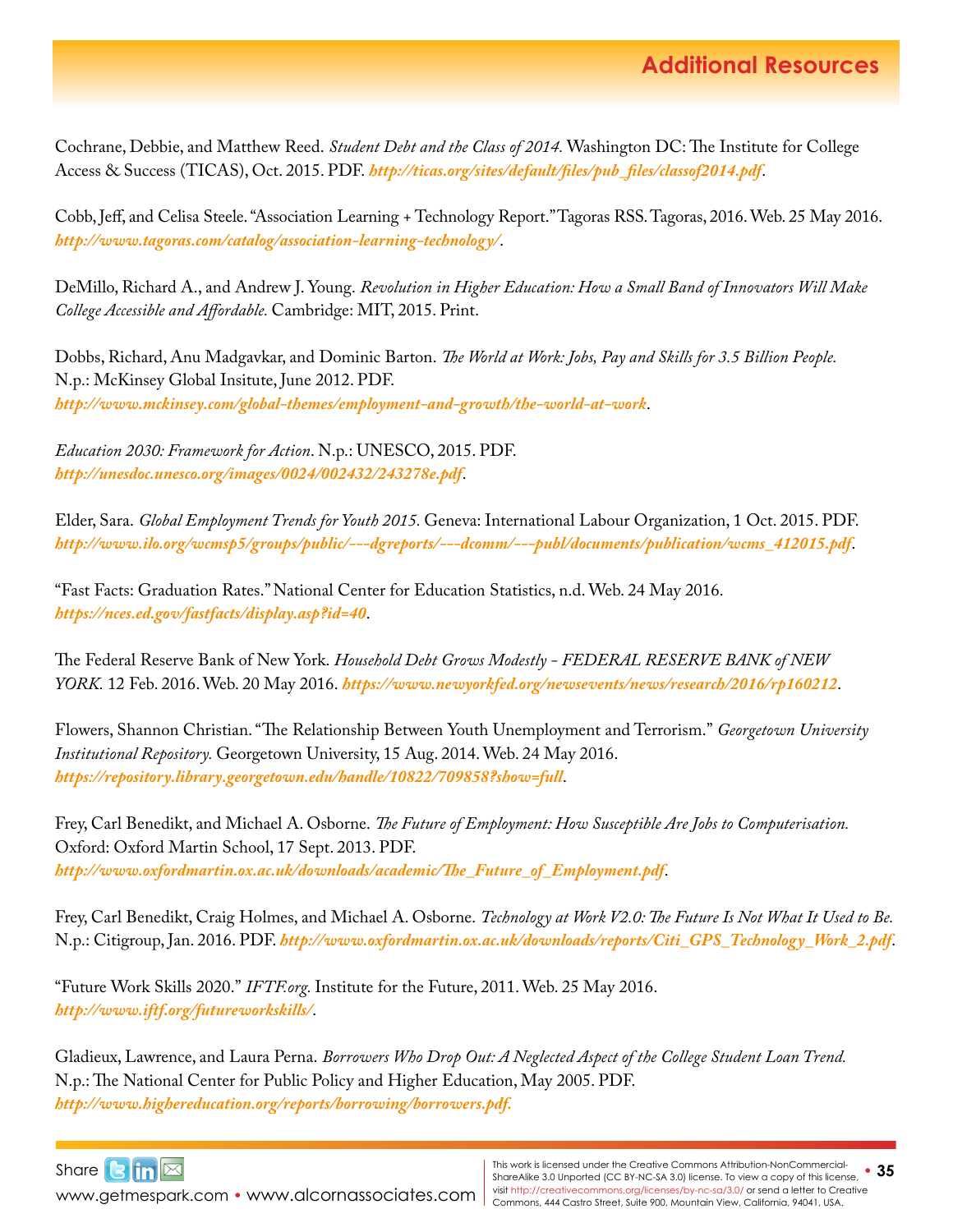*Global Employment Trends 2014: Risk of a Jobless Recovery?* Geneva: International Labour Organization, 2014. PDF. *[http://www.ilo.org/wcmsp5/groups/public/---dgreports/---dcomm/---publ/documents/publication/wcms\\_233953.pdf.](http://www.ilo.org/wcmsp5/groups/public/---dgreports/---dcomm/---publ/documents/publication/wcms_233953.pdf)*

Gorbis, Marina. *The Nature of the Future: Dispatches From the Socialstructed World*. New York, NY: Free, 2013. Print.

Gorbis, Marina. "Thinking About the Future of Work to Make Better Decisions About Learning Today." *[Educause.edu.](http://Educause.edu)*  Educause, 2 May 2016. Web. 25 May 2016. *<http://er.educause.edu/articles/2016/5/thinking-about-the-future-of-work-to-make-better-decisions-about-learning-today>.*

Greenstone, Michael, Adam Looney, Jeremy Patashnik, and Muxin Yu. "Thirteen Economic Facts about Social Mobility and the Role of Education." *The Brookings Institution.* The Brookings Institution, 26 June 2013. Web. 25 May 2016. *<http://www.brookings.edu/research/reports/2013/06/13-facts-higher-education>.*

Kamenetz, Anya. *DIY U: Edupunks, Edupreneurs, and the Coming Transformation of Higher Education.* White River Junction, VT: Chelsea Green Pub., 2010. Print.

Kamenetz, Anya. *Test: Why Our Schools Are Obsessed with Standardized Testing—But You Don't Have to Be*. Philadelphia: PublicAffairs, 2015. Print.

Kamenetz, Anya. "The Edupunks' Guide to a DIY Credential by Anya Kamenetz - Read Online." *Scribd.* Bill and Melinda Gates Foundation, 2011. Web. 26 May 2016. *<https://www.scribd.com/book/206820267/The-Edupunks-Guide-to-a-DIY-Credential>*.

Leachman, Michael, Nick Albares, Kathleen Masterson, and Marlana Wallace. "Most States Have Cut School Funding, and Some Continue Cutting." *Center on Budget and Policy Priorities.* Center on Budget and Policy Priorities, 25 Jan. 2016. Web. 24 May 2016.

*<http://www.cbpp.org/research/state-budget-and-tax/most-states-have-cut-school-funding-and-some-continue-cutting>*.

Leopold, Till Alexander, Vesselina Ratcheva, and Saadi Zahidi. *The Future of Jobs: Employment, Skills and Workforce Strategy for the Fourth Industrial Revolution.* Geneva: World Economic Forum, 1 Jan. 2016. PDF. *[http://www3.weforum.org/docs/WEF\\_Future\\_of\\_Jobs.pdf](http://www3.weforum.org/docs/WEF_Future_of_Jobs.pdf).*

Lewin, Tamar. "Most College Students Don't Earn a Degree in 4 Years, Study Finds." *The New York Times.* The New York Times, 01 Dec. 2014. Web. 20 May 2016.

Mitchell, Michael, and Michael Leachman. "Years of Cuts Threaten to Put College Out of Reach for More Students." *Center on Budget and Policy Priorities.* Center on Budget and Policy Priorities, 13 May 2015. Web. 24 May 2016. *<http://www.cbpp.org/research/state-budget-and-tax/years-of-cuts-threaten-to-put-college-out-of-reach-for-more-students>*.

Moreshed, Mona, Diana Farrell, and Dominic Barton. *Education to Employment: Designing a System That Works.*  N.p.: McKinsey and Company, 2012. PDF. *[http://mckinseyonsociety.com/downloads/reports/Education/Education-to-Employment\\_FINAL.pdf](http://mckinseyonsociety.com/downloads/reports/Education/Education-to-Employment_FINAL.pdf).*



[www.getmespark.com](http://www.getmespark.com) • [www.alcornassociates.com](http://www.alcornassociates.com)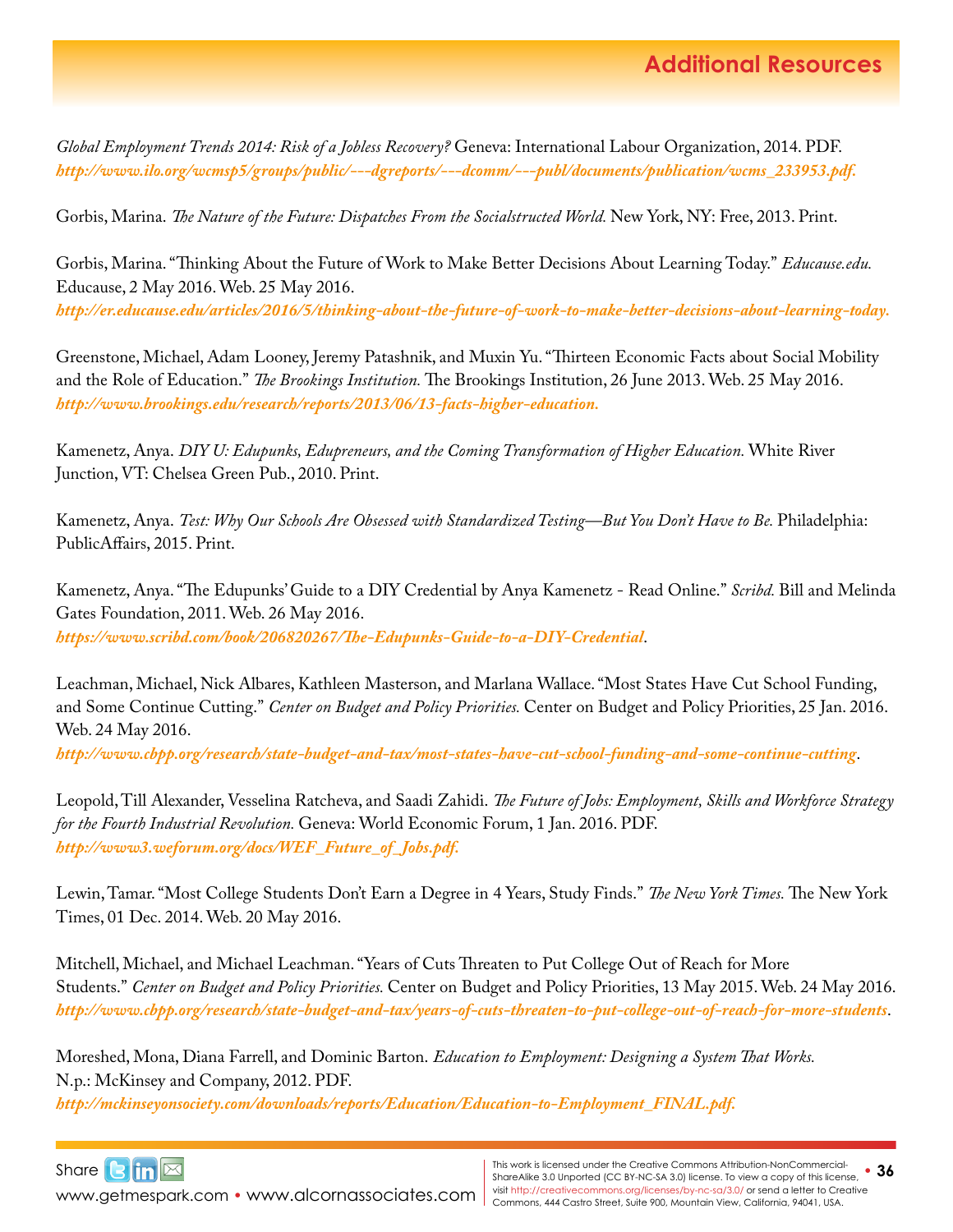Mortenson, Thomas G. "State Funding: A Race to the Bottom." *State Funding: A Race to the Bottom.* American Council on Education, 2012. Web. 01 June 2016.

*<http://www.acenet.edu/the-presidency/columns-and-features/Pages/state-funding-a-race-to-the-bottom.aspx>*.

Nasiripour, Shahien. "Corinthian Colleges Files For Bankruptcy." *The Huffington Post.* [TheHuffingtonPost.com](http://TheHuffingtonPost.com), 5 May 2015. Web. 25 May 2016. *[http://www.huffingtonpost.com/2015/05/04/corinthian-colleges-bankruptcy\\_n\\_7205344.html](http://www.huffingtonpost.com/2015/05/04/corinthian-colleges-bankruptcy_n_7205344.html)*.

*Optimistic About the Future But How Well Prepared?* Washington DC: Association of American Colleges and Universities, 29 Apr. 2015. PDF. *<http://www.aacu.org/sites/default/files/files/LEAP/2015StudentSurveyReport.pdf>*.

Ortiz, Isabel, and Matthew Cummins. *When the Global Crisis and Youth Bulge Collide: Double the Jobs Trouble for Youth.*  New York: United Nations Children's Fund (UNICEF), Feb. 2012. PDF. *[http://www.unicef.org/socialpolicy/files/Global\\_Crisis\\_and\\_Youth\\_Bulge\\_FINAL\\_web.pdf.](http://www.unicef.org/socialpolicy/files/Global_Crisis_and_Youth_Bulge_FINAL_web.pdf)*

Owsinski, Bobby. "Linkedin's Purchase of [Lynda.com](http://Lynda.com) is the Best Money It'll Ever Spend." *Forbes.* Forbes Magazine, 13 Apr. 2015. Web. 20 May 2016.

*Quick Facts About Student Debt.* N.p.: Institute for College Access and Success, Mar. 2014. PDF. *[http://ticas.org/sites/default/files/legacy/files/pub/Debt\\_Facts\\_and\\_Sources.pdf](http://ticas.org/sites/default/files/legacy/files/pub/Debt_Facts_and_Sources.pdf)*.

Rice, Susan E., Corinne Graff, and Carlos Pascual. *Confronting Poverty: Weak States and U.S. National Security.*  Washington, D.C.: Brookings Institution, 2010. Print.

Rittel, Horst W.J., and Melvin M. Webber. "Dilemmas in a General Theory of Planning." Elsevier Scientific Publishing Company, 1973. Web. 24 May 2016. *[http://www.uctc.net/mwebber/Rittel+Webber+Dilemmas+General\\_Theory\\_of\\_Planning.pdf](http://www.uctc.net/mwebber/Rittel+Webber+Dilemmas+General_Theory_of_Planning.pdf)*.

Robinson, Ken, and Lou Aronica. *The Element: How Finding Your Passion Changes Everything.* New York: Penguin Group USA, 2009. Print.

Ross-Gordon, Jovita M. "Research on Adult Learners: Supporting the Needs of a Student Population That Is No Longer Nontraditional." *Association of American Colleges & Universities.* Association of American Colleges & Universities, 02 Jan. 2011. Web. 25 May 2016.

*<https://www.aacu.org/publications-research/periodicals/research-adult-learners-supporting-needs-student-population-no>*.

Sanburn, Josh. "Higher Education Poll." *Time Magazine.* Time Magazine, 18 Oct. 2012. Web. 24 May 2016. *<http://nation.time.com/2012/10/18/higher-education-poll/>*.

Selingo, Jeffrey J. *College (Un)bound: The Future of Higher Education and What It Means for Students.* Boston: Houghton Mifflin Harcourt, 2013. Print.



[www.getmespark.com](http://www.getmespark.com) • [www.alcornassociates.com](http://www.alcornassociates.com)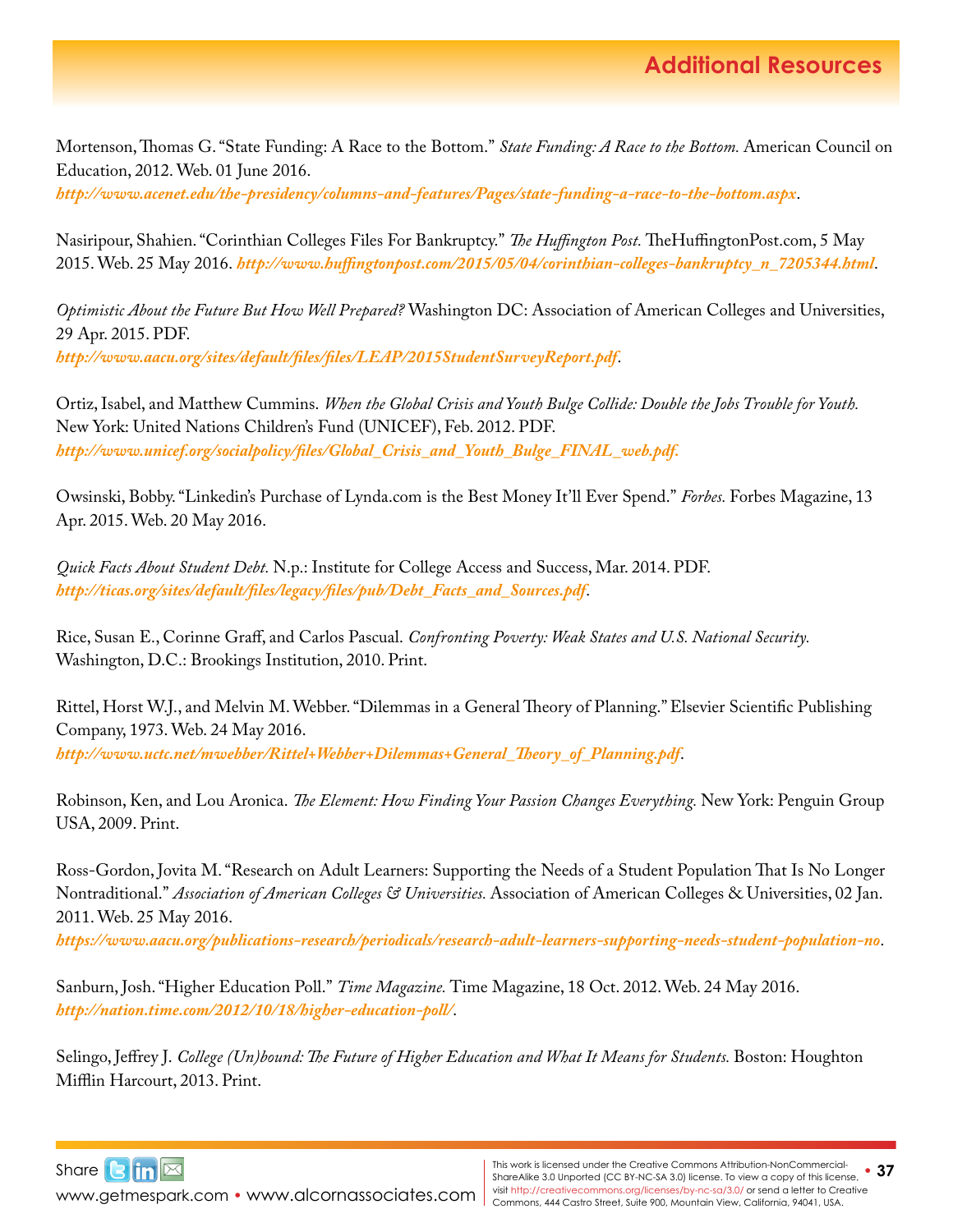Shirky, Clay. "Transcript of 'How the Internet Will (One Day) Transform Government'" *Clay Shirky: How the Internet Will (One Day) Transform Government.* [TED.com](http://TED.com), Sept. 2012. Web. 25 May 2016. *[https://www.ted.com/talks/clay\\_shirky\\_how\\_the\\_internet\\_will\\_one\\_day\\_transform\\_government/transcript?language=en](https://www.ted.com/talks/clay_shirky_how_the_internet_will_one_day_transform_government/transcript?language=en)*.

Steuerle, Eugene, Signe-Mary McKernan, Caroline Ratcliffe, and Sisi Zhang. *Lost Generations? Wealth Building Among Young Americans.* Washington DC: Urban Institute, Mar. 2013. PDF. *[http://www.urban.org/sites/default/files/alfresco/](http://www.urban.org/sites/default/files/alfresco/publication-pdfs/412766-Lost-Generations-Wealth-Building-among-Young-Americans.PDF) [publication-pdfs/412766-Lost-Generations-Wealth-Building-among-Young-Americans.PDF](http://www.urban.org/sites/default/files/alfresco/publication-pdfs/412766-Lost-Generations-Wealth-Building-among-Young-Americans.PDF)*.

*Student Loan Servicing: Analysis of Public Input and Recommendations for Reform.* Washington DC: Consumer Financial Protection Bureau, Sept. 2015. PDF. *[http://files.consumerfinance.gov/f/201509\\_cfpb\\_student-loan-servicing-report.pdf](http://files.consumerfinance.gov/f/201509_cfpb_student-loan-servicing-report.pdf)*.

Snyder, Thomas D., Cristobal De Brey, and Sally A. Dillow. *Digest of Education Statistics 2014.* Washington DC: National Center for Education Statistics, Apr. 2016. PDF. *<http://nces.ed.gov/pubs2016/2016006.pdf>*.

Susskind, Richard, and Daniel Susskind. *The Future of the Professions: How Technology Will Transform the Work of Human Experts.* Oxford: Oxford UP, 2015. Print.

Talwar, Rohit, Steve Wells, April Koury, and Alberto Rizzoli. *The Future of Business: Critical Insight into a Rapidly Changing World From 60 Future Thinkers.* London: Fast Future, 2015. Print.

"The Shocking Truth About the Skills Gap." CareerBuilder, n.d. Web. 24 May 2016. *<http://www.careerbuildercommunications.com/pdf/skills-gap-2014.pdf>*.

Walton Radford, Alexandria, Melissa Cominole, and Paul Skomsvold. *Web Tables—Demographic and Enrollment Characteristics of Nontraditional Undergraduates: 2011–12* (n.d.): n. pag. Nces[,ed.gov](http://ed.gov). National Center for Education Statistics, Sept. 2015. Web. 25 May 2016. *<http://nces.ed.gov/pubs2015/2015025.pdf>*.

Wang, Amy X. "A Giant For-Profit College, Charged With Fraud and Deceit, Is Doling Out \$95 Million." *[Quartz.com.](http://Quartz.com)*  Quartz, 16 Nov. 2015. Web. 25 May 2016. *<http://qz.com/551427/charged-with-fraud-and-deceit-one-of-the-uss-biggest-for-profit-colleges-is-paying-out-95-million/>*.

"Working Together for Jobs." *The World Bank.* The World Bank, 27 Apr. 2015. Web. 24 May 2016. *<http://www.worldbank.org/en/news/feature/2015/04/27/working-together-for-jobs>*.

Share**Bin** [www.getmespark.com](http://www.getmespark.com) • [www.alcornassociates.com](http://www.alcornassociates.com)